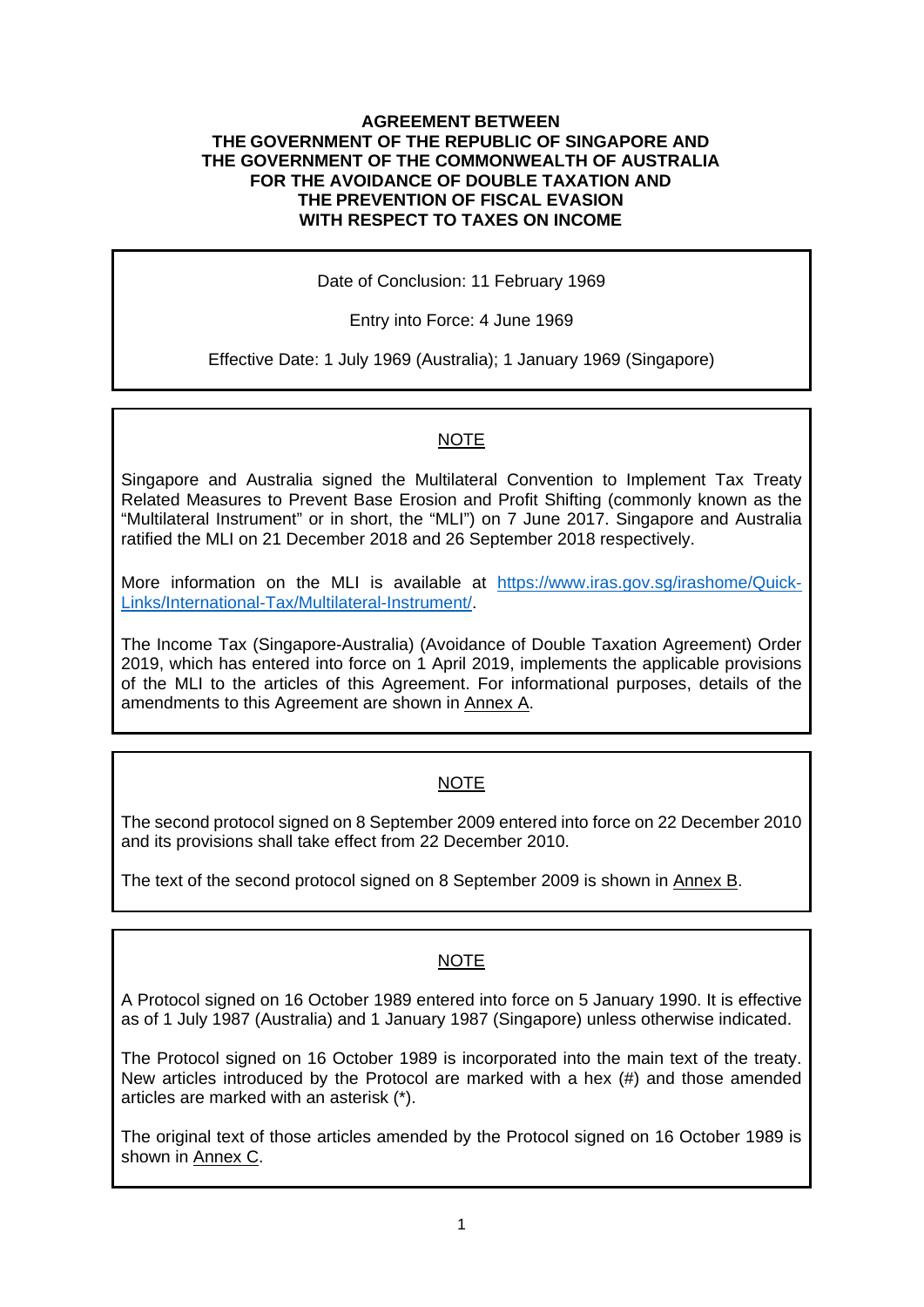The Government of the Republic of Singapore and the Government of the Commonwealth of Australia,

Desiring to conclude an Agreement for the avoidance of double taxation and the prevention of fiscal evasion with respect to taxes on income,

Have agreed as follows -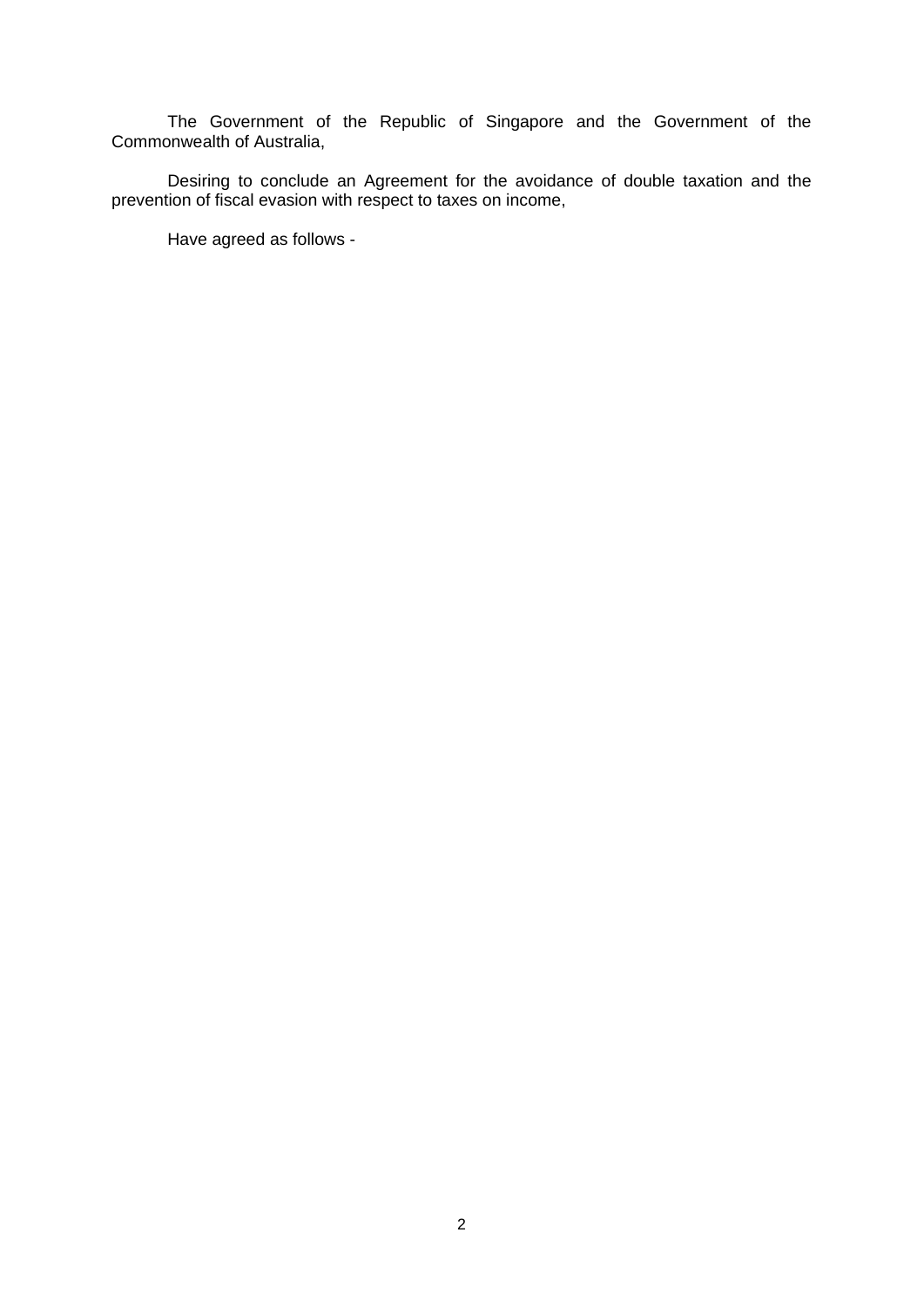## **ARTICLE 1A #**

This Agreement shall apply to persons who are residents of one or both of the Contracting States.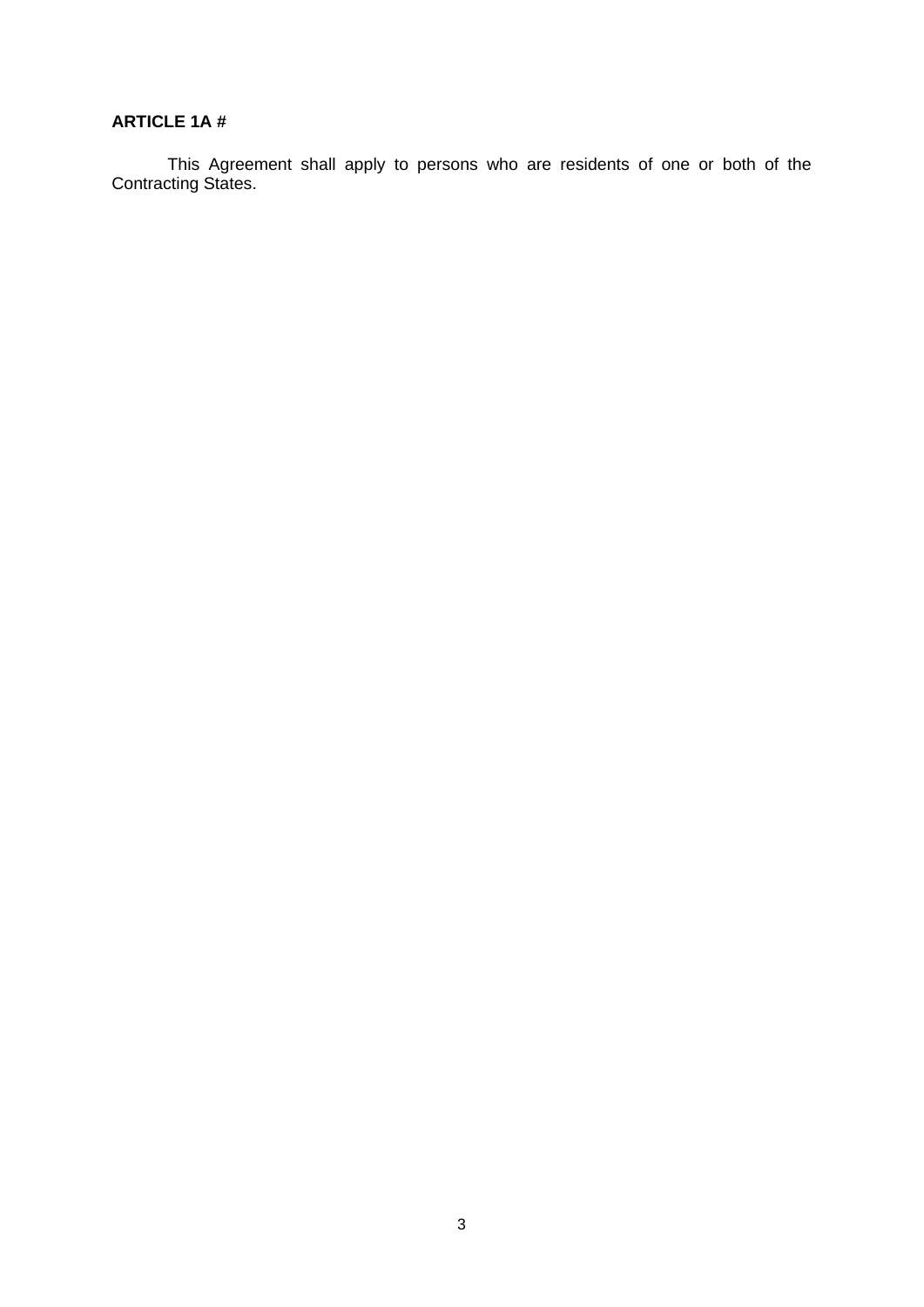- 1. The existing taxes to which this Agreement applies are
	- (a)\* in Australia:

the income tax, and the petroleum resource rent tax in respect of offshore projects, imposed under the federal law of the Commonwealth of Australia;

(b) in Singapore:

the income tax.

2. The Agreement applies also to any identical or substantially similar taxes which are imposed subsequent to the date of signature of this Agreement by Singapore or the Commonwealth in addition to, or in place of, the existing taxes to which this Agreement applies.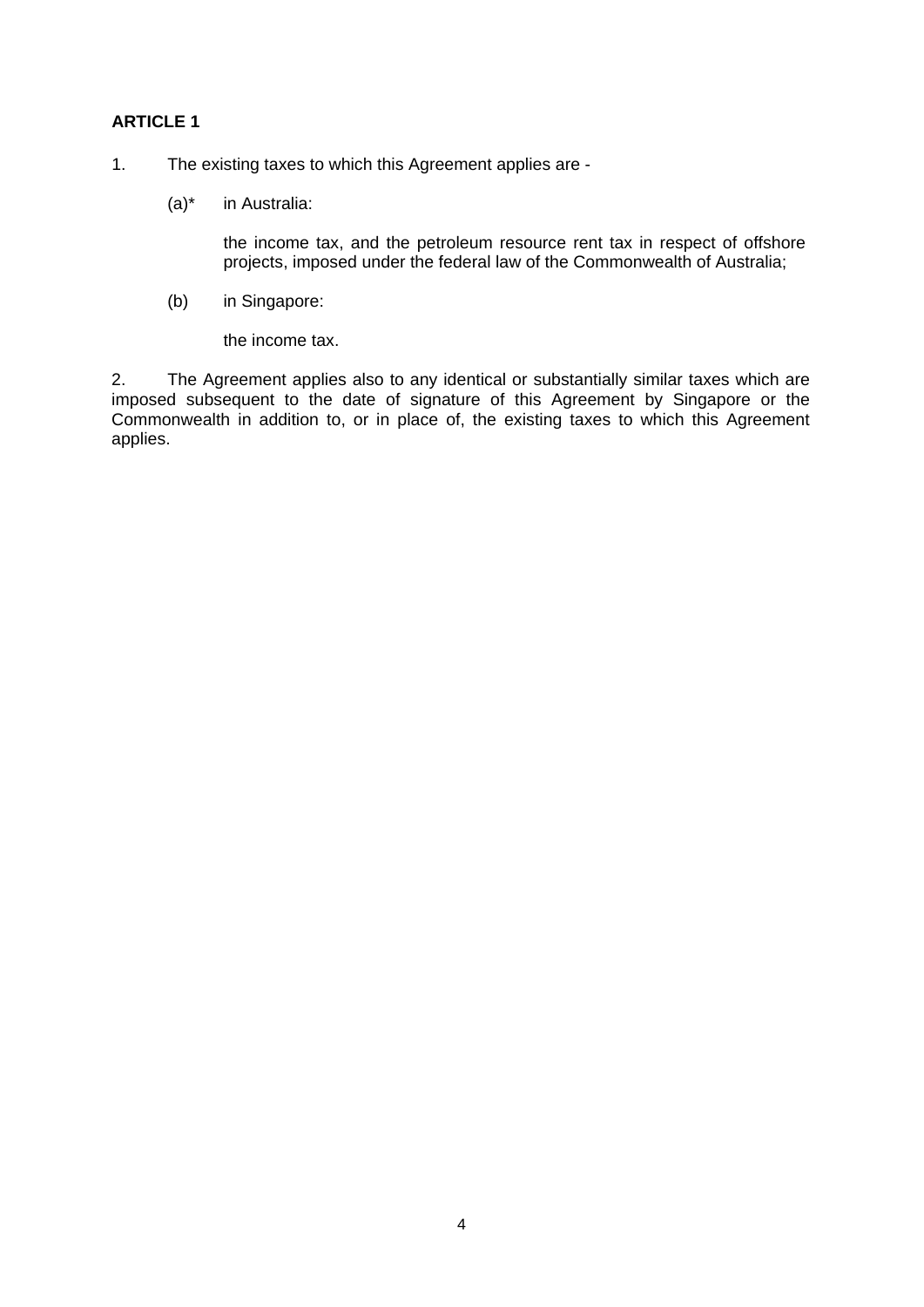- 1. In this Agreement, unless the context otherwise requires
	- (a) the term "the Commonwealth" means the Commonwealth of Australia;
	- (b) the term "Australia" means the whole of the Commonwealth and includes
		- (i) the Territory of Norfolk Island;
		- (ii) the Territory of Christmas Island;
		- (iii) the Territory of Cocos (Keeling) Islands;
		- (iv) the Territory of Ashmore and Cartier Islands;
		- (v) any territory which, subsequent to the date of signature of this Agreement, becomes a Territory of the Commonwealth; and
		- (vi) any area outside the territorial limits of the Commonwealth and the said Territories in respect of which there is for the time being in force a law of the Commonwealth or of a State or part of the Commonwealth or of a Territory aforesaid dealing with the exploitation of any of the natural resources of the sea-bed and sub-soil of the continental shelf;
	- (c) the term "Singapore" means the Republic of Singapore;
	- (d) the terms "Contracting State", "one of the Contracting States", and "other Contracting State" mean Australia or Singapore, as the context requires;
	- (e) the terms "Australia tax" and "Singapore tax" mean tax imposed by the Commonwealth and tax imposed by Singapore respectively, being tax to which this Agreement applies by virtue of Article 1;
	- (f) the term "company" includes any body or association which is treated as a company for tax purposes;
	- (g) the term "competent authority" means, in the case of Australia, the Commissioner of Taxation or his authorised representative and in the case of Singapore, the Minister for Finance or his authorised representative;
	- (h) the term "enterprise" includes undertaking;
	- (i) the term "Malaysian company" means a company which, for purposes of income tax in Malaysia, is resident in Malaysia;
	- (j) the term "person" includes an individual, a company and any body of persons, corporate or not corporate;
	- (k) the term "profits of a Singapore enterprise" and "profits of an Australian enterprise" mean profits of a Singapore enterprise or profits of an Australian enterprise respectively, but do not include -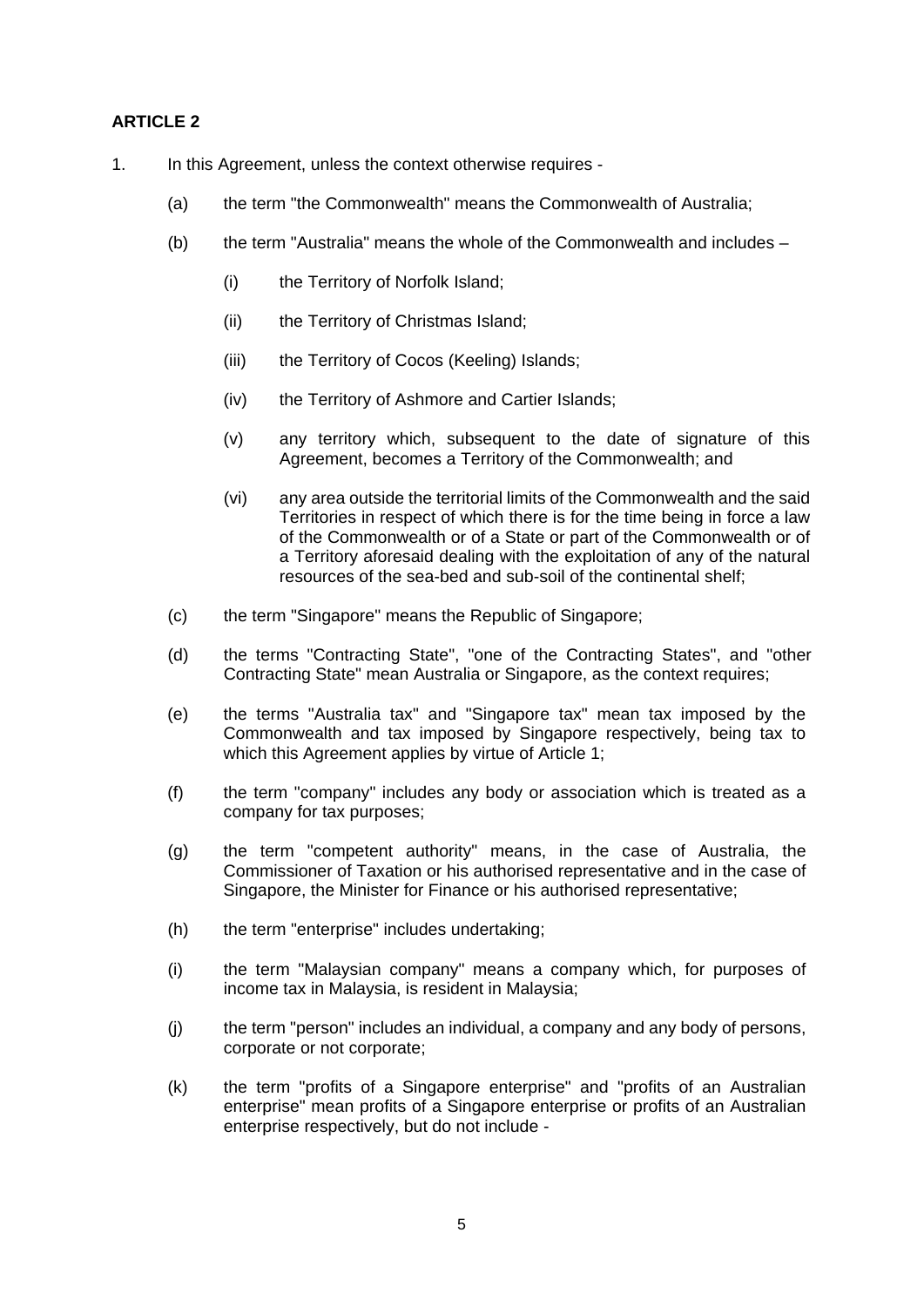- (i) dividends, interest (as defined in Article 9), or royalties (including those payments which come within the meaning of "royalties" for the purposes of Article 10) other than such dividends, interest or royalties that are effectively connected with a trade or business carried on through a permanent establishment in one of the Contracting States by an enterprise of the other Contracting State;
- (ii) rent;
- (iii) remuneration or other income for personal (including professional) services;<sup>[1](#page-5-0)</sup>
- (iv) profits from the operation of ships or aircraft;
- (v) payments to the extent to which they are received as consideration for the use of, or the right to use, motion picture films, literary, dramatic, musical or artistic copyrights, films or video tapes for use in connection with television or tapes for use in connection with radio broadcasting; or
- (vi) payments to the extent to which they are received as consideration for the supply of scientific, technical, industrial or commercial knowledge, information or assistance (other than those payments which come within the meaning of "royalties" for the purposes of Article 10);
- (l) the term "resident in Singapore" has the meaning which it has under the laws of Singapore relating to Singapore tax; and the term "resident of Australia" has the meaning which it has under the laws of the Commonwealth relating to Australian tax;
- (m) the term "tax" means Australian tax or Singapore tax, as the context requires;
- (n) words in the singular include the plural and words in the plural include the singular.

2. The term "Australian tax" and "Singapore tax" do not include any amount which represents a penalty or interest imposed under the law in force in Australia or Singapore relating to the taxes to which this Agreement applies.

<span id="page-5-0"></span><sup>&</sup>lt;sup>1</sup> With regard to Articles  $2(1)(k)(iii)$ , 4, 5, 11(1) and 12(1), the competent authorities of Singapore and Australia have reached a mutual agreement to apply the following interpretation as from 1 May 2018:

<sup>(</sup>i) The exclusion from "profits of a Singapore enterprise" or "profits of an Australian enterprise" under Article 2(1)(k)(iii) only applies to income covered by Article 11;

<sup>(</sup>ii) In the case of an individual deriving income from providing personal (including professional) services, whether those services are performed by that individual or his employees, Article 11(1) would be the applicable article and consequently, a Contracting State would have the right to tax the income if the services are performed in that State;

<sup>(</sup>iii) In the case of a non-individual (e.g. companies) deriving income from the provision of services through employees or other personnel engaged by the non-individual, the service income would be considered as profits of an enterprise and Articles 4 and 5 would be the applicable articles. Consequently, a Contracting State would have the right to tax the service income only if the provision of services constitutes a permanent establishment in that State under the provisions of Article 4; and

<sup>(</sup>iv) Article 12(1) would apply to remuneration derived by an employee.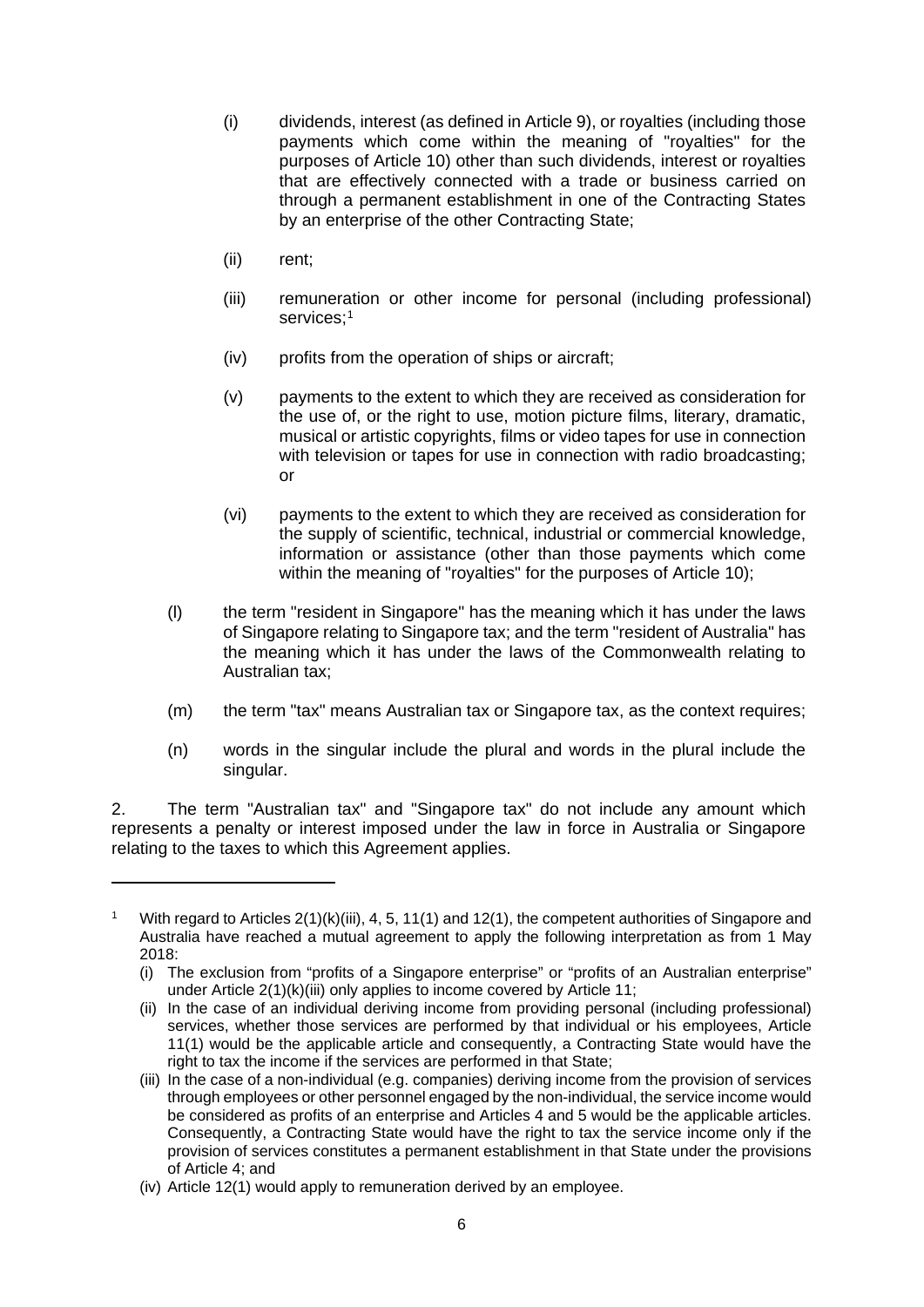3. Where under this Agreement income is relieved from tax in one of the Contracting States and, under the law in force in the other Contracting State, a person, in respect of the said income, is subject to tax by reference to the amount thereof which is remitted to or received in that other Contracting State and not by reference to the full amount thereof, then the relief to be allowed under this Agreement in the first mentioned Contracting State shall apply only to so much of the income as is remitted to or received in the other Contracting State.

4.\* Unless the context otherwise requires, any term of this Agreement not otherwise defined shall have, in a Contracting State, the meaning which it has under the laws in that Contracting State from time to time in force relating to the taxes to which this Agreement applies.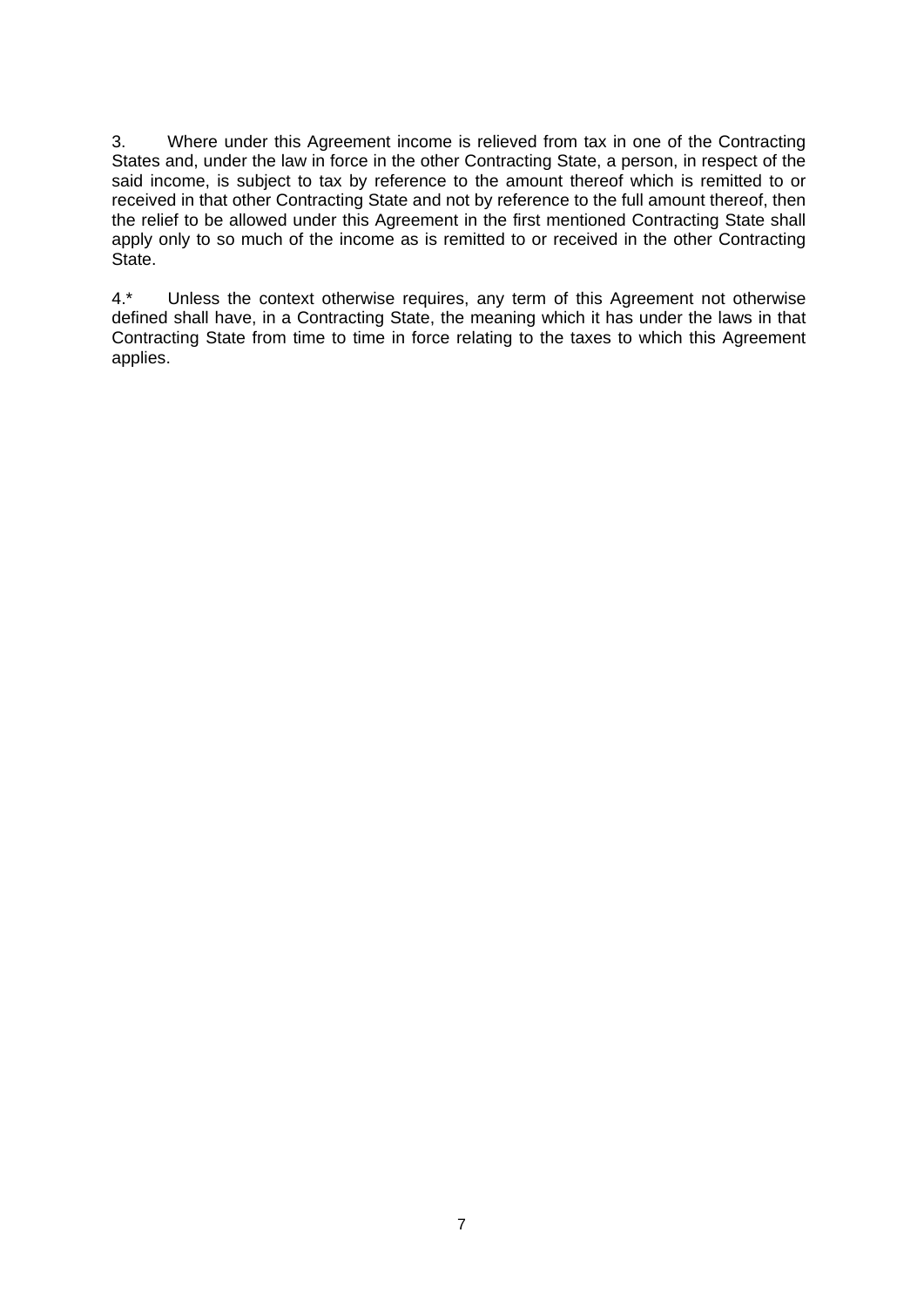- 1. For the purposes of this Agreement
	- (a) the term "Australian company" means any company which being a resident of Australia -
		- (i) is incorporated in Australia and has its centre of administrative or practical management in Australia whether or not any person outside Australia exercises or is capable of exercising any overriding control or direction of the company or of its policy or affairs in any way whatsoever; or
		- (ii) is managed and controlled in Australia;
	- (b) the term "Singapore company" means any company which is managed and controlled in Singapore and which is not an Australian company;
	- (c) the term "Singapore resident" means any Singapore company and any person (other than a company) who is resident in Singapore; and
	- (d) the term "Australian resident" means any Australian company and any other person (other than a Singapore company) who is a resident of Australia.

2. Where by reason of the provisions of paragraph 1 of this Article an individual is both a Singapore resident and an Australian resident -

- (a) he shall be treated solely as a Singapore resident
	- (i) if he has a permanent home available to him in Singapore and has not a permanent home available to him in Australia;
	- $(iii)$  if sub-paragraph  $(a)(i)$  of this paragraph is not applicable but he has an habitual abode in Singapore and has not an habitual abode in Australia;
	- (iii) if neither sub-paragraph (a)(i) nor sub-paragraph (a)(ii) of this paragraph is applicable but the Contracting State with which his personal and economic relations are closest is Singapore;
- (b) he shall be treated solely as an Australian resident
	- (i) if he has a permanent home available to him in Australia and has not a permanent home available to him in Singapore;
	- $(iii)$  if sub-paragraph  $(b)(i)$  of this paragraph is not applicable but he has an habitual abode in Australia and has not an habitual abode in Singapore;
	- (iii) if neither sub-paragraph (b)(i) nor sub-paragraph (b)(ii) of this paragraph is applicable but the Contracting State with which his personal and economic relations are closest is Australia.

3. Where by reason of the provisions of paragraph 1 of this Article a person other than an individual is both a Singapore resident and an Australian resident -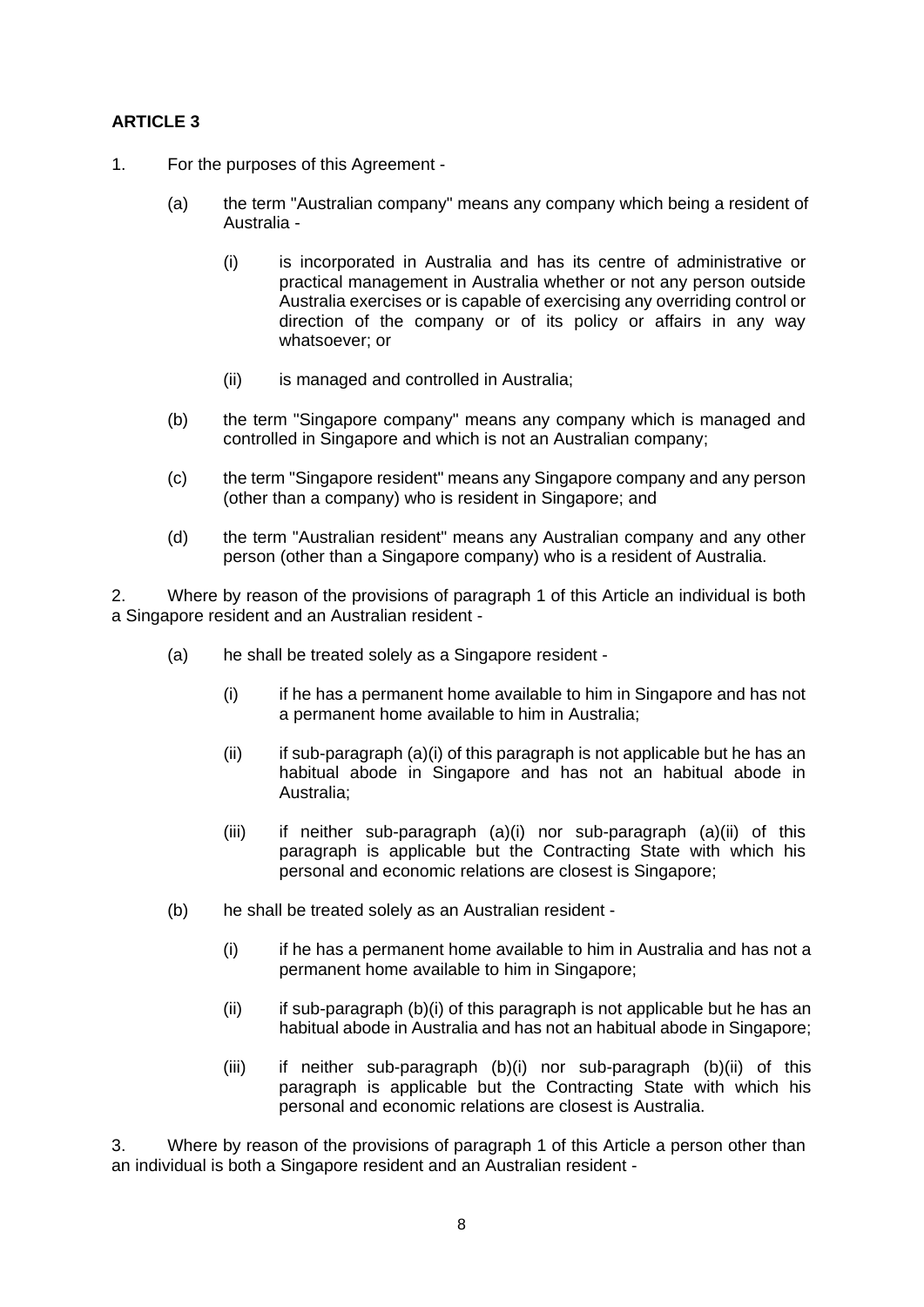- (a) it shall be treated solely as a Singapore resident if it is managed and controlled in Singapore;
- (b) it shall be treated solely as an Australian resident if it is managed and controlled in Australia.

4. In this Agreement the term "resident of one of the Contracting States" and the term "resident of the other Contracting State" mean a person who is a Singapore resident or a person who is an Australian resident as the context requires.

5. In this Agreement, the term "Singapore enterprise" and the term "Australian enterprise" mean an industrial or commercial enterprise (including a mining, agricultural, pastoral, forestry or plantation enterprise) carried on by a Singapore resident or by an Australian resident respectively, and the term "enterprise of one of the Contracting States" and the term "enterprise of the other Contracting State" mean an Australian enterprise or a Singapore enterprise, as the context requires.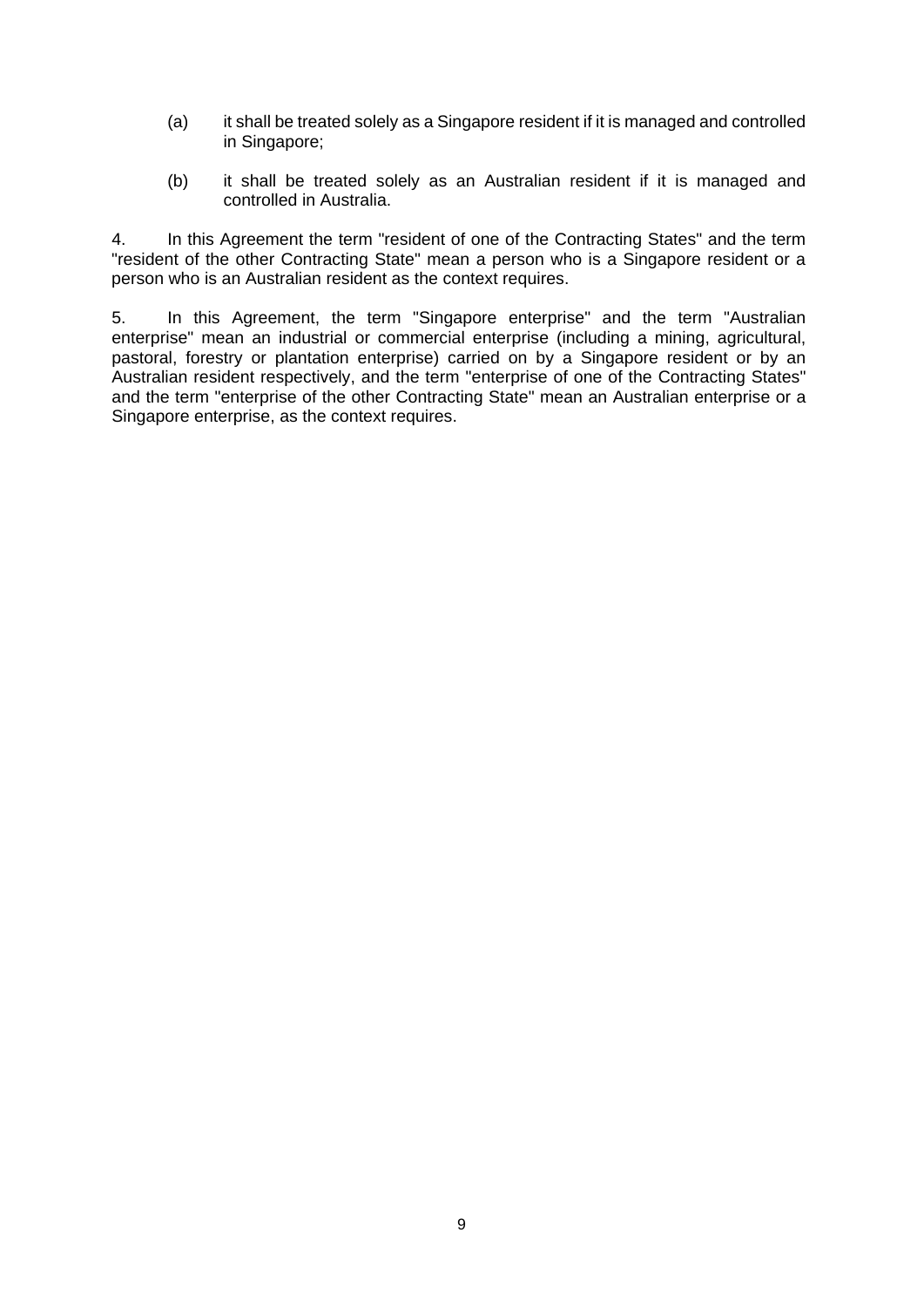## **ARTICLE 4\***

1. For the purposes of this Agreement, the term "permanent establishment", in relation to an enterprise, means a fixed place of business through which the business of the enterprise is wholly or partly carried on.

- 2. The term "permanent establishment" includes but is not limited to
	- (a) a place of management;
	- (b) a branch;
	- (c) an office;
	- (d) a store or other sales outlet;
	- (e) a factory;
	- (f) a workshop;
	- (g) a warehouse except where it is used solely for any of the purposes mentioned in paragraph 4;
	- (h) a mine, an oil or gas well, a quarry or any other place of extraction of natural resources; and
	- (i) a building site, or a construction, installation or assembly project, but only where such site or project or any combination of them continues for a period aggregating more than 6 months within any 12-month period.

3. An enterprise of a Contracting State shall be deemed to have a permanent establishment and to carry on trade or business through that permanent establishment in the other Contracting State, if -

- (a) it carries on supervisory activities in that other State for a period or periods aggregating more than 6 months within any 12-month period in connection with a building site, or a construction, installation or assembly project or any combination of them which is being undertaken in that other State; or
- (b) substantial equipment is being used in that other State by, for or under contract with the enterprise.

4. An enterprise shall not be deemed to have a permanent establishment merely by reason of -

- (a) the use of facilities solely for the purpose of storage or display of goods or merchandise belonging to the enterprise;
- (b) the maintenance of a stock of goods or merchandise belonging to the enterprise solely for the purpose of storage or display;
- (c) the maintenance of a stock of goods or merchandise belonging to the enterprise solely for the purpose of processing by another enterprise;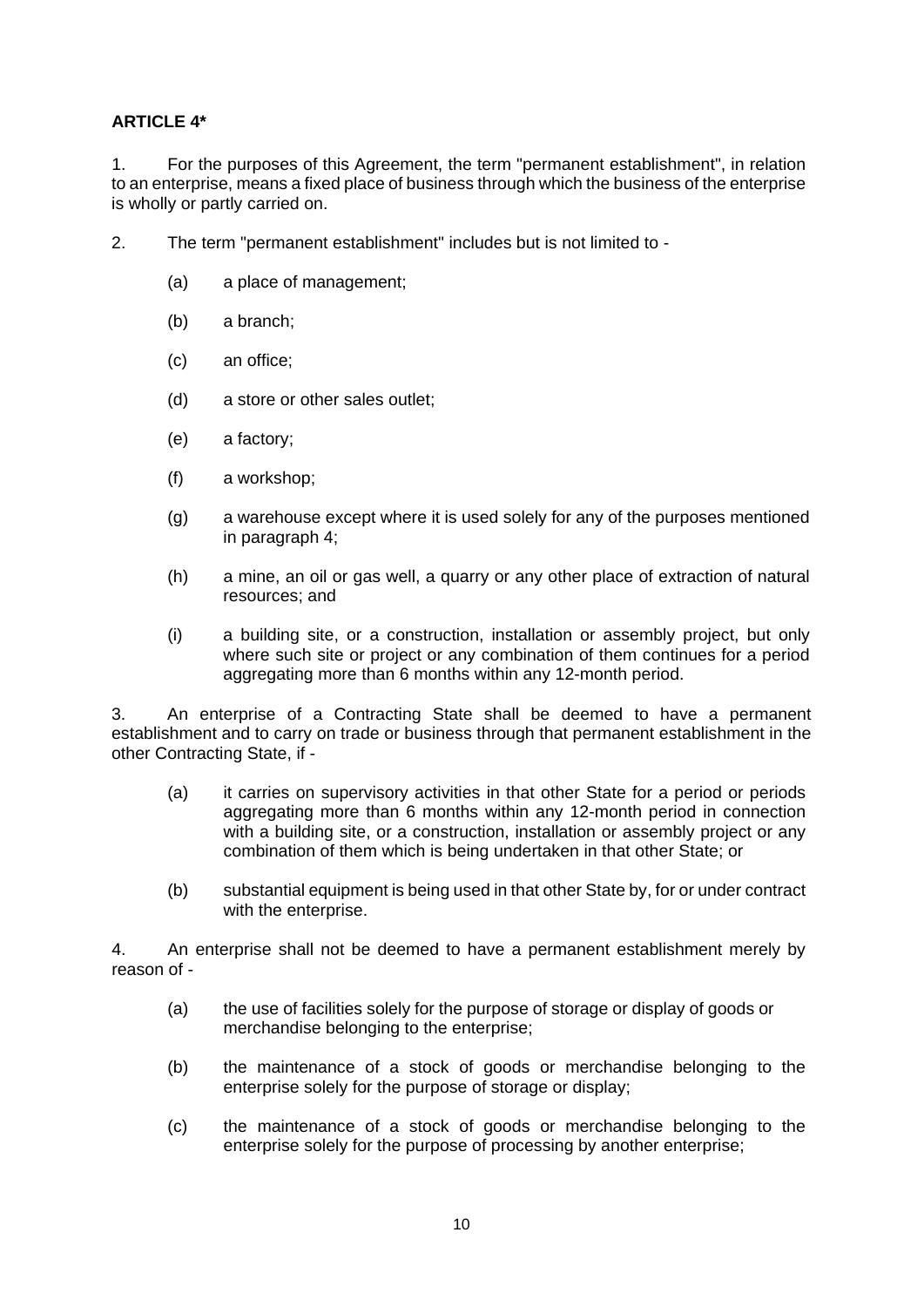- (d) the maintenance of a fixed place of business solely for the purpose of purchasing goods or merchandise or of collecting information, for the enterprise;
- (e) the maintenance of a fixed place of business solely for the purpose of activities which have a preparatory or auxiliary character for the enterprise, such as advertising, the supply of information or scientific research.

5. A person acting in one of the Contracting States on behalf of an enterprise of the other Contracting State, other than an agent of an independent status to whom paragraph 6 applies, shall be deemed to be a permanent establishment of the enterprise in the first- mentioned Contracting State if -

- (a) the person has, and habitually exercises in the first-mentioned Contracting State, an authority to conclude contracts for or on behalf of the enterprise unless the exercise of such authority is limited to the purchase of goods or merchandise for that enterprise; or
- (b) there is maintained in the first-mentioned Contracting State a stock of goods or merchandise belonging to the enterprise from which he or she regularly fills orders on behalf of the enterprise; or
- (c) the person habitually secures orders in the first-mentioned Contracting State wholly or principally for the enterprise itself or for any other enterprise which is controlled by it or has a controlling interest in it; or
- (d) in so acting the person manufactures or processes in that State for the enterprise goods or merchandise belonging to the enterprise.

6. An enterprise of one of the Contracting States shall not be deemed to have a permanent establishment in the other Contracting State merely because that enterprise carries on business in that other State through a broker, general commission agent, or any other agent of an independent status, where such broker or agent is acting in the ordinary course of that person's business.

7. The fact that a company which is a resident of one of the Contracting States controls or is controlled by a company which is a resident of the other Contracting State, or which carries on business in that other State (whether through a permanent establishment or otherwise), shall not of itself constitute either company a permanent establishment of the other.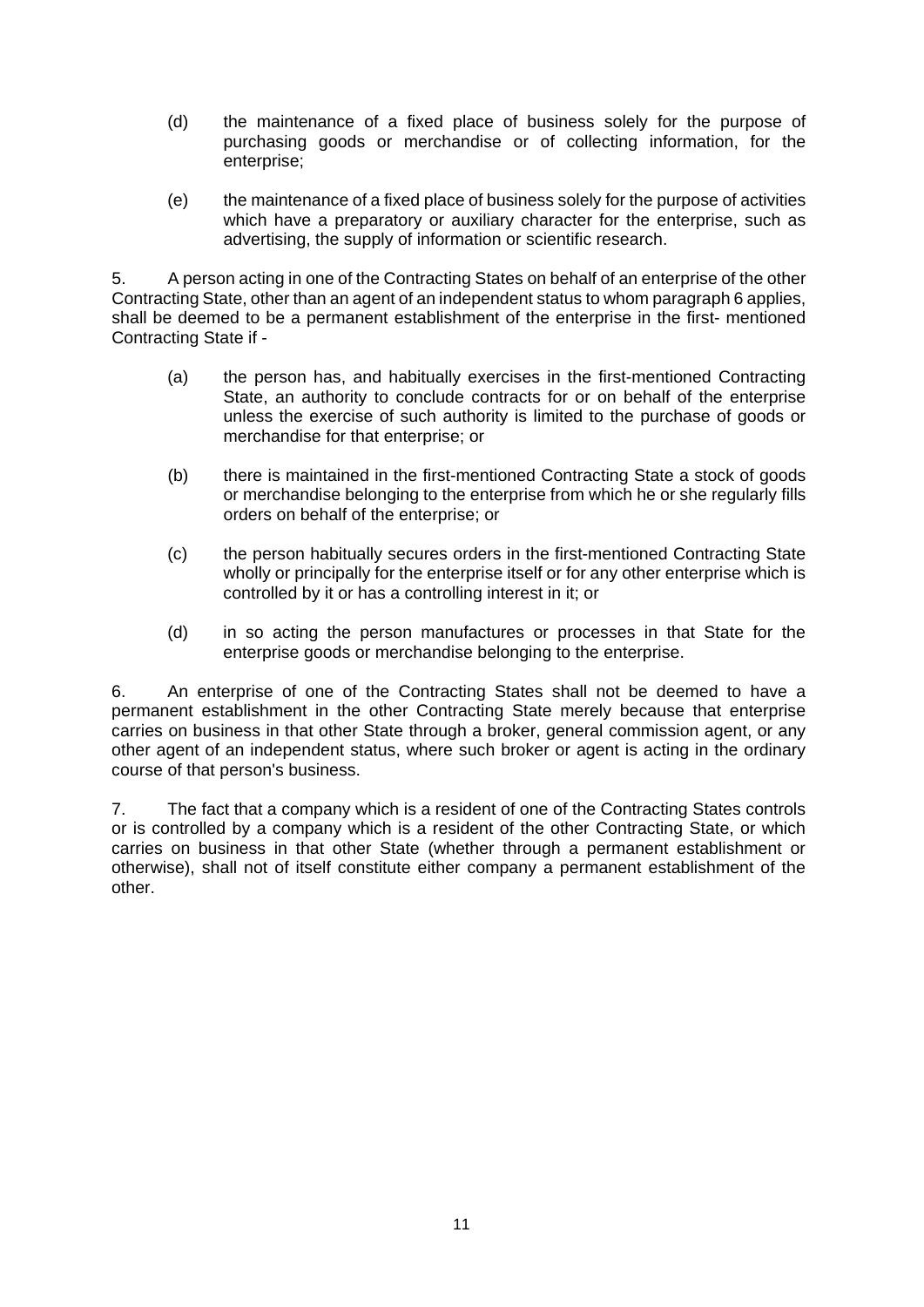#### **ARTICLE 4A #**

1. Income from real property may be taxed in the Contracting State in which the real property is situated.

2. In this Article, the term "real property", in relation to one of the Contracting States, has the meaning which it has under the laws of that State and also includes -

- (a) a lease of land and any other interest in or over land whether improved or not, including a right to explore for or exploit mineral, oil or gas deposits or other natural resources; and
- (b) a right to receive variable or fixed payments either as consideration for the exploitation of or the right to explore for or exploit, or in respect of the exploitation of, mineral, oil or gas deposits, quarries or other places of extraction or exploitation of natural resources.

3. Any interest or right referred to in paragraph 2 shall be regarded as situated where the land, mineral, oil or gas deposits, quarries or natural resources, as the case may be, are situated or where the exploration may take place.

4. The provisions of paragraphs 1 and 3 shall also apply to income from real property of an enterprise and to income from real property used for the performance of professional services.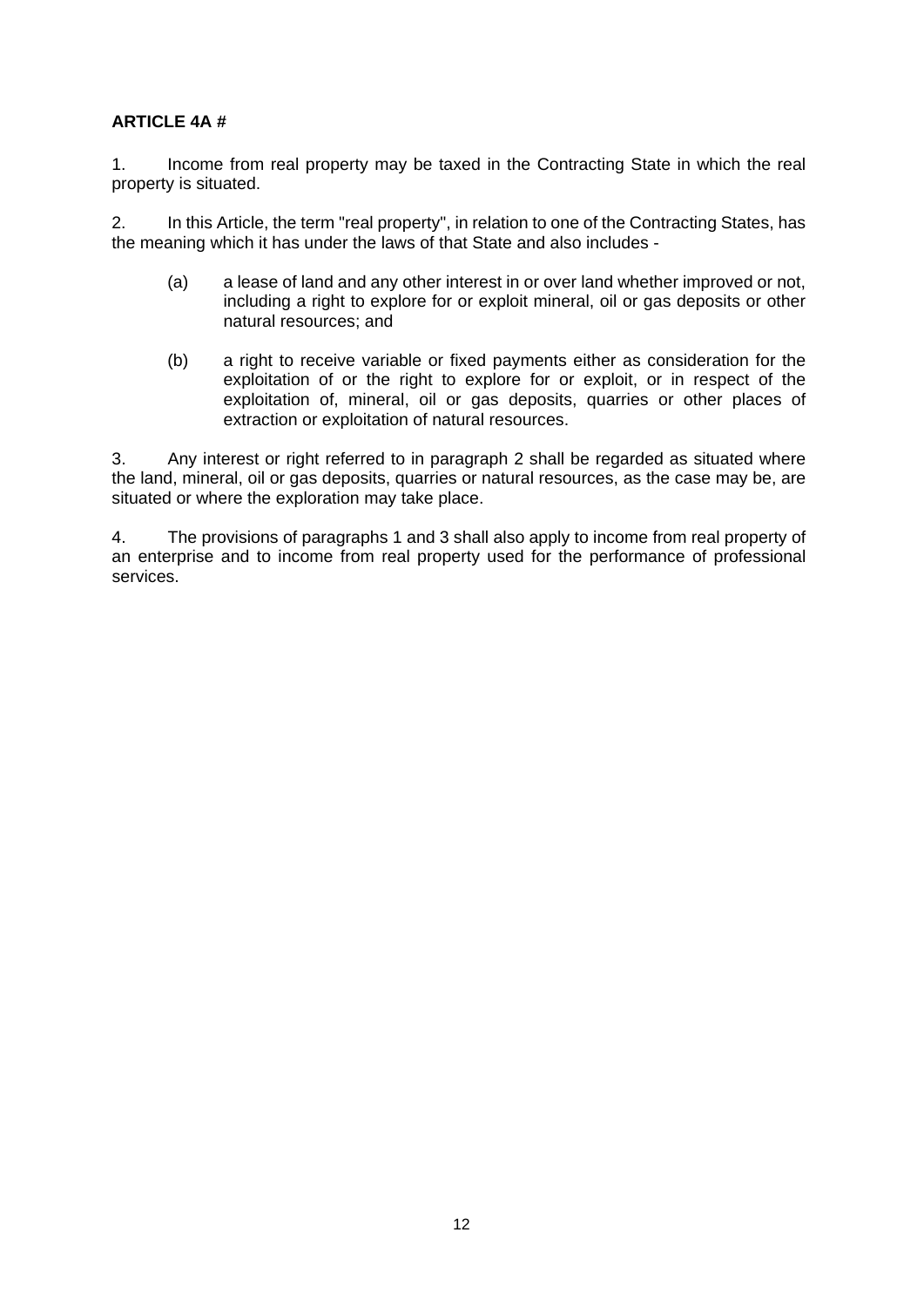## **ARTICLE 5\***

1. The profits of an enterprise of one of the Contracting States shall be taxable only in that State unless the enterprise carries on business in the other Contracting State through a permanent establishment situated therein. If the enterprise carries on business as aforesaid, the profits of the enterprise may be taxed in the other State but only so much of them as is attributable to that permanent establishment.

2. Subject to the provisions of paragraph 3, where an enterprise of one of the Contracting States carries on business in the other Contracting State through a permanent establishment situated therein, there shall in each Contracting State be attributed to that permanent establishment the profits which it might be expected to make if it were a distinct and separate enterprise engaged in the same or similar activities under the same or similar conditions and dealing wholly independently with the enterprise of which it is a permanent establishment or with other enterprises with which it deals.

3. In the determination of the profits of a permanent establishment, there shall be allowed as deductions expenses of the enterprise, being expenses which are incurred for the purposes of the permanent establishment and which would be deductible if the permanent establishment were an independent entity which paid those expenses, whether incurred in the Contracting State in which the permanent establishment is situated or elsewhere.

4. No profits shall be attributed to a permanent establishment by reason of the mere purchase by that permanent establishment of goods or merchandise for the enterprise.

5. Nothing in this Article shall affect the application of any law of a Contracting State relating to the determination of the tax liability of a person in cases where the information available to the competent authority of that State is inadequate to determine the profits to be attributed to a permanent establishment, provided that that law shall be applied, so far as the information available to the competent authority permits, consistently with the principles of this Article.

6. Where profits include items of income which are dealt with separately in other Articles of this Agreement, then the provisions of those Articles shall not be affected by the provisions of this Article.

7. Nothing in this Article shall affect the operation of any law of a Contracting State relating to tax imposed on profits from insurance with non-residents, provided that if the relevant law in force in either Contracting State at the date of signature of this Agreement is varied (otherwise than in minor respects so as not to affect its general character) the Contracting States shall consult with each other with a view to agreeing to any amendment of this paragraph that may be appropriate.

- 8. Where
	- (a) a resident of one of the Contracting States is beneficially entitled, whether directly or through one or more interposed trust estates, to a share of the business profits of an enterprise carried on in the other Contracting State by the trustee of a trust estate other than a trust estate which is treated as a company for tax purposes; and
	- (b) in relation to that enterprise, that trustee would, in accordance with the principles of Article 4, have a permanent establishment in that other State,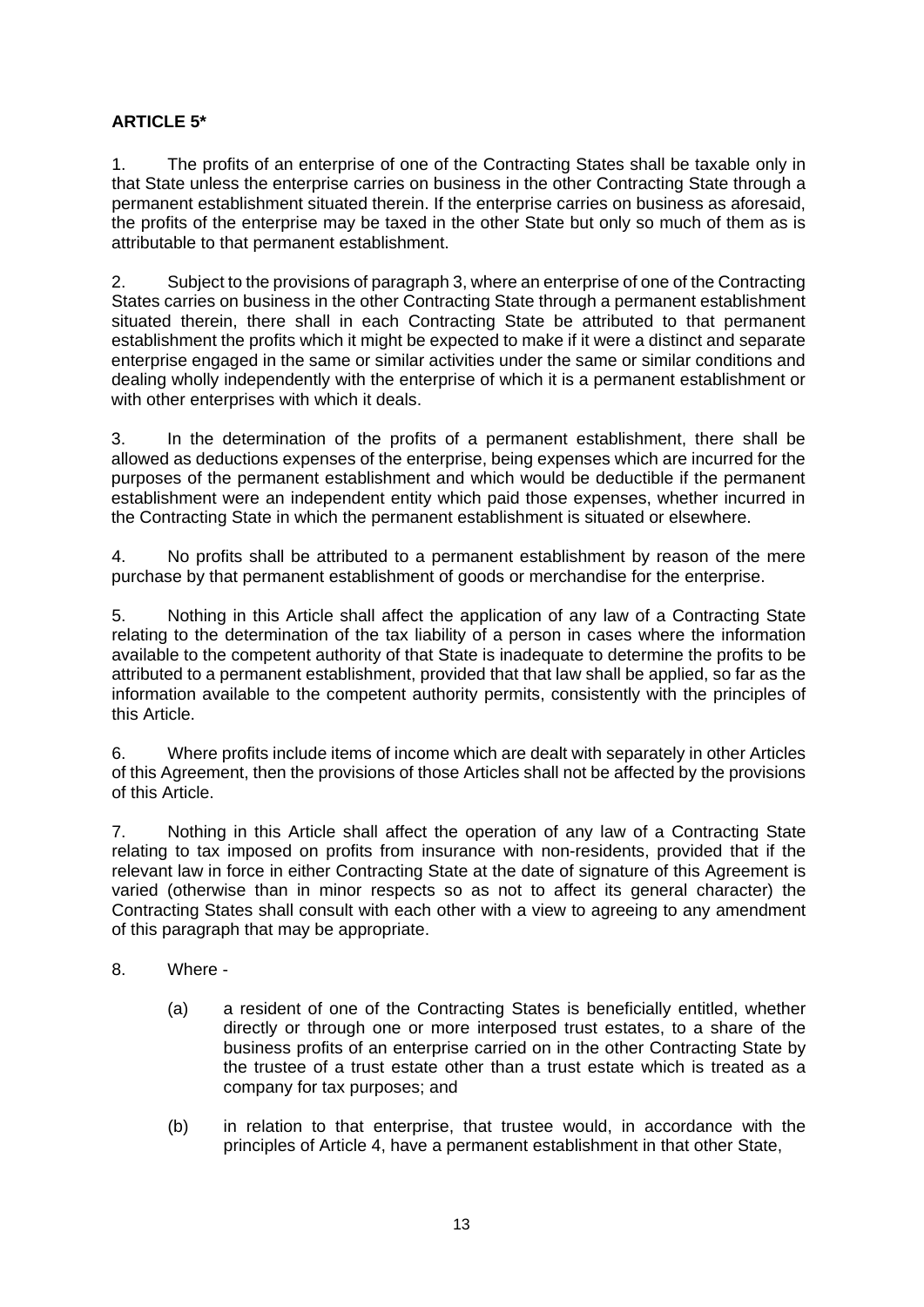the enterprise carried on by the trustee shall be deemed to be a business carried on in the other State by that resident through a permanent establishment situated therein and that share of business profits shall be attributed to that permanent establishment.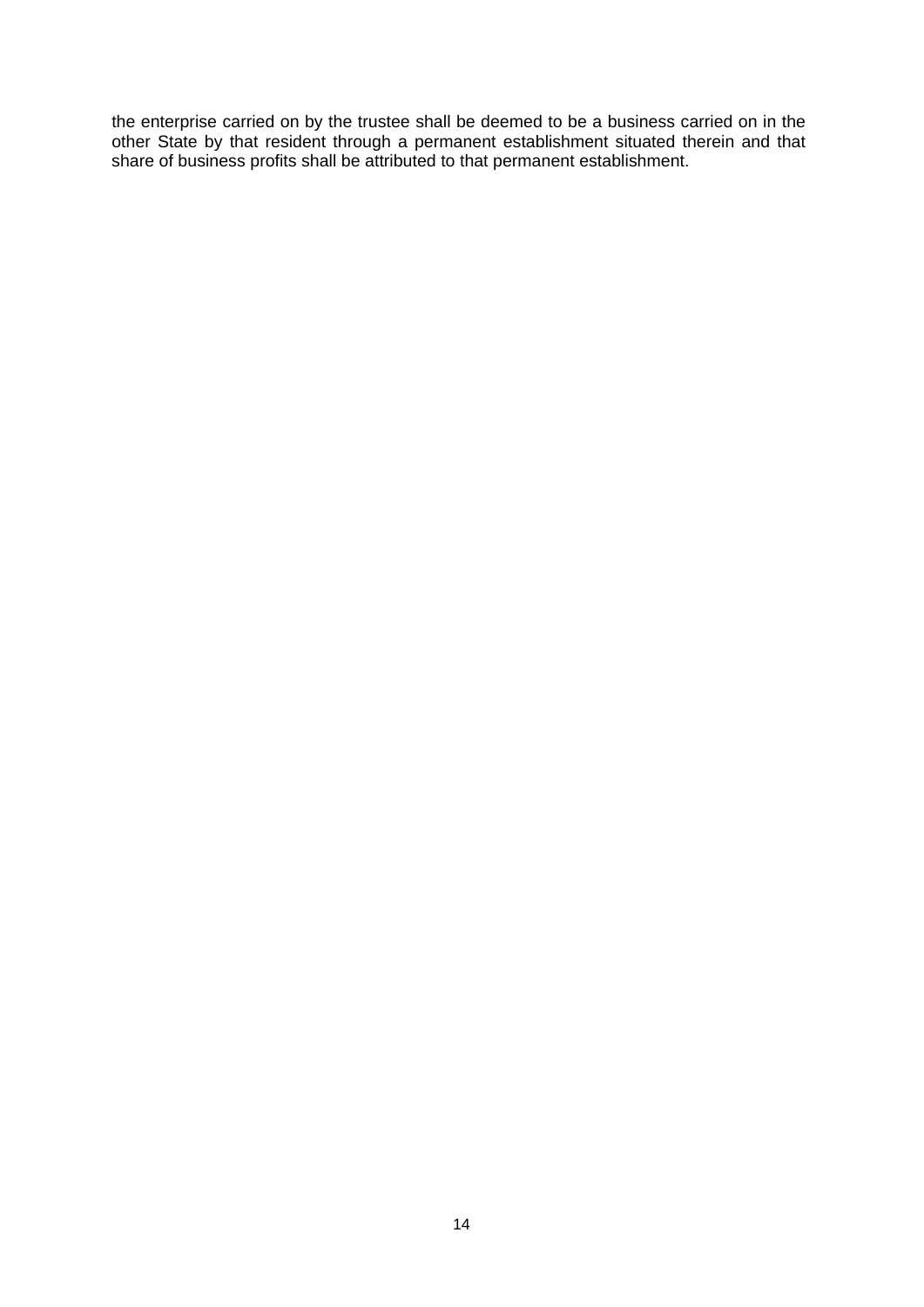## **ARTICLE 6\***

- 1. Where
	- (a) an enterprise of one of the Contracting States participates directly or indirectly in the management, control or capital of an enterprise of the other Contracting State; or
	- (b) the same person participates directly or indirectly in the management, control or capital of an enterprise of one of the Contracting States and an enterprise of the other Contracting State,

and in either case conditions operate between the two enterprises in their commercial or financial relations which differ from those which might be expected to operate between independent enterprises dealing wholly independently with one another, then any profits which, but for those conditions, might have been expected to accrue to one of the enterprises, but, by reason of those conditions, have not so accrued, may be included in the profits of that enterprise and taxed accordingly.

2. Nothing in this Article shall affect the application of any law of a Contracting State relating to the determination of the tax liability of a person, including determinations in cases where the information available to the competent authority of that State is inadequate to determine the income to be attributed to an enterprise, provided that that law shall be applied, so far as it is practicable to do so, consistently with the principles of this Article.

3. Where profits on which an enterprise of one of the Contracting States has been charged to tax in that State are also included, by virtue of paragraph 1 or 2, in the profits of an enterprise of the other Contracting State and charged to tax in that other State, and the profits so included are profits which might have been expected to have accrued to that enterprise of the other State if the conditions operative between the enterprises had been those which might have been expected to have operated between independent enterprises dealing wholly independently with one another, then the first-mentioned State shall make an appropriate adjustment to the amount of tax charged on those profits in the first-mentioned State. In determining such an adjustment, due regard shall be had to the other provisions of this Agreement and for this purpose the competent authorities of the Contracting States shall if necessary consult each other.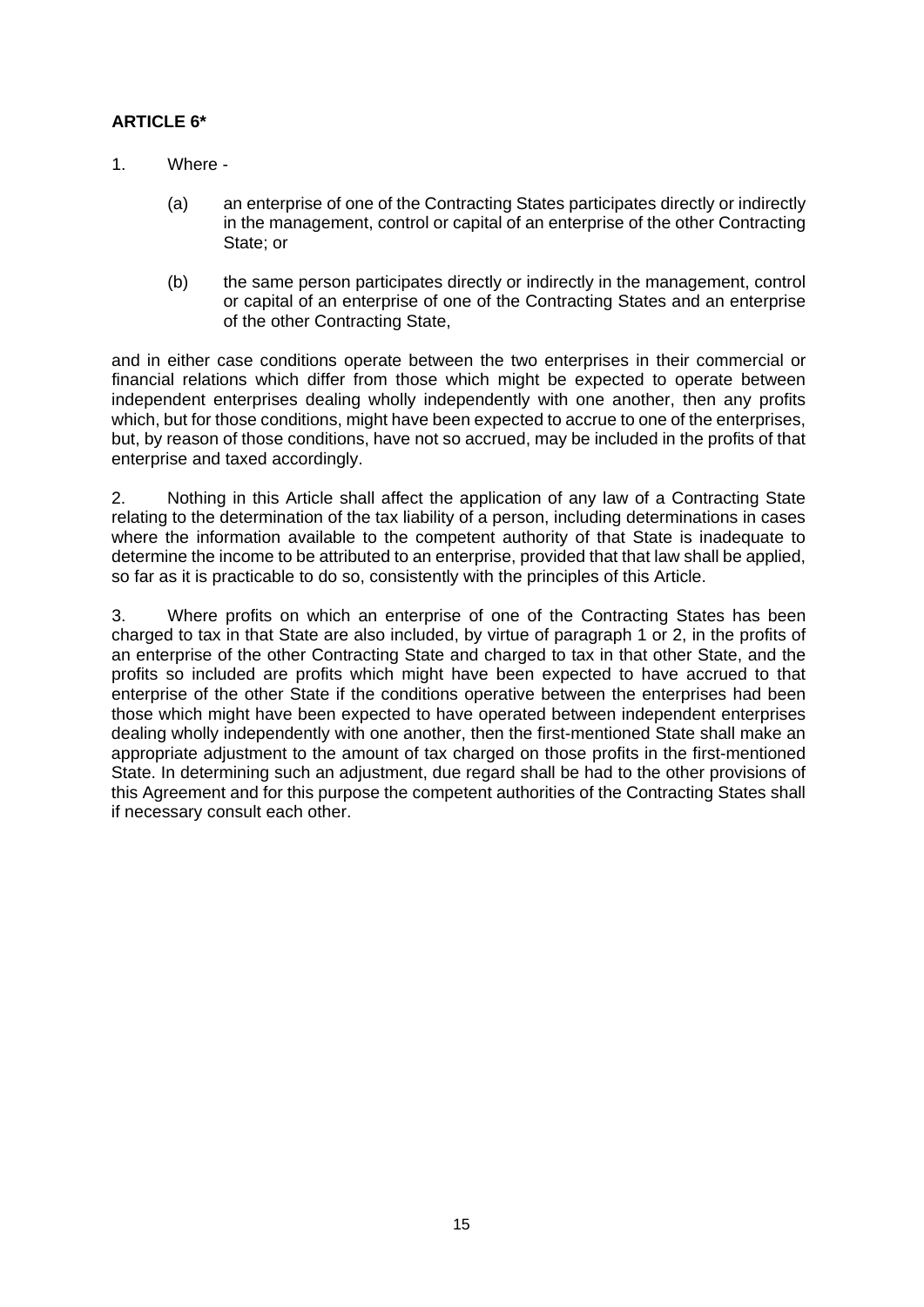## **ARTICLE 7\***

## **[Article 7 is effective as of 1 July 1983 (Australia) and 1 January 1983 (Singapore)]**

1. Profits from the operation of ships or aircraft derived by a resident of one of the Contracting States shall be taxable only in that State.

2. Notwithstanding the provisions of paragraph 1, such profits may be taxed in the other Contracting State where they are profits from operations of ships or aircraft confined solely to places in that other State.

3. The provisions of paragraphs 1 and 2 shall apply in relation to the share of the profits from the operation of ships or aircraft derived by a resident of one of the Contracting States through participation in a pool service, in a joint transport operating organization or in an international operating agency.

4. Interest earned on funds held in one of the Contracting States by a resident of the other Contracting State in connection with the operation of ships or aircraft, other than operations confined solely to places in the first-mentioned State, shall be treated as profits from the operation of ships or aircraft.

5. For the purposes of this Article, profits derived from the carriage by ships or aircraft of passengers, livestock, mail, goods or merchandise shipped in one of the Contracting States for discharge at another place in that Contracting State, or at one or more structures used in connection with the exploration for or exploitation of natural resources situated in waters adjacent to the territorial waters of that Contracting State, shall be treated as profits from operations of ships or aircraft confined solely to places in that State.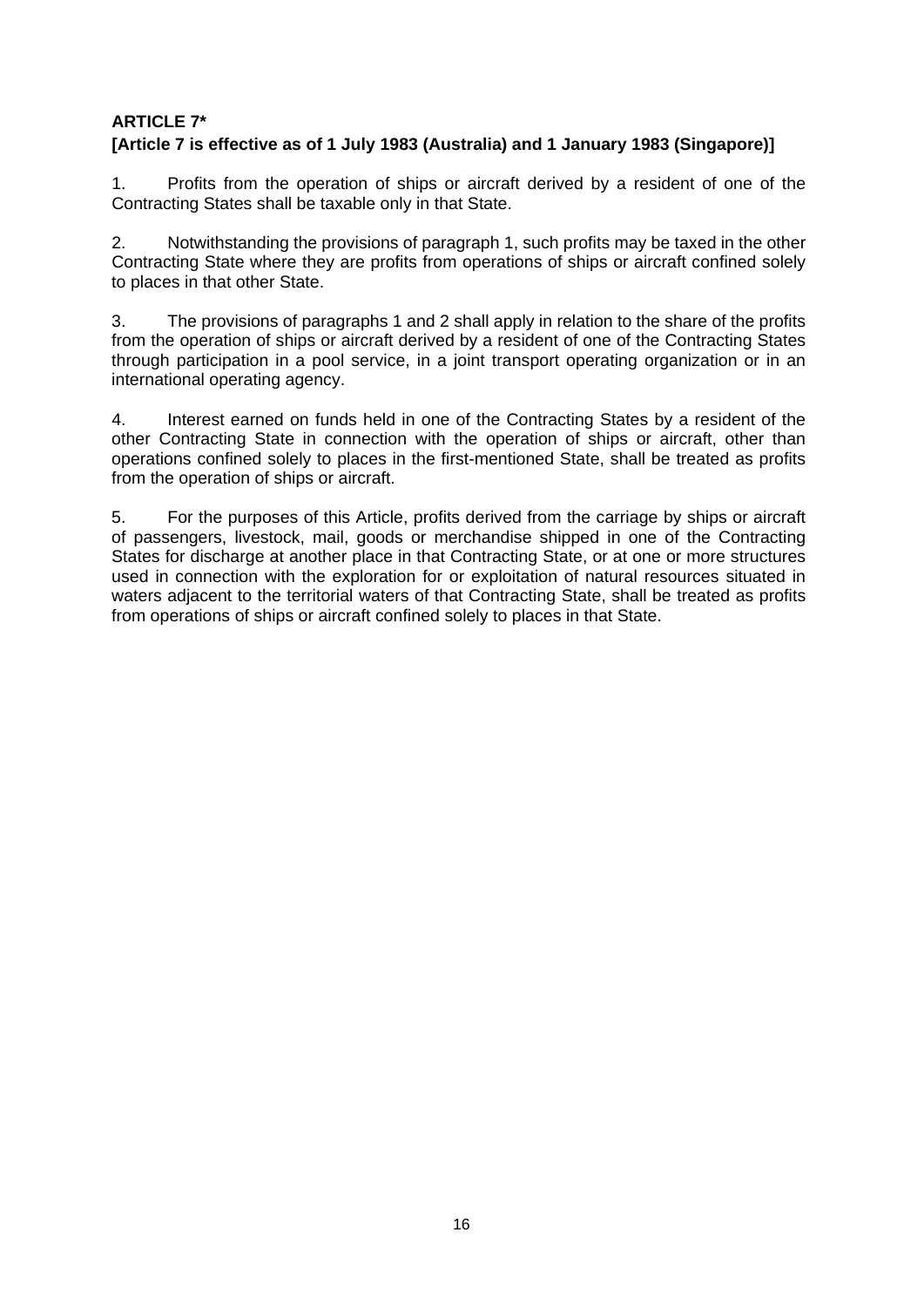1. The Australian tax on dividends, being dividends paid by a company which is a resident of Australia, derived by a Singapore resident who is beneficially entitled to the dividends, shall not exceed 15 per centum of the gross amount of the dividends.

2. Subject to the provisions of this Article dividends paid by a company which is resident in Singapore, and dividends paid by a Malaysian company out of profits derived from sources in Singapore, being dividends derived by an Australian resident who is beneficially entitled to the dividends, shall be exempt from any tax in Singapore which may be chargeable on dividends in addition to the tax chargeable in respect of the profits of the company.

3. Nothing in the preceding paragraph shall affect the provisions of Singapore law under which the tax in respect of a dividend paid by a company which is resident in Singapore, or by a Malaysian company out of profits derived from sources in Singapore, from which Singapore tax has been, or has been deemed to be, deducted may be adjusted by reference to the rate of tax appropriate to the Singapore year of assessment immediately following that in which the dividend was paid.

4. If Singapore, subsequent to the signing of this Agreement, imposes a tax on dividends paid by a company which is resident in Singapore or by a Malaysian company out of profits derived from sources in Singapore, which is in addition to the tax chargeable in respect of the profits of the company, such tax may be charged but the tax so charged on such dividends derived by an Australian resident who is beneficially entitled to the dividends shall not exceed 15 per centum of the gross amount of the dividends.

5.\* Paragraphs 1, 2 and 4 of this Article shall not apply if the resident of one of the Contracting States who is beneficially entitled to the dividends has in the other Contracting State a permanent establishment and the holding giving rise to the dividends is effectively connected with a trade or business carried on through that permanent establishment. In any such case, the provisions of Article 5 shall apply.

6. Dividends paid by a company which is a resident of one of the Contracting States, being dividends derived by a person who is beneficially entitled to the dividends and who is not a resident of the other Contracting State, shall be exempt from tax in that other Contracting State. This paragraph shall not apply in relation to a Singapore company which is also a resident of Australia or any Australian company which is also resident in Singapore.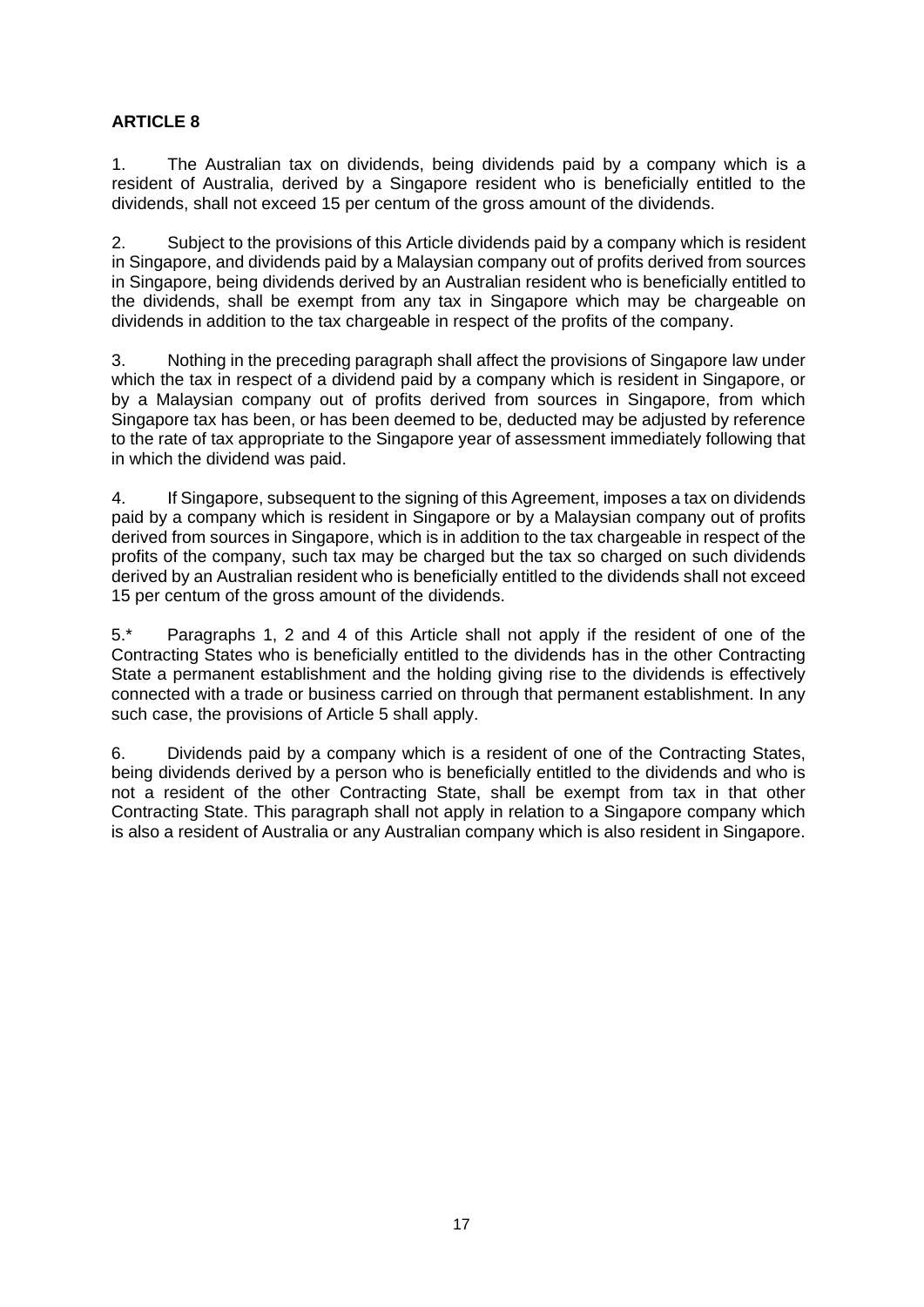1. The Australian tax on interest derived by a Singapore resident who is beneficially entitled to the interest shall not exceed 10 per centum of the gross amount of the interest.

2. The Singapore tax on interest derived by an Australian resident who is beneficially entitled to the interest shall not exceed 10 per centum of the gross amount of the interest.

3.\* Paragraphs 1 and 2 of this Article shall not apply if the resident of one of the Contracting States who is beneficially entitled to the interest has in the other Contracting State a permanent establishment and the indebtedness giving rise to the interest is effectively connected with a trade or business carried on through that permanent establishment. In any such case, the provisions of Article 5 shall apply.

4. Where, owing to a special relationship between the payer and the person beneficially entitled to the interest or between both of them and some other person, the amount of the interest paid exceeds the amount which might have been expected to have been agreed upon in the absence of such relationship, the provisions of this Article shall apply only in the lastmentioned amount.

5.\* In this Article the term "interest" means interest, and amounts in the nature of interest, on bonds, securities, debentures or on any other form of indebtedness. The term does not include income to which paragraph 4 of Article 7 applies. [This paragraph is effective as of 1 July 1983 (Australia) and 1 January 1983 (Singapore)]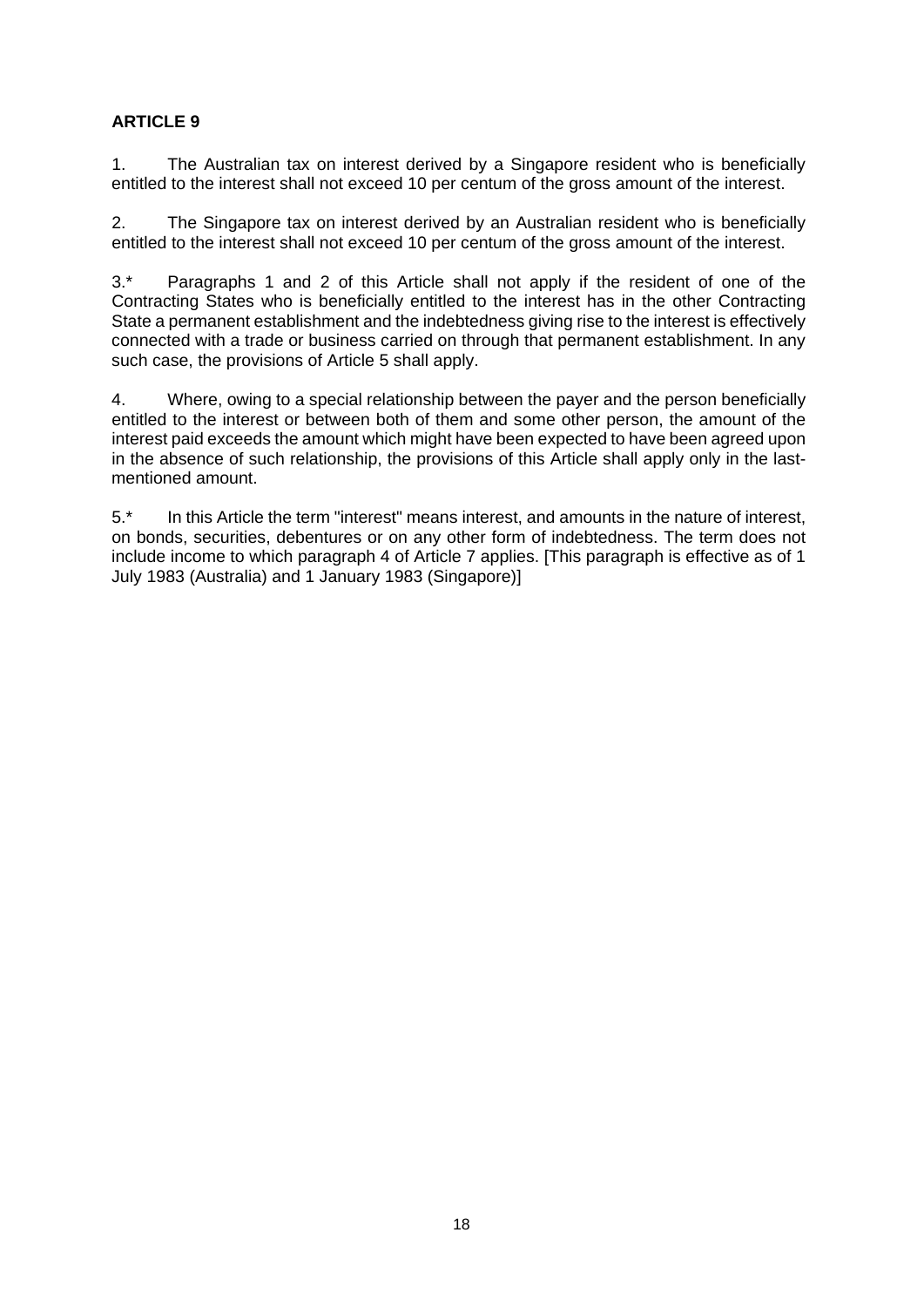1. The Australian tax on royalties derived by a Singapore resident who is beneficially entitled to the royalties shall not exceed 10 per centum of the gross amount of the royalties.

2. The Singapore tax on royalties derived by an Australian resident who is beneficially entitled to the royalties shall not exceed 10 per centum of the gross amount of the royalties.

3.\* In this Article "royalties" means payments or credits, whether periodical or not, and however described or computed, to the extent to which they are received as consideration for -

- (a) the use of, or the right to use, any
	- (i) copyright (other than a literary, dramatic, musical or artistic copyright), patent, design or model, plan, secret formula or process, trademark, or other like property or right; or
	- (ii) industrial, commercial or scientific equipment;
- (b) the supply of scientific, industrial or commercial knowledge or information; or
- (c) total or partial forbearance in respect of the use or supply of any property or right referred to in this paragraph,

but does not include royalties or other payments in respect of the operation of mines or quarries or of the exploitation of natural resources or payments to the extent to which they are received as consideration for the use of, or the right to use, motion picture films, tapes for use in connection with radio broadcasting or films or video tapes for use in connection with television.

4.\* Paragraphs 1 and 2 of this Article shall not apply if the resident of one of the Contracting States who is beneficially entitled to the royalties has in the other Contracting State a permanent establishment and the information, right or property giving rise to the royalties is effectively connected with a trade or business carried on through that permanent establishment. In any such case, the provisions of Article 5 shall apply.

5. Where, owing to a special relationship between the payer and the person who is beneficially entitled to the royalties or between both of them and some other person, the amount of the royalties paid exceeds the amount which might have been expected to have been agreed upon in the absence of such relationship, the provisions of this Article shall apply only to the last-mentioned amount.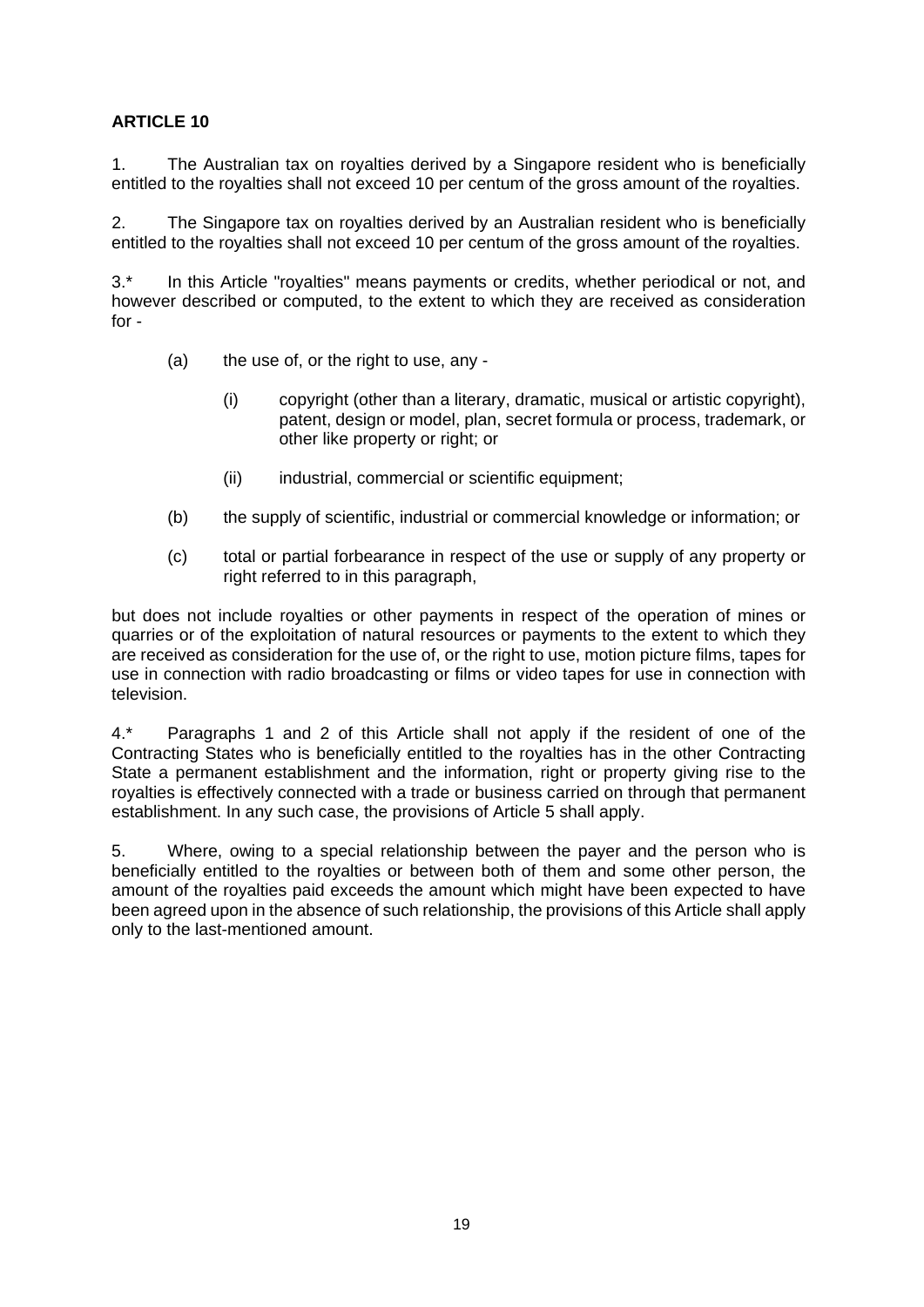### **ARTICLE 10A #**

1. Income or gains derived by a resident of one of the Contracting States from the alienation of real property referred to in Article 4A and, as provided in that Article, situated in the other Contracting State may be taxed in that other State.

2. Income or gains from the alienation of property, other than real property referred to in Article 4A, that forms part of the business property of a permanent establishment which an enterprise of one of the Contracting States has in the other Contracting State or pertains to a fixed base available to a resident of the first-mentioned State in that other State for the purpose of performing independent personal services, including income or gains from the alienation of such a permanent establishment (alone or with the whole enterprise) or of such a fixed base, may be taxed in that other State.

3. Income or gains from the alienation of ships or aircraft operated in international traffic, or of property (other than real property referred to in Article 4A) pertaining to the operation of those ships or aircraft, shall be taxable only in the Contracting State of which the enterprise which operated those ships or aircraft is a resident.

4. Income or gains derived by a resident of one of the Contracting States from the alienation of shares or comparable interests in a company, the assets of which consist wholly or principally of real property in the other Contracting State of a kind referred to in Article 4A and, as provided in that Article, situated in that other State, may be taxed in that other State.

5. Nothing in this Agreement affects the application of a law of a Contracting State relating to the taxation of gains of a capital nature derived from the alienation of property other than that to which any of paragraphs 1, 2, 3 and 4 apply.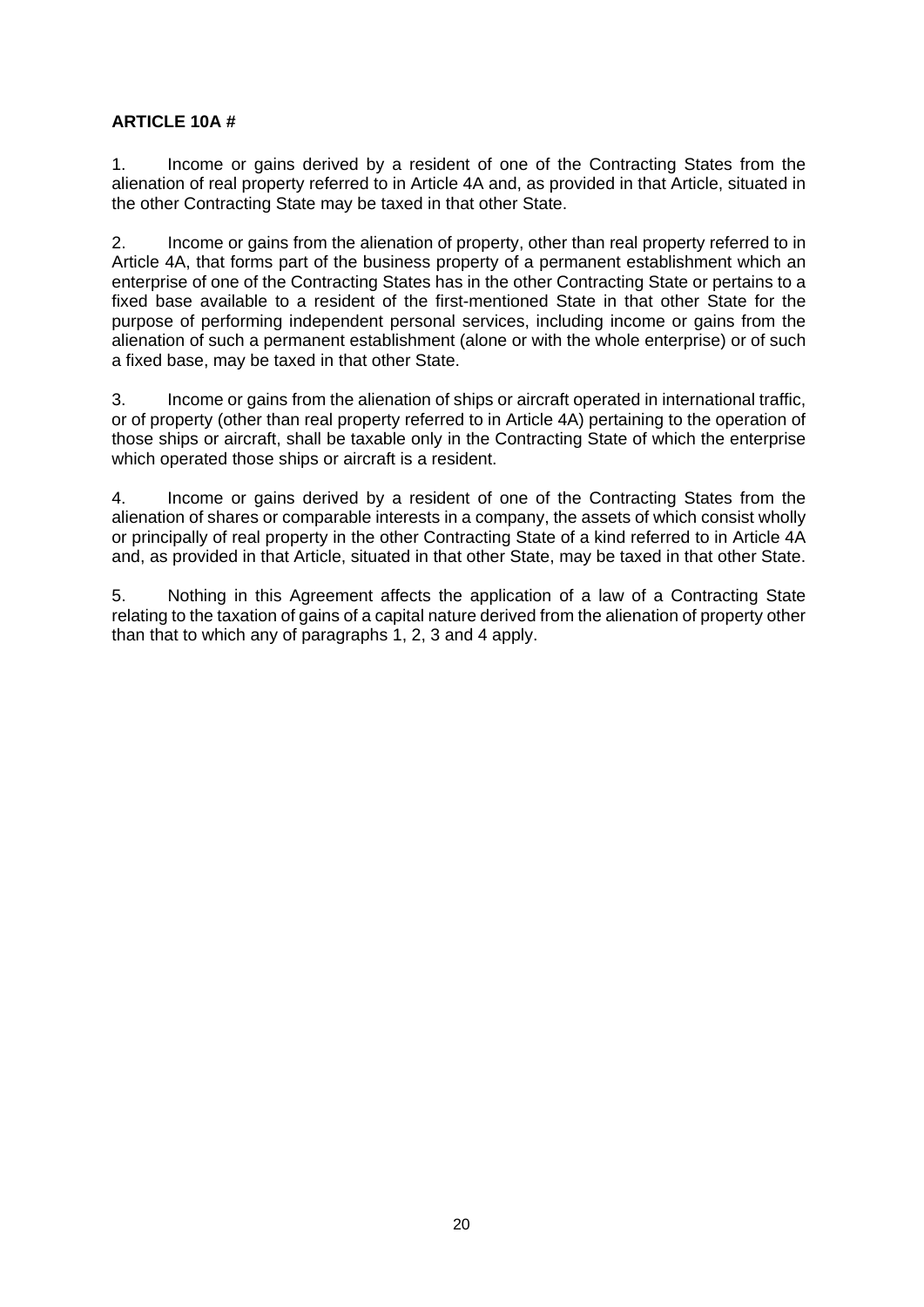1. Subject to this Article and to Articles 12, 13 and 14, remuneration or other income derived by an individual who is a resident of one of the Contracting States in respect of personal (including professional) services shall be subject to tax only in that Contracting State unless the services are performed or exercised in the other Contracting State. If the services are so performed or exercised such remuneration or other income as is derived therefrom shall be deemed to have a source in, and may be taxed in, that other Contracting State.

2. In relation to remuneration of a director of a company derived from the company, the provisions of this Article and of Article 12 shall apply as if the remuneration were remuneration in respect of personal services. Director's fees and similar payments derived by a resident of one of the Contracting States in his capacity as a member of the board of directors of a company which is a resident of the other Contracting State shall be deemed to be derived in respect of personal services performed in, and may be taxed in, that other Contracting State.

3. An individual who is a resident of one of the Contracting States shall be exempt from tax in the other Contracting State on remuneration from an employment exercised on ships or aircraft in international traffic.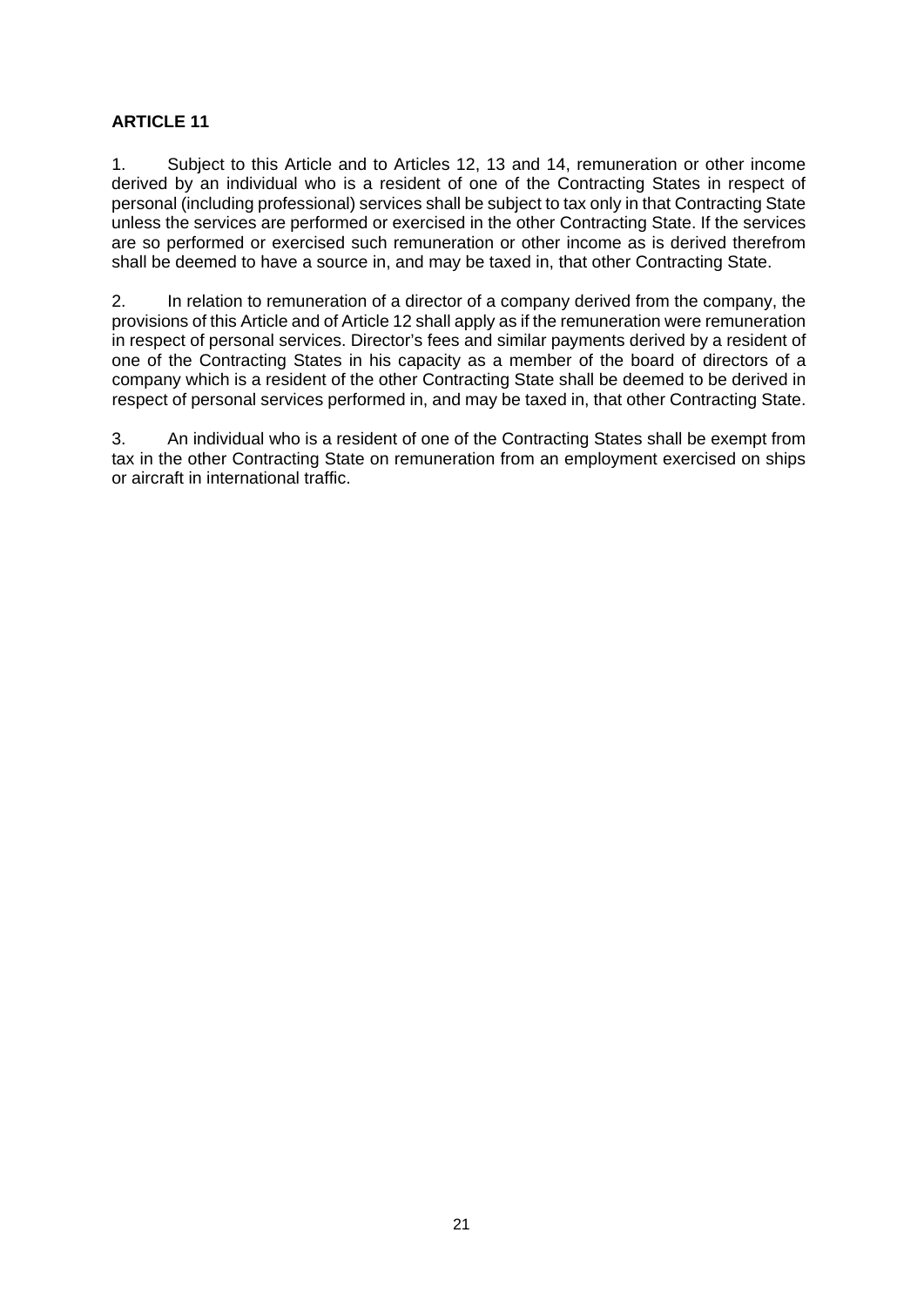1. Remuneration or other income derived by an individual who is a resident of one of the Contracting States in respect of personal (including professional) services performed or exercised in the other Contracting State shall be exempt from tax in the other Contracting State if -

- (a) the recipient is present in the other Contracting State for a period or periods not exceeding in the aggregate 183 days in the year of income or in the basis period for the year of assessment as the case may be of that other Contracting State;
- (b) the services are performed or exercised for or on behalf of a person who is a resident of the first-mentioned Contracting State; and
- (c) the remuneration or other income is not deductible in determining the profits for tax purposes in the other Contracting State of a permanent establishment in that other Contracting State of that person.

2. Paragraph 1 of this Article shall not apply to remuneration or other income derived by public entertainers (such as stage, motion picture, radio or television artistes, musicians and athletes) from their personal activities as such.

3. Notwithstanding anything contained in this Agreement, where an enterprise of one of the Contracting States derives profits arising from, or in relation to, contracts or obligations to provide in the other Contracting State services of public entertainers referred to in paragraph 2 of this Article, the profits may be taxed in the other Contracting State and shall be deemed to have a source in that other Contracting State, except where the enterprise is, in connection with the provision of those services, substantially supported from the public funds of a Government of the first-mentioned Contracting State, in which case the profits shall be exempt from tax in the other Contracting State.

4. For the purposes of paragraph 3 of this Article "a Government of the first-mentioned Contracting State" means, in the case of Singapore, the Government of Singapore and, in the case of Australia, the Government of the Commonwealth or of any State of the Commonwealth.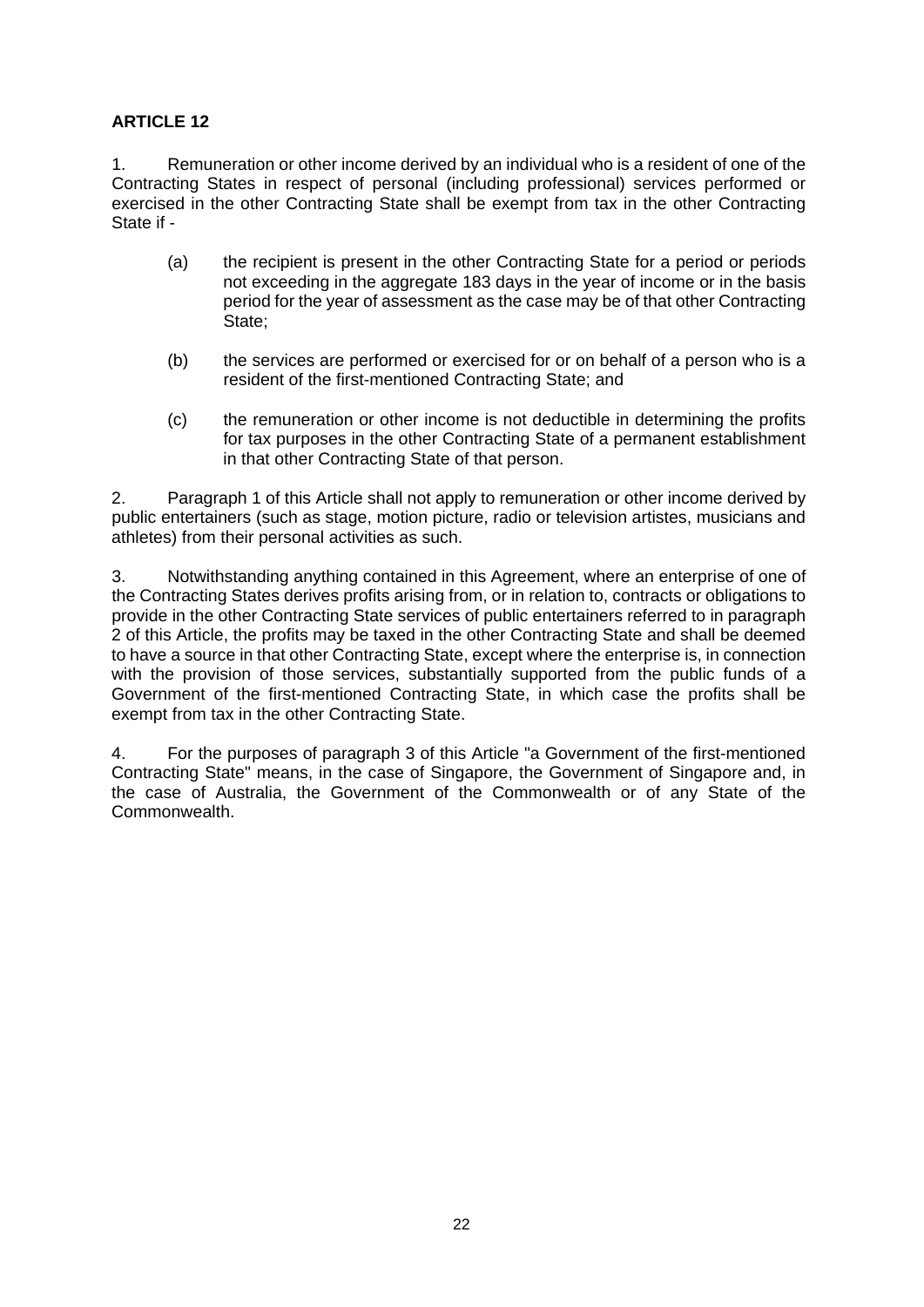1. A pension or an annuity, derived from sources within one of the Contracting States by an individual who is a resident of the other Contracting State, shall be exempt from tax in the first-mentioned Contracting State.

2. The term "annuity" means a stated sum payable periodically at stated times, during life or during a specified or ascertainable period of time, under an obligation to make the payments in return for adequate and full consideration in money or money's worth.

3. This Article shall not apply to a pension paid to an individual by the Government of the Commonwealth or of any State of the Commonwealth or the Government of Singapore in respect of services rendered in the discharge of governmental functions.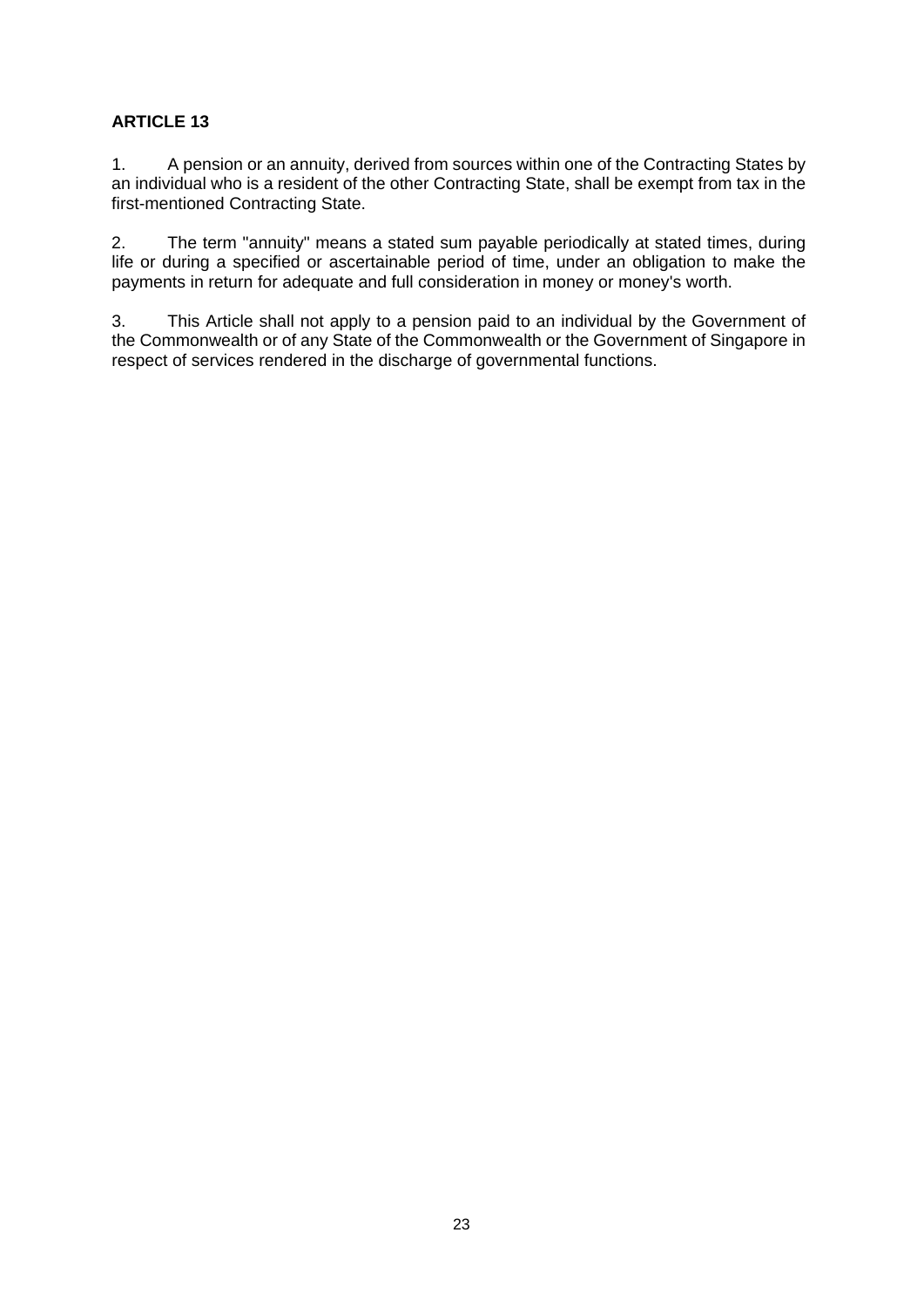1. Remuneration (other than pensions) paid by the Government of the Commonwealth or of any State of the Commonwealth to any individual for services rendered to that Government in the discharge of governmental functions shall be exempt from Singapore tax, except where the individual is resident in Singapore and is not an Australian citizen.

2. Remuneration (other than pensions) paid by the Government of Singapore to any individual for services rendered to that Government in the discharge of governmental functions shall be exempt from Australian tax, except where the individual is a resident of Australia and is not a Singapore citizen.

3. This Article shall not apply to any remuneration in respect of services rendered in connection with any trade or business carried on by a Government for purposes of profit.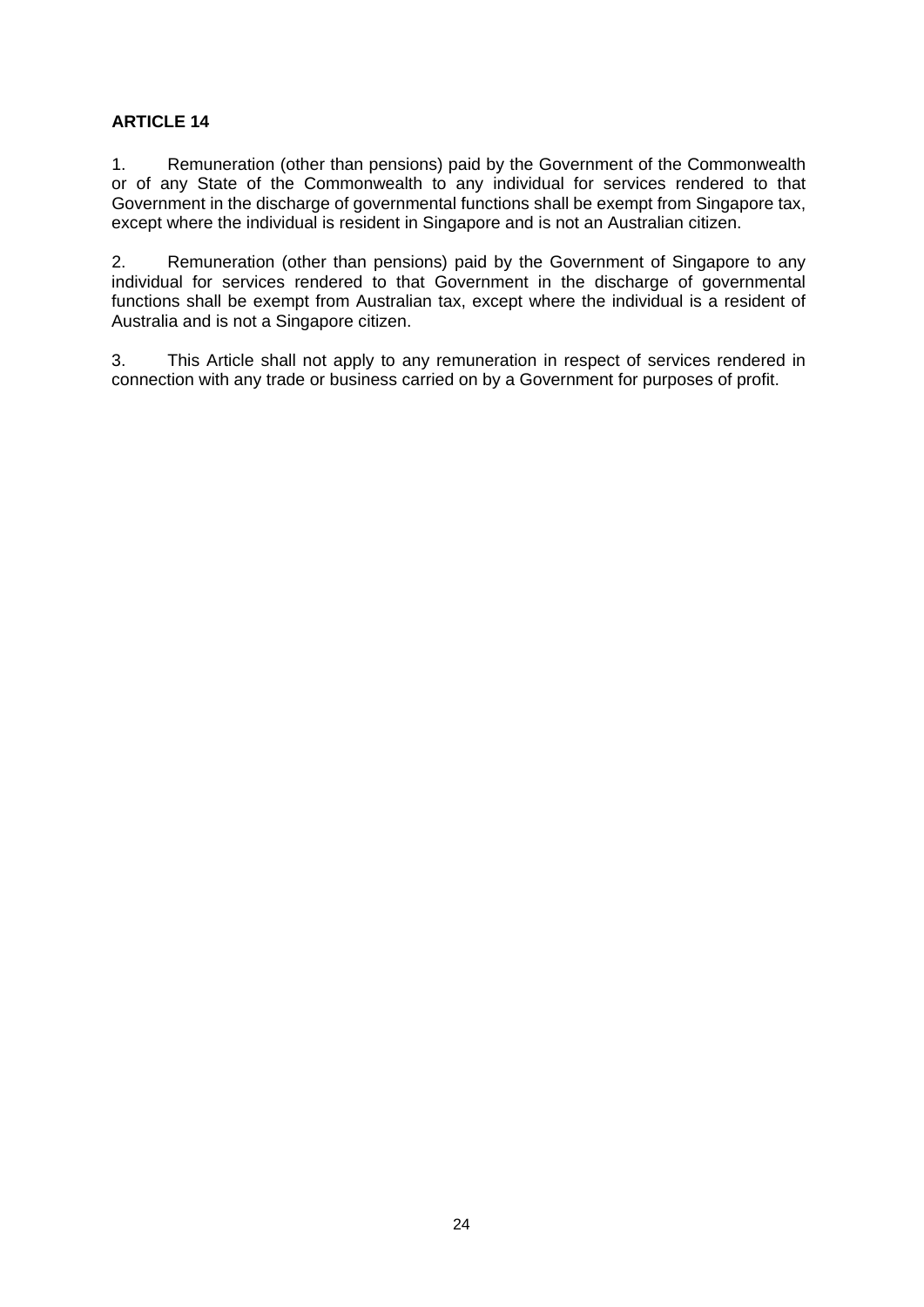A student or trainee who is, or was immediately before visiting one of the Contracting States, a resident of the other Contracting State and is present in the first-mentioned Contracting State solely for the purpose of his education or training shall not be taxed in that first-mentioned Contracting State on payments which he receives for the purpose of his maintenance, education or training provided that such payments are made to him from outside that first-mentioned Contracting State.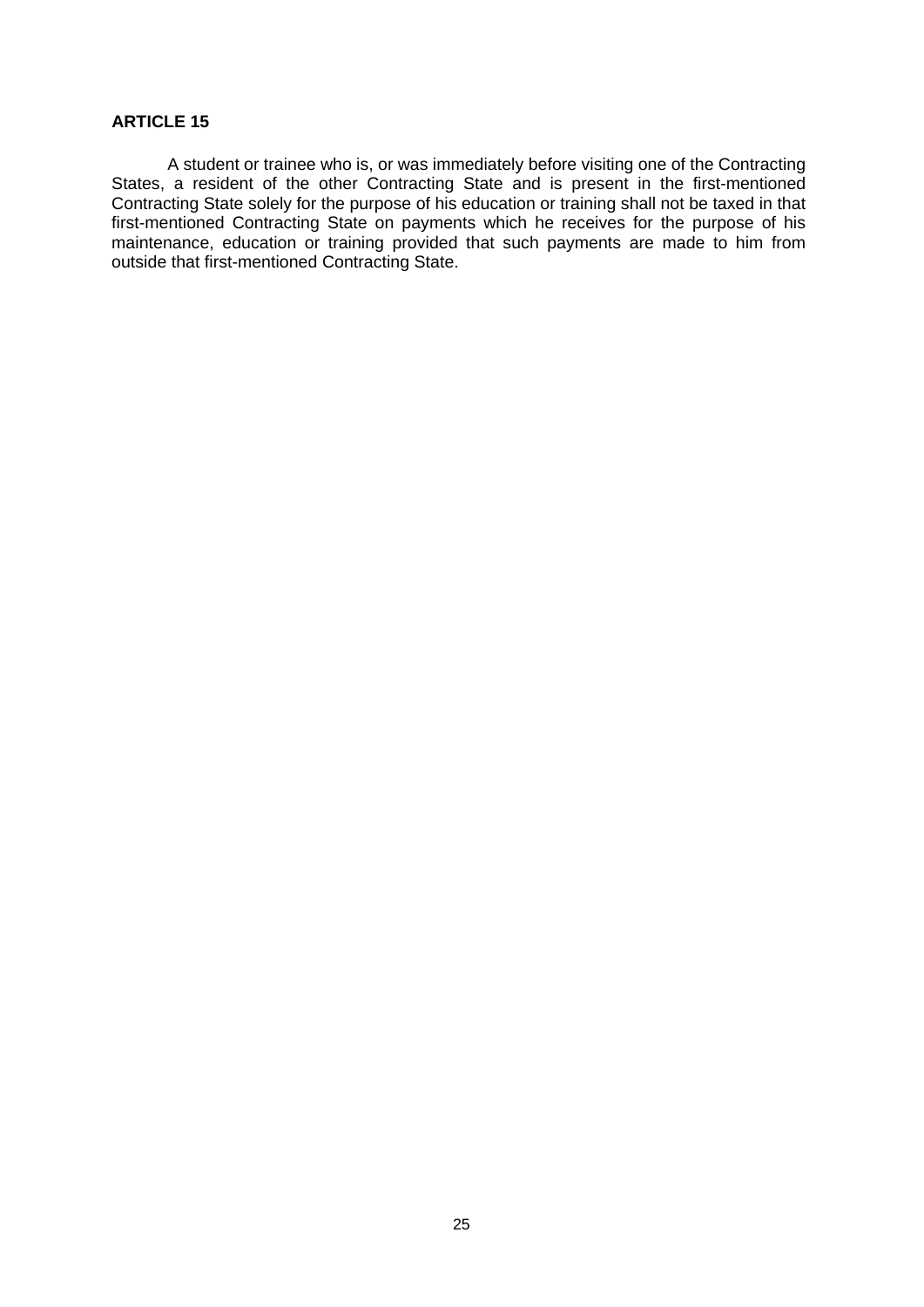1. This Article shall apply to a person who is a resident of Australia and is also resident in Singapore.

2. Where such a person is treated for the purposes of this Agreement solely as a resident of one of the Contracting States he shall be exempt in the other Contracting State from tax on any income in respect of which he is subject to tax in the first-mentioned Contracting State if the income is derived -

- (a) from sources in the first-mentioned Contracting State; or
- (b) from sources outside both Contracting States.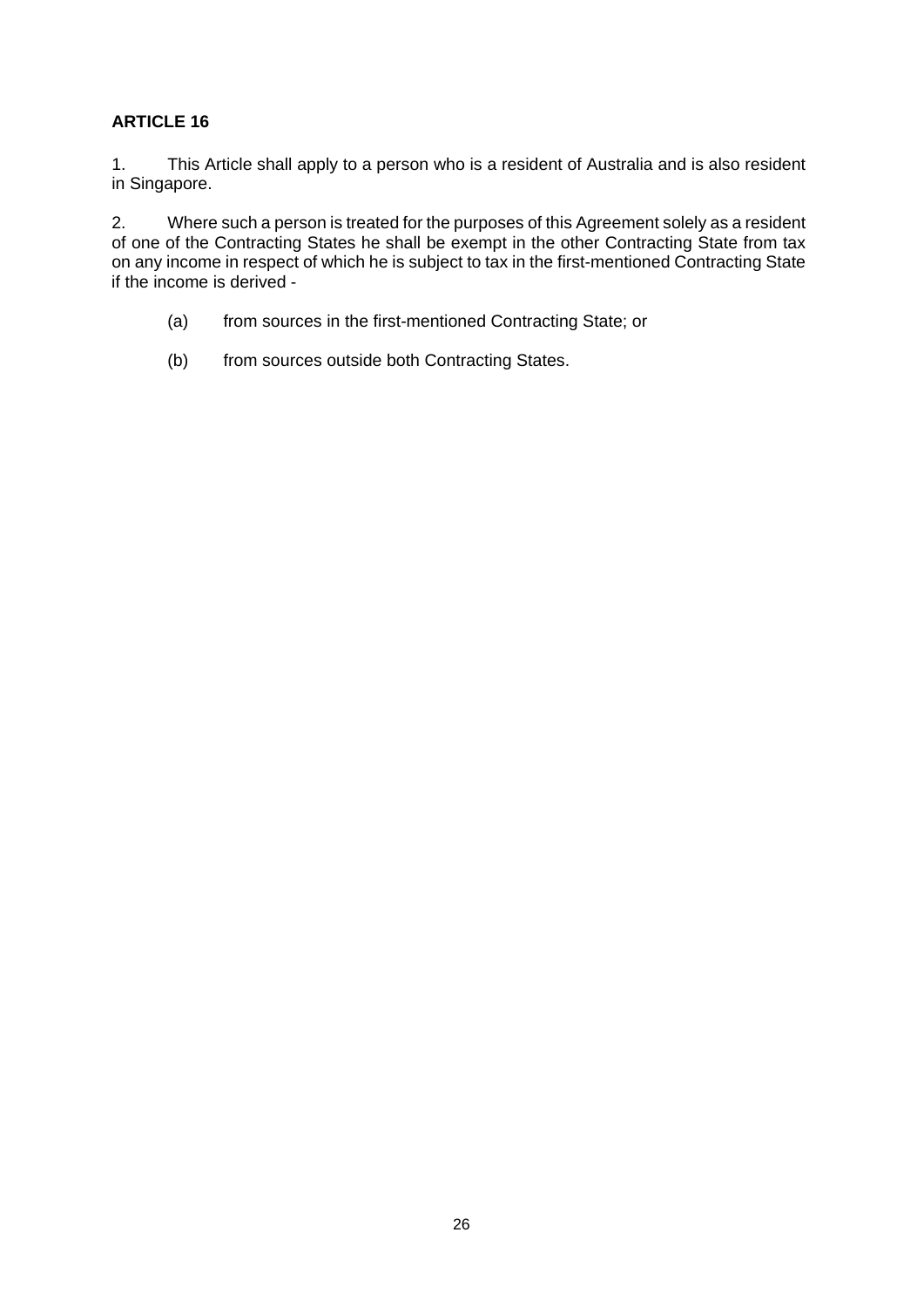#### **ARTICLE 16A #**

Items of income which are not expressly mentioned in the foregoing Articles of this Agreement shall be taxable according to the laws of the respective Contracting States relating to tax.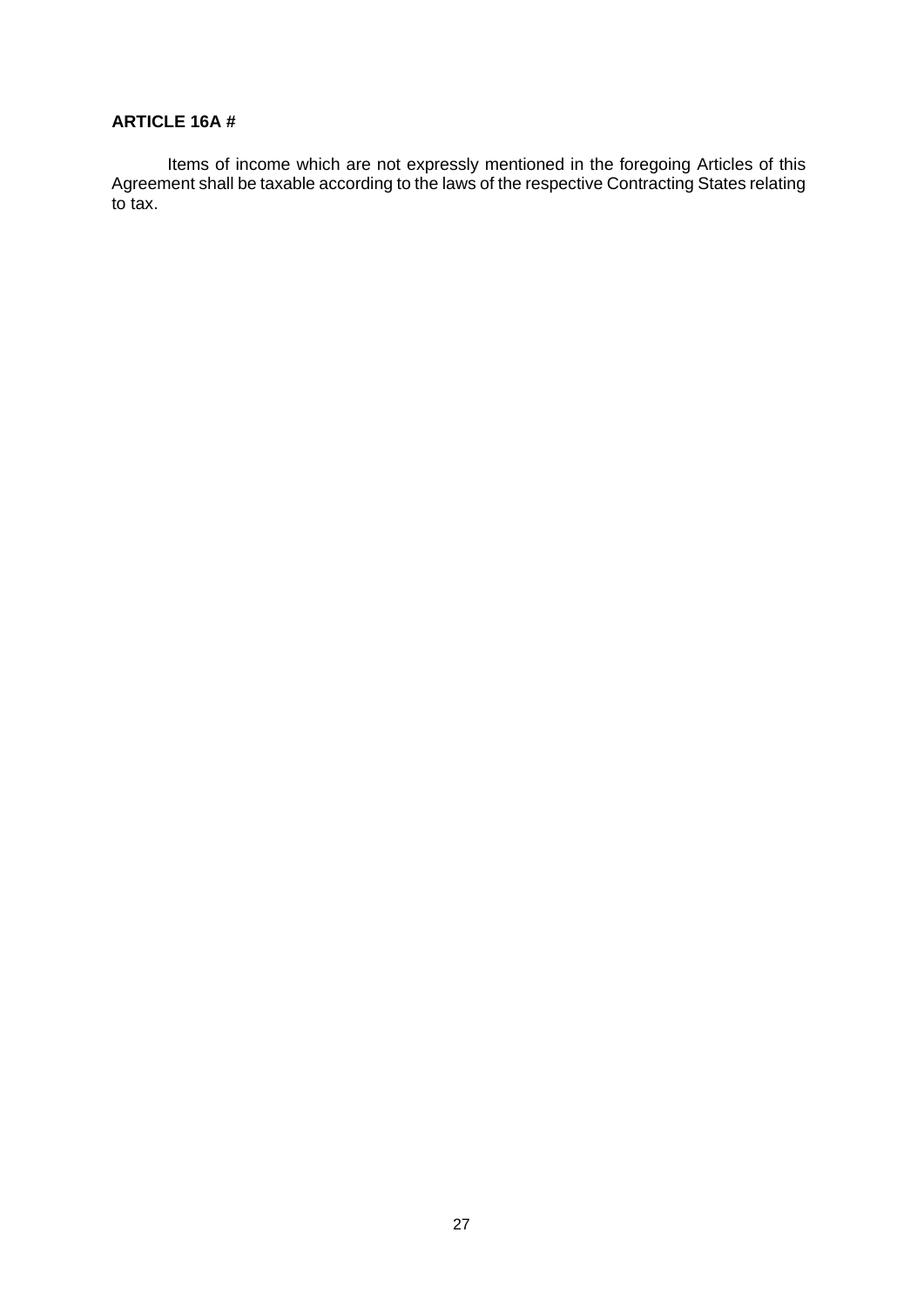#### **ARTICLE 17\***

Profits, income or gains derived by a resident of one of the Contracting States which, under any one or more of Article 4A, Article 5, Articles 7 to 14 and Article 16A, may be taxed in the other Contracting State shall for the purposes of Article 18 and of the laws of the respective Contracting States relating to tax be deemed to be income from sources in that other State.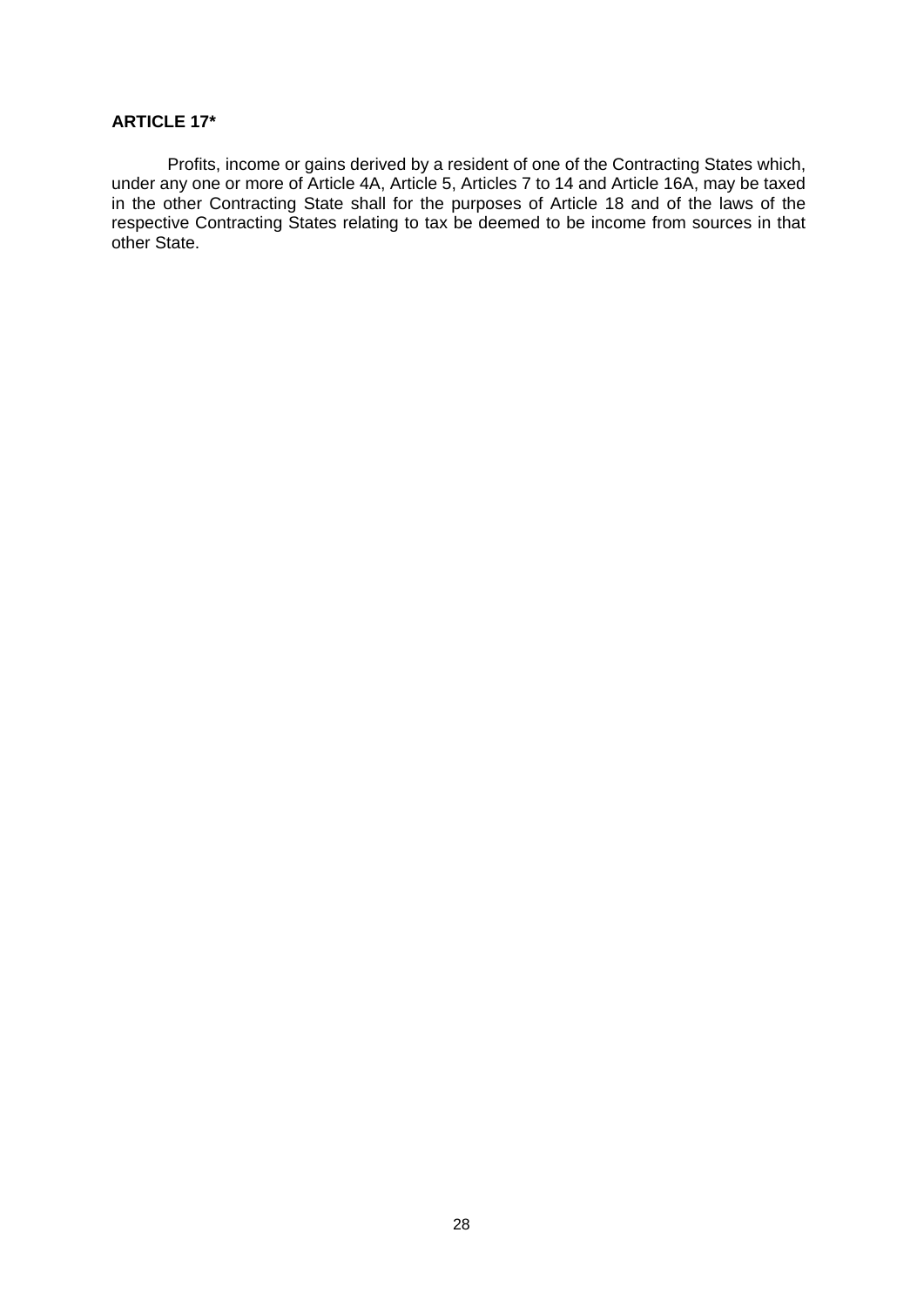### **ARTICLE 18\***

1. Subject to the provisions of the law of Australia from time to time in force which relate to the allowance of a credit against Australian tax of tax paid in a country outside Australia (which shall not affect the general principle hereof), Singapore tax paid under the law of Singapore and in accordance with this Agreement, whether directly or by deduction, in respect of income derived by a person who is a resident of Australia from sources in Singapore shall be allowed as a credit against Australian tax payable in respect of that income.

2. Where a company which is a resident of Singapore pays a dividend to a company which is a resident of Australia and which controls directly or indirectly not less than 10 per cent of the voting power of the first-mentioned company, the credit referred to in paragraph 1 shall include the Singapore tax paid by that first-mentioned company in respect of that portion of its profits out of which the dividend is paid. (Only in respect of dividend paid before 12 March 1988)

3. For the purposes of paragraphs 1 and 2, "Singapore tax paid" shall be deemed to include an amount equivalent to the amount of Singapore tax which, under the law of Singapore relating to Singapore tax and in accordance with this Agreement, would have been payable but for an exemption from or reduction of Singapore tax granted under -

- (a) Section 13(2) of the Income Tax Act 1985 of Singapore;
- (b) Parts II, IIIA, IV, VI, VII, VIII, IX, X or XI of the Economic Expansion Incentives (Relief from Income Tax) Act 1988 of Singapore; and
- (c) Parts III, V, VIA or XII of the Economic Expansion Incentives (Relief from Income Tax) Act 1988 of Singapore except where the exemption or reduction is granted in respect of income attributable to the provision of financial (including insurance) services provided directly or indirectly to a person who is a resident of Australia,

insofar as those provisions were in force on, and have not been modified since, the date of signature of the Protocol which first amended the Agreement between the Government of the Commonwealth of Australia and the Government of the Republic of Singapore for the avoidance of double taxation and the prevention of fiscal evasion with respect to taxes on income signed in Canberra on 11 February 1969, or have been modified only in minor respects so as not to affect their general character or any other provisions which may subsequently be made granting an exemption from or reduction of tax which the Treasurer of Australia and the Minister for Finance of Singapore, or their authorized representatives, agree from time to time in letters exchanged for this purpose to be of a substantially similar character, if that provision has not been modified thereafter or has been modified only in minor respects so as not to affect its general character.

4. The provisions of paragraph 3 shall apply only in relation to income derived in any of the 10 years of income beginning with the year of income that commenced on 1 July 1987 and in any later year of income that may be agreed in an exchange of letters for this purpose by the Treasurer of Australia and the Minister for Finance of Singapore, or their authorised representatives.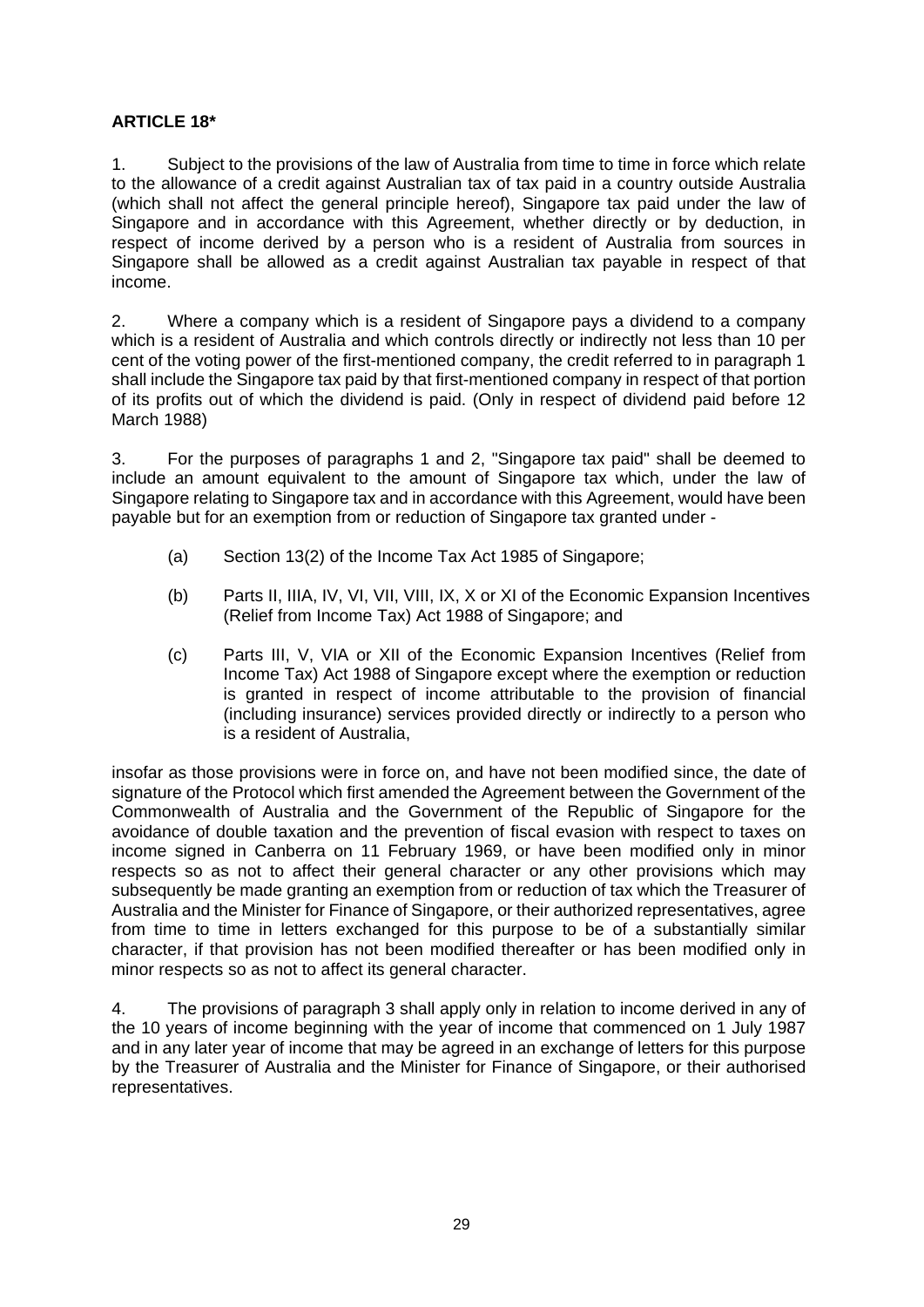5. Subject to the provisions of the laws of Singapore regarding the allowance as a credit against Singapore tax of tax payable in any country other than Singapore, Australian tax payable, whether directly or by deduction, in respect of income from sources within Australia shall be allowed as a credit against Singapore tax payable in respect of that income. Where such income is a dividend paid by a company which is a resident of Australia to a company which is a resident of Singapore and which owns directly or indirectly not less than 10 per cent of the voting power of the first-mentioned company, the credit shall take into account the Australian tax paid by the first-mentioned company in respect of that portion of its profits out of which the dividend is paid.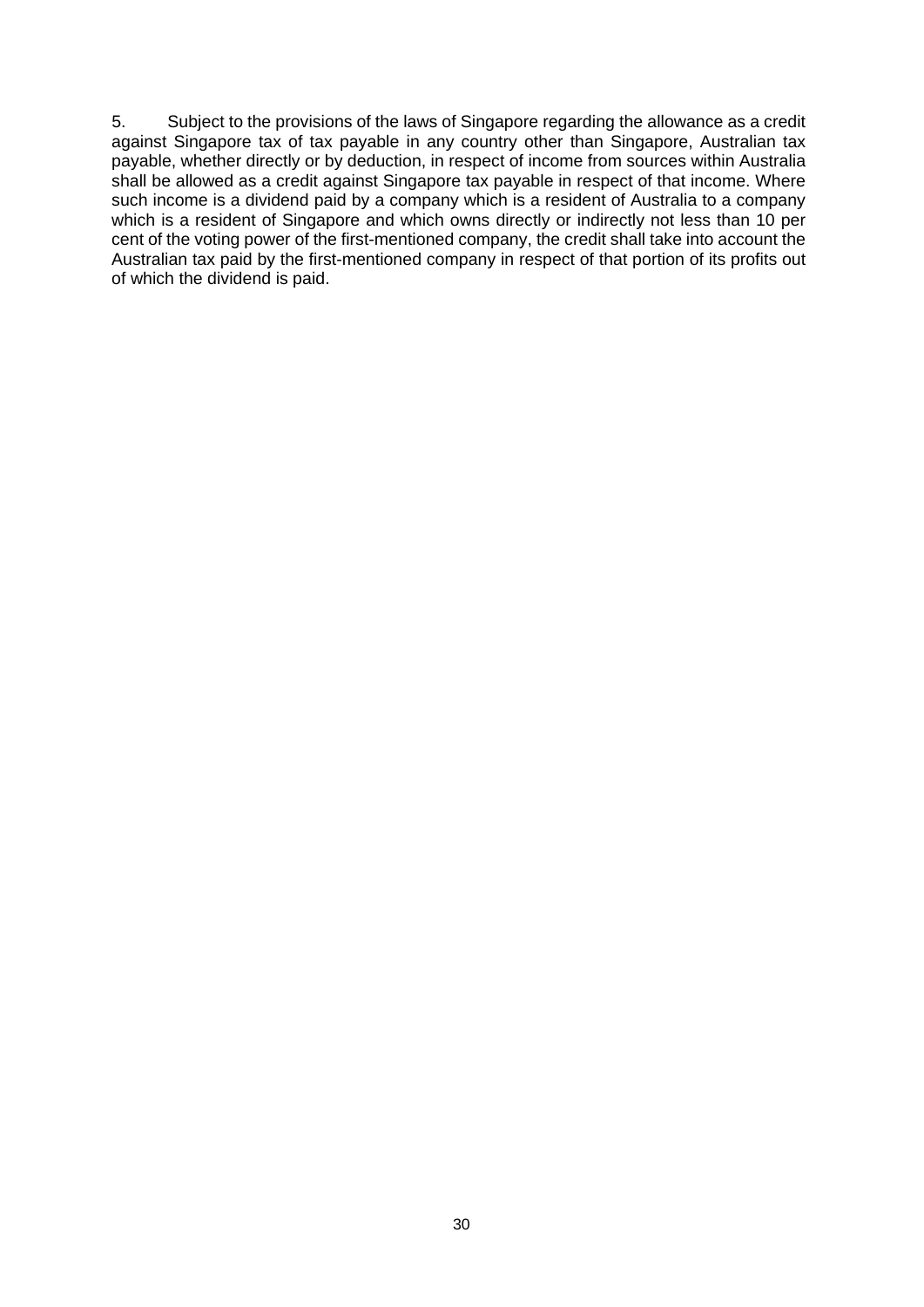1. The competent authorities shall exchange such information (being information which is at their disposal under their respective taxation laws in the normal course of administration) as is necessary for carrying out the provisions of this Agreement or for the prevention of fraud or for the administration of statutory provisions against legal avoidance in relation to the taxes which are the subject of this Agreement.

2. Any information so exchanged shall be treated as secret but may be disclosed to persons (including a court or tribunal) concerned with the assessment, collection, enforcement or prosecution in respect of the taxes which are the subject of this Agreement.

3. No information as aforesaid shall be exchanged which would disclose any trade, business, industrial or professional secret or trade process.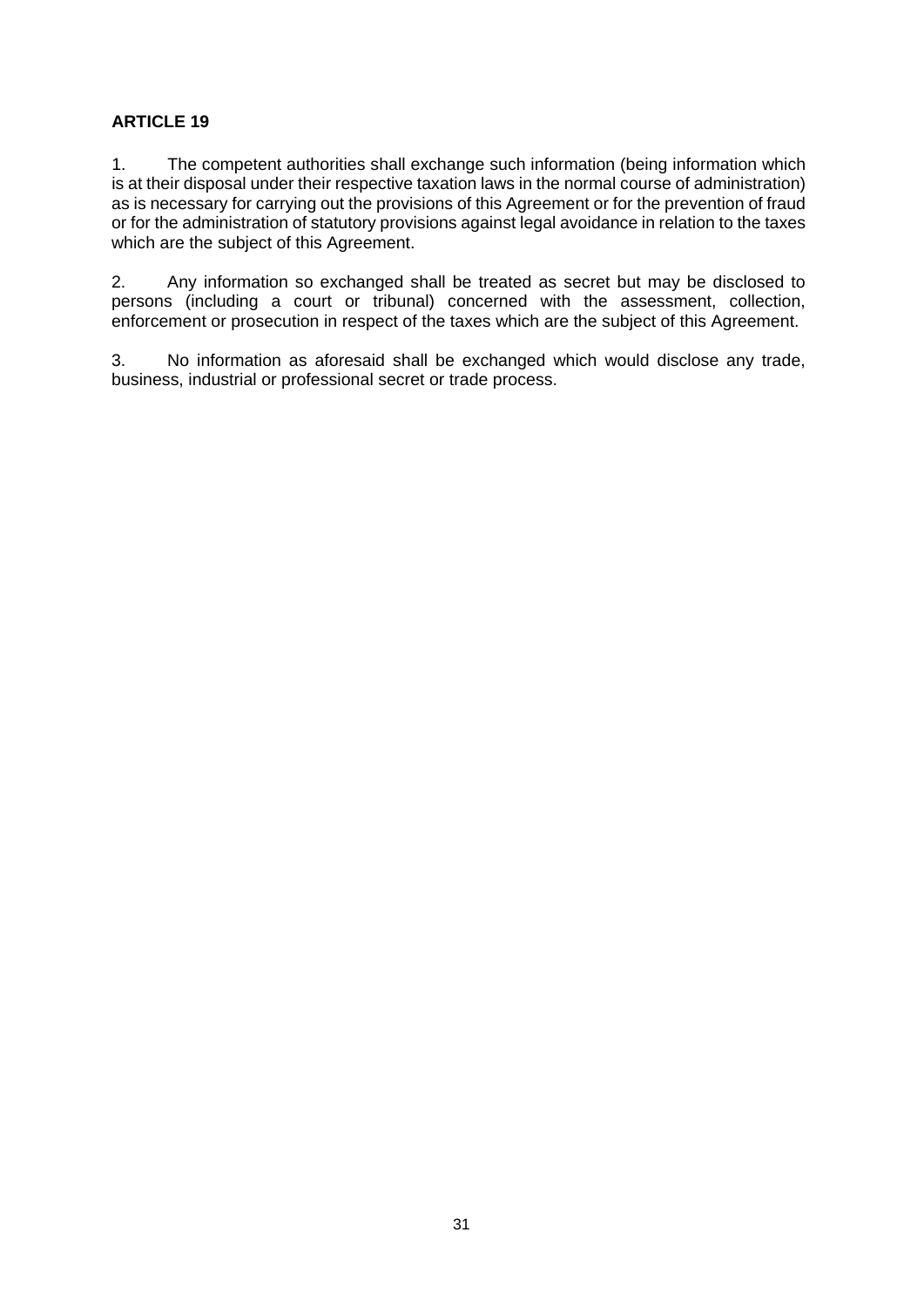1. Where a taxpayer considers that the action of the competent authority in one of the Contracting States has resulted, or is likely to result, in double taxation contrary to the provisions of this Agreement, he shall be entitled to present the facts to the competent authority in the Contracting State of which he is a resident and, should the taxpayer's claim be deemed worthy of consideration, the competent authority in that Contracting State shall endeavour to come to an agreement with the competent authority in the other Contracting State with a view to the avoidance of the double taxation in question.

2<sup>\*</sup> The competent authority in a Contracting State may communicate directly with the competent authority in the other Contracting State for the purposes of giving effect to the provisions of this Agreement and in an endeavour to assure its consistent interpretation and application. In particular, the competent authorities may consult together to endeavour to resolve disputes arising out of the application of paragraph 2 of Article 5 or Article 6.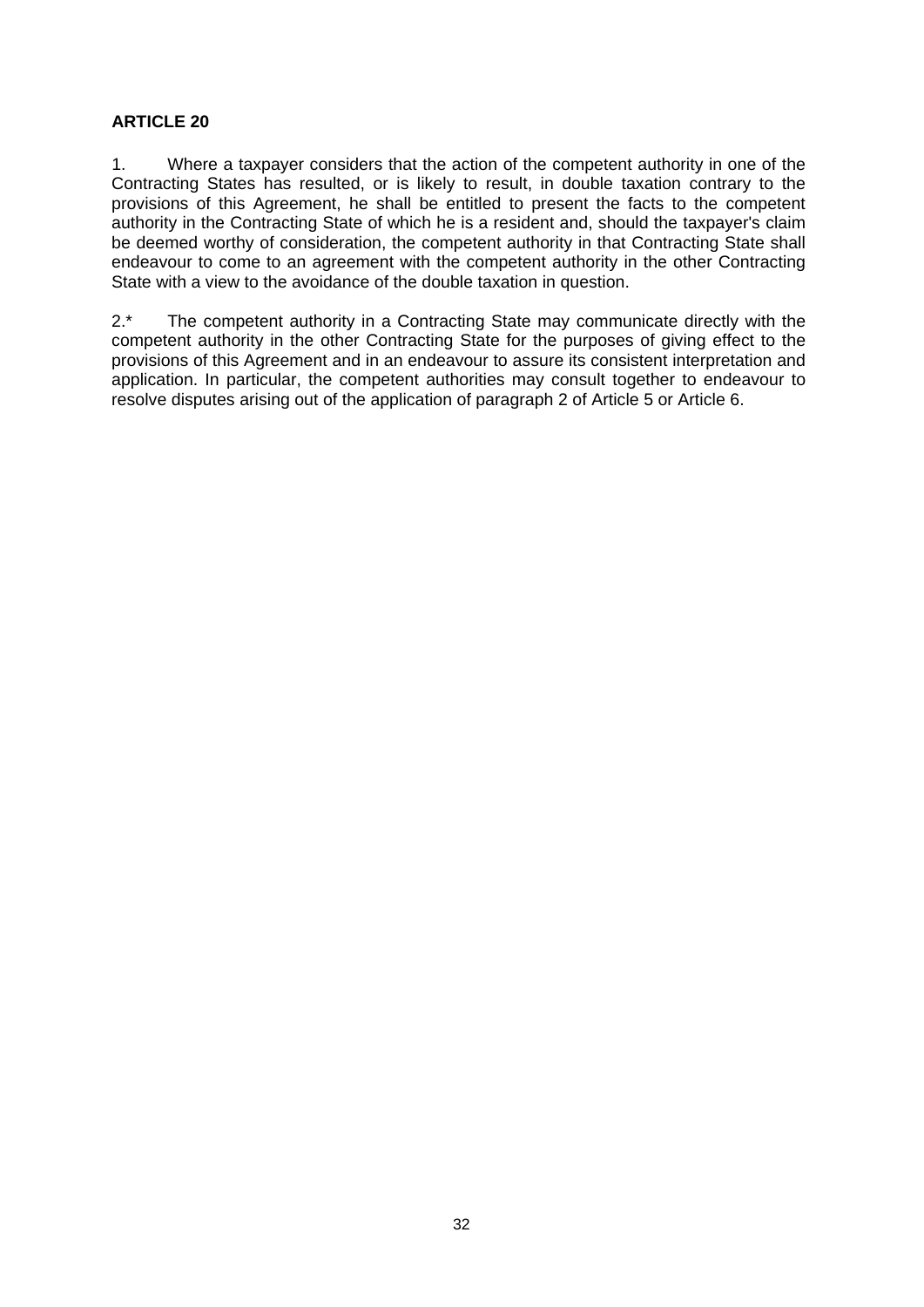This Agreement shall come into force on the date on which the last of all such things shall have been done in Australia and Singapore as are necessary to give the Agreement the force of law in Australia and Singapore so far as its provisions affect Australian tax and Singapore tax respectively and shall thereupon have effect -

- (a) in Australia
	- (i) in respect of withholding tax on income that is derived by a nonresident, in respect of income derived on or after 1st July, 1969;
	- (ii) in respect of other Australian tax, for any year of income beginning on or after 1st July, 1969;
- (b) in Singapore -

for any year of assessment on or after 1st January 1970.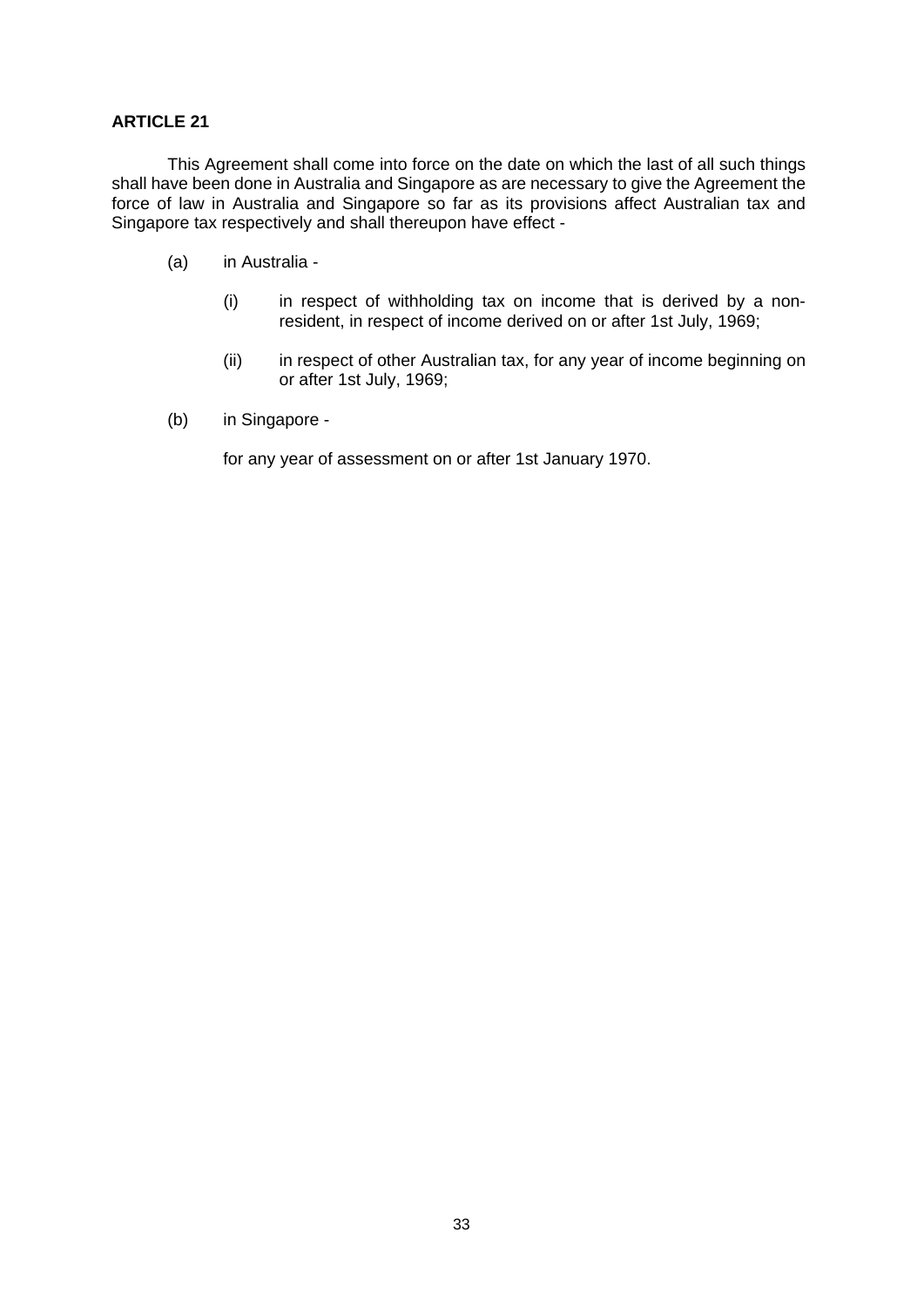This Agreement shall continue in effect indefinitely, but either Contracting State may, on or before 30th June in any calendar year give to the other Contracting State notice of termination and, in that event, this Agreement shall cease to be effective -

- (a) in Australia
	- (i) in respect of withholding tax on income that is derived by a nonresident, in respect of income derived on or after the commencement of the financial year beginning on 1st July in the calendar year next following that in which the notice is given;
	- (ii) in respect of other Australian tax, for any year of income beginning on or after 1st July in the calendar year next following that in which the notice is given;
- (b) in Singapore -

for any year of assessment beginning on or after 1st January in the second calendar year next following that in which the notice is given.

IN WITNESS WHEREOF the undersigned, duly authorised thereto, have signed this Agreement.

DONE in duplicate at Canberra this eleventh day of February of the year one thousand nine hundred and sixty-nine in the English Language.

For the Government of the Republic of Singapore

For the Government of the Commonwealth of Australia

S. T. STEWART W. MCMAHON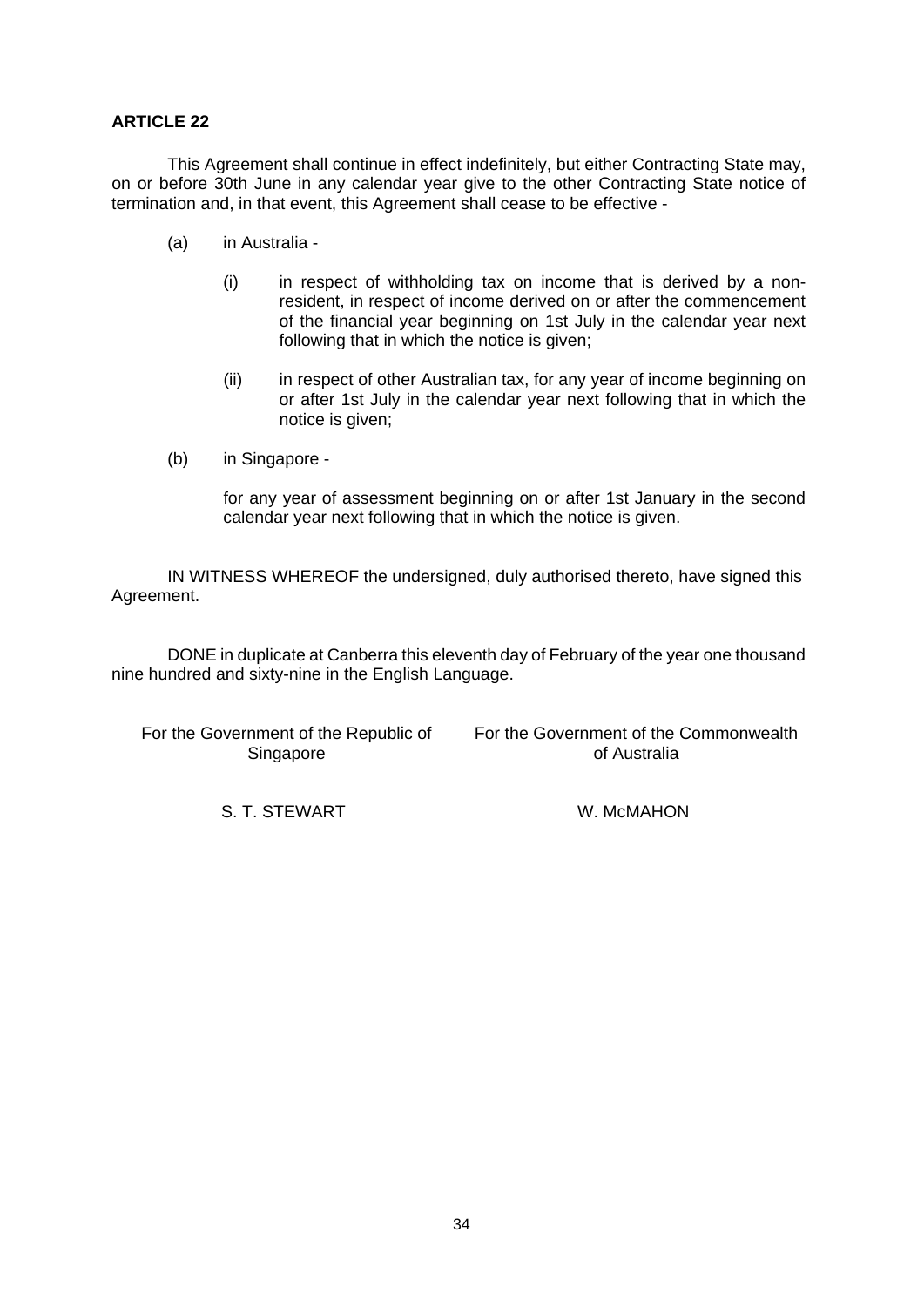## **ANNEX A**

## **Effects of the MLI on this Agreement**

#### 1. Deletion and replacement of the Preamble

The preamble of this Agreement is deleted and replaced by the following preamble:

"The Government of the Republic of Singapore and the Government of the Commonwealth of Australia,

Desiring to further develop their economic relationship and to enhance their cooperation in tax matters,

Intending to eliminate double taxation with respect to the taxes covered by this Agreement without creating opportunities for non-taxation or reduced taxation through tax evasion or avoidance (including through treaty-shopping arrangements aimed at obtaining reliefs provided in this Agreement for the indirect benefit of residents of third jurisdictions),

Have agreed as follows:".

#### 2. Amendment of Article 20

- (a) Paragraph 1 of Article 20 of this Agreement is amended by inserting, immediately after the words "avoidance of the double taxation in question.", the words "The case must be presented within three years from the first notification of the action resulting in taxation not in accordance with the provisions of the Agreement."
- (b) Article 20 of the Agreement is amended by inserting, immediately after Paragraph 1 of Article 20, the following paragraphs:

"1A. The competent authority shall endeavour, if the objection appears to it to be justified and if it is not itself able to arrive at a satisfactory solution, to resolve the case by mutual agreement with the competent authority of the other Contracting State, with a view to the avoidance of taxation which is not in accordance with the Agreement. Any agreement reached shall be implemented notwithstanding any time limits in the domestic law of the Contracting States.

1B. The competent authorities of the Contracting States shall endeavour to resolve by mutual agreement any difficulties or doubts arising as to the interpretation or application of the Agreement. They may also consult together for the elimination of double taxation in cases not provided for in the Agreement.".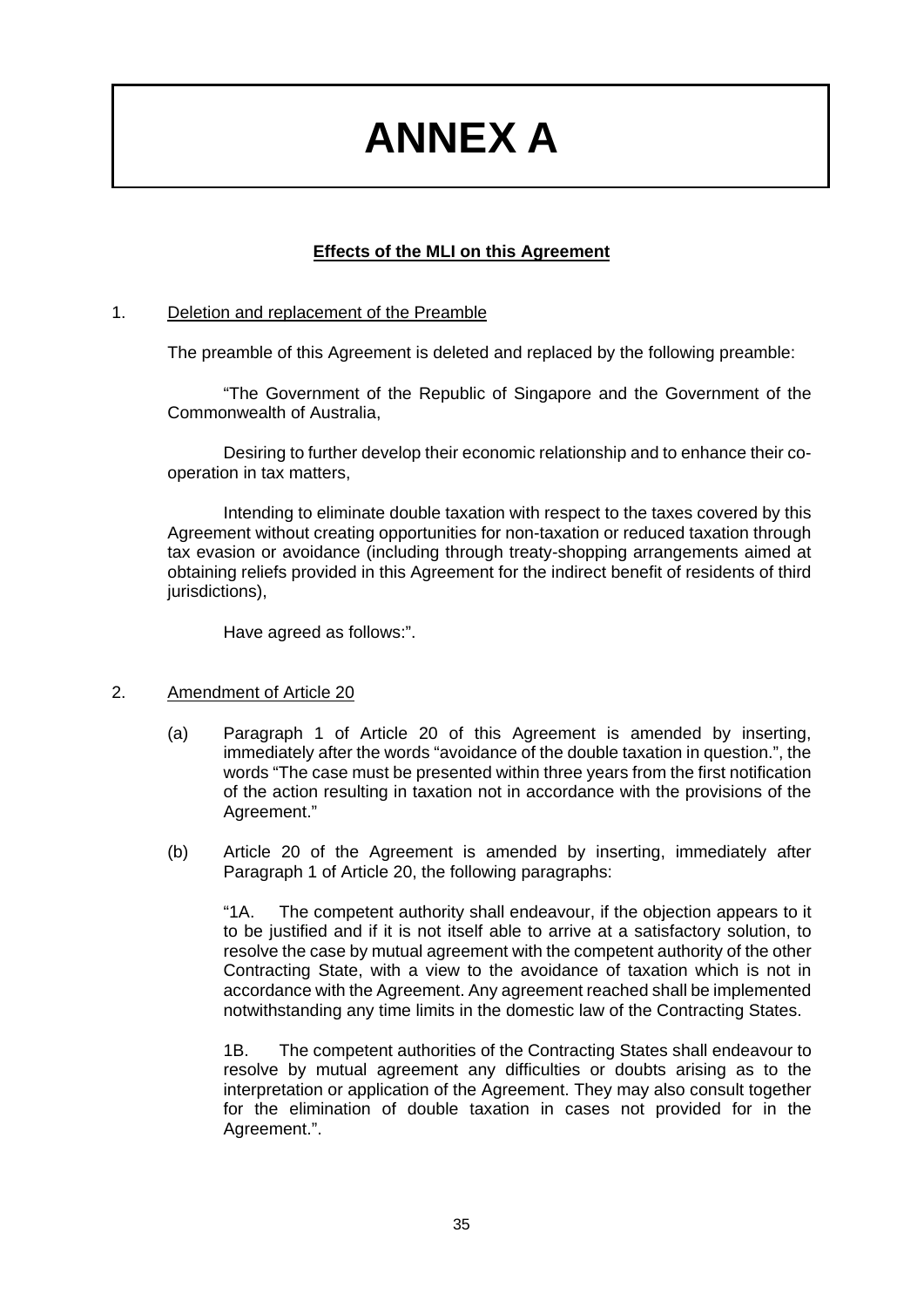#### 3. New Articles 20A to 20G (arbitration provisions)

The following articles shall be inserted immediately after Article 20. However, the articles shall not apply to this Agreement if a Contracting State raises an objection under Article 28(2)(b) of the MLI to the reservations that had been made by the other Contracting State under Article 28(2)(a) of the MLI. Such an objection may be raised by:

- (a) Singapore, by 25 September 2019; or
- (b) Australia, by 20 December 2019.

## "**ARTICLE 20A**

- 1. Where:
	- *(a)* under Article 20, a person has presented a case to the competent authority of a Contracting State on the basis that the actions of one or both of the Contracting States have resulted for that person in taxation not in accordance with the provisions of the Agreement; and
	- *(b)* the competent authorities are unable to reach an agreement to resolve that case pursuant to Article 20 within a period of two years beginning on the start date referred to in paragraph 8 or 9, as the case may be (unless, prior to the expiration of that period the competent authorities of the Contracting States have agreed to a different time period with respect to that case and have notified the person who presented the case of such agreement),

any unresolved issues arising from the case shall, if the person so requests in writing, be submitted to arbitration in the manner described in this Article and Articles 20B to 20G, according to any rules or procedures agreed upon by the competent authorities of the Contracting States pursuant to the provisions of paragraph 10.

2. Where a competent authority has suspended the mutual agreement procedure referred to in paragraph 1 because a case with respect to one or more of the same issues is pending before court or administrative tribunal, the period provided in sub-paragraph (*b*) of paragraph 1 will stop running until either a final decision has been rendered by the court or administrative tribunal or the case has been suspended or withdrawn. In addition, where a person who presented a case and a competent authority have agreed to suspend the mutual agreement procedure, the period provided in sub-paragraph (*b*) of paragraph 1 will stop running until the suspension has been lifted.

3. Where both competent authorities agree that a person directly affected by the case has failed to provide in a timely manner any additional material information requested by either competent authority after the start of the period provided in sub-paragraph (*b*) of paragraph 1, the period provided in sub-paragraph (*b*) of paragraph 1 shall be extended for an amount of time equal to the period beginning on the date by which the information was requested and ending on the date on which that information was provided.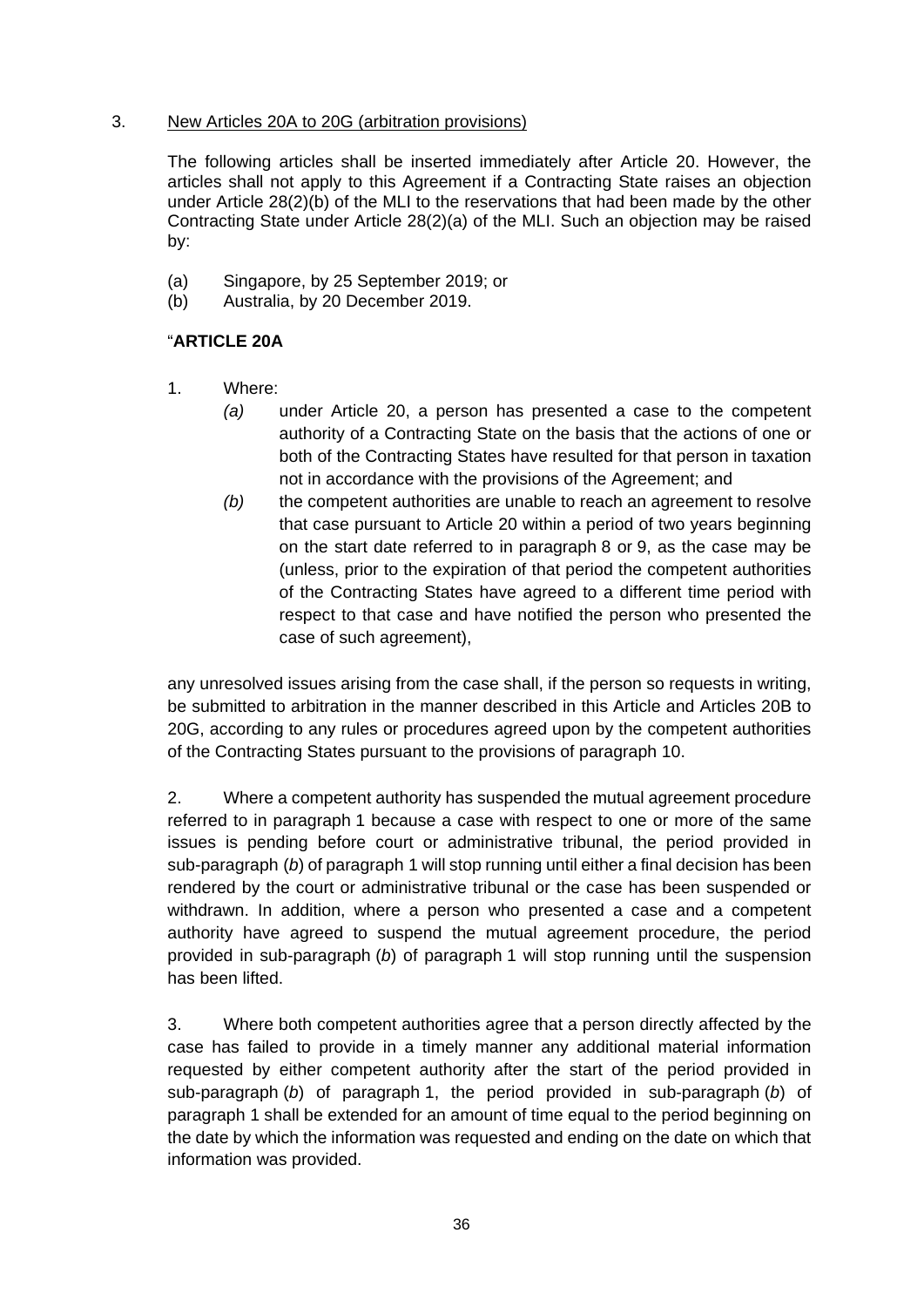- 4. *(a)* The arbitration decision with respect to the issues submitted to arbitration shall be implemented through the mutual agreement concerning the case referred to in paragraph 1. The arbitration decision shall be final.
	- *(b)* The arbitration decision shall be binding on both Contracting States except in the following cases:
		- (i) if a person directly affected by the case does not accept the mutual agreement that implements the arbitration decision. In such a case, the case shall not be eligible for any further consideration by the competent authorities. The mutual agreement that implements the arbitration decision on the case shall be considered not to be accepted by a person directly affected by the case if any person directly affected by the case does not, within 60 days after the date on which notification of the mutual agreement is sent to the person, withdraw all issues resolved in the mutual agreement implementing the arbitration decision from consideration by any court or administrative tribunal or otherwise terminate any pending court or administrative proceedings with respect to such issues in a manner consistent with that mutual agreement.
		- (ii) if a final decision of the courts of one of the Contracting States holds that the arbitration decision is invalid. In such a case, the request for arbitration under paragraph 1 shall be considered not to have been made, and the arbitration process shall be considered not to have taken place (except for the purposes of Articles 20C and 20F). In such a case, a new request for arbitration may be made unless the competent authorities agree that such a new request should not be permitted.
		- (iii) if a person directly affected by the case pursues litigation on the issues which were resolved in the mutual agreement implementing the arbitration decision in any court or administrative tribunal.

5. The competent authority that received the initial request for a mutual agreement procedure as described in sub-paragraph (*a*) of paragraph 1 shall, within two calendar months of receiving the request:

- (*a*) send a notification to the person who presented the case that it has received the request; and
- (*b*) send a notification of that request, along with a copy of the request, to the competent authority of the other Contracting State.

6. Within three calendar months after a competent authority receives the request for a mutual agreement procedure (or a copy thereof from the competent authority of the other Contracting State) it shall either: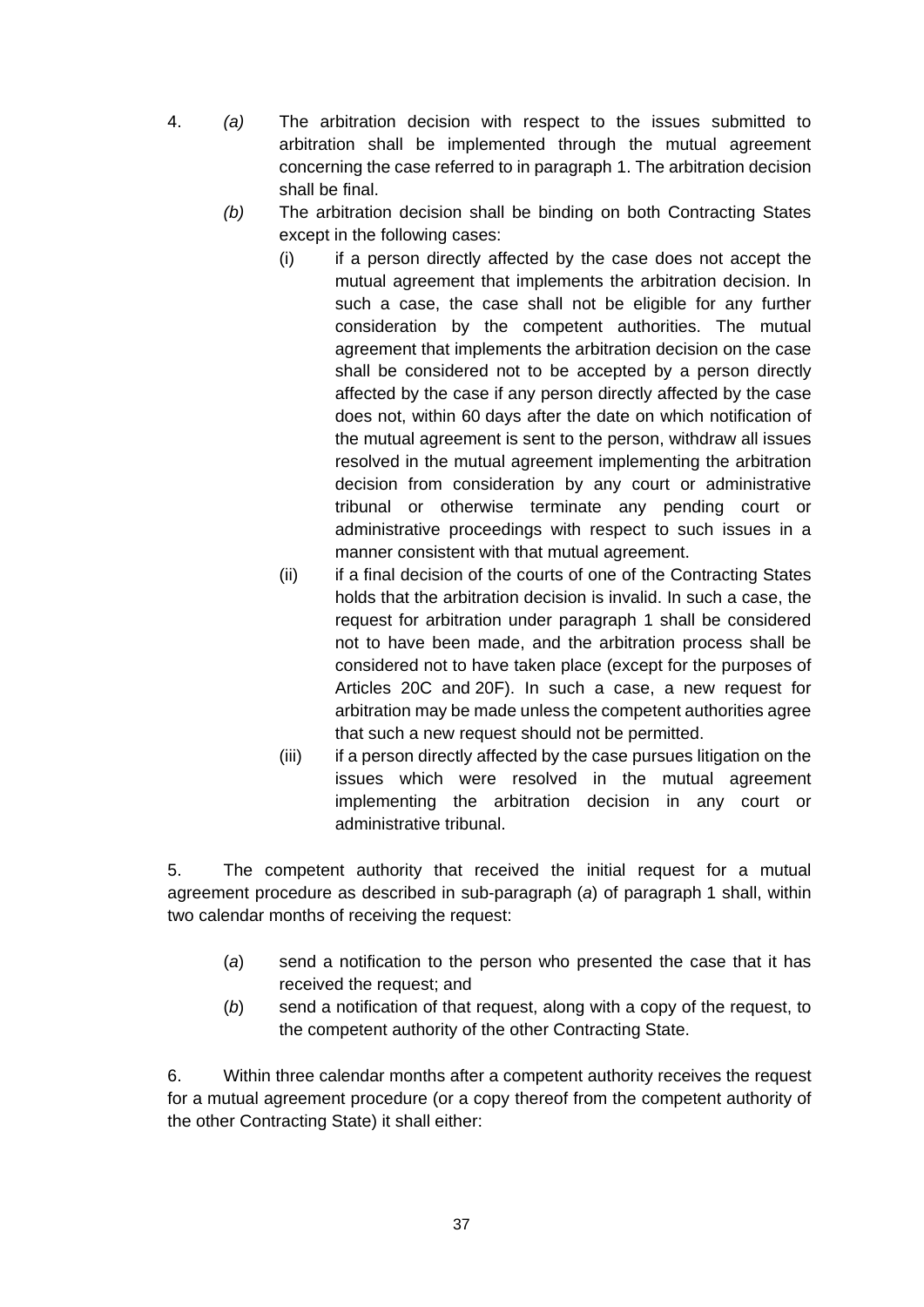- *(a)* notify the person who has presented the case and the other competent authority that it has received the information necessary to undertake substantive consideration of the case; or
- *(b)* request additional information from that person for that purpose.

7. Where pursuant to sub-paragraph (*b*) of paragraph 6, one or both of the competent authorities have requested from the person who presented the case additional information necessary to undertake substantive consideration of the case, the competent authority that requested the additional information shall, within three calendar months of receiving the additional information from that person, notify that person and the other competent authority either:

- (*a*) that it has received the requested information; or
- (b) that some of the requested information is still missing.

8. Where neither competent authority has requested additional information pursuant to sub-paragraph (*b*) of paragraph 6, the start date referred to in paragraph 1 shall be the earlier of:

- (*a*) the date on which both competent authorities have notified the person who presented the case pursuant to sub-paragraph (*a*) of paragraph 6; and
- (*b*) the date that is three calendar months after the notification to the competent authority of the other Contracting State pursuant to sub-paragraph (*b*) of paragraph 5.

9. Where additional information has been requested pursuant to sub-paragraph (*b*) of paragraph 6, the start date referred to in paragraph 1 shall be the earlier of:

- *(a)* the latest date on which the competent authorities that requested additional information have notified the person who presented the case and the other competent authority pursuant to sub-paragraph (*a*) of paragraph 7; and
- *(b)* the date that is three calendar months after both competent authorities have received all information requested by either competent authority from the person who presented the case.

If, however, one or both of the competent authorities send the notification referred to in sub-paragraph (*b*) of paragraph 7, such notification shall be treated as a request for additional information under sub-paragraph (*b*) of paragraph 6.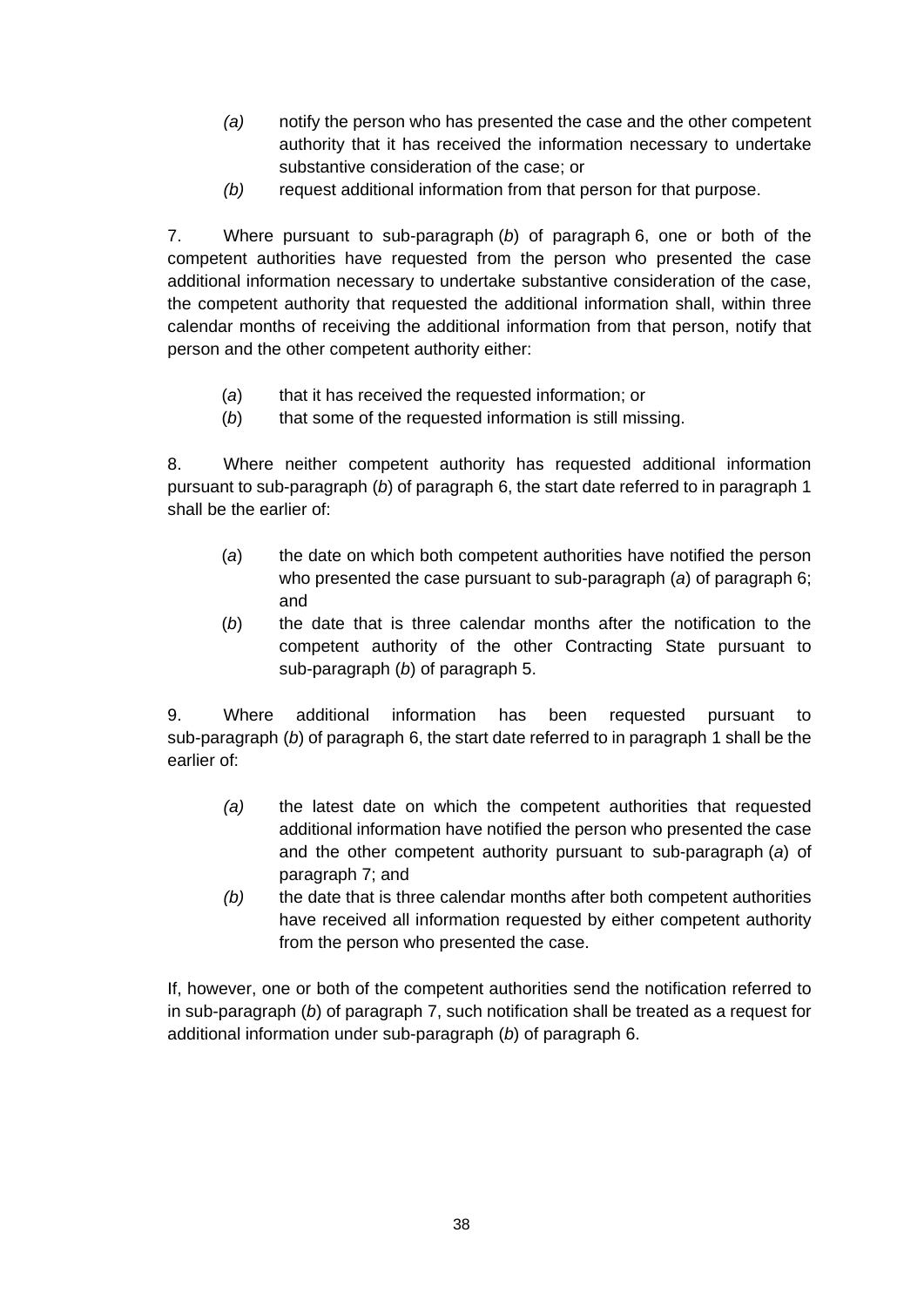10. The competent authorities of the Contracting States shall by mutual agreement (pursuant to Article 20) settle the mode of application of the provisions contained in this Article and Articles 20B to 20G, including the minimum information necessary for each competent authority to undertake substantive consideration of the case. Such an agreement shall be concluded before the date on which unresolved issues in a case are first eligible to be submitted to arbitration and may be modified from time to time thereafter.

- 11. Notwithstanding the preceding paragraphs of this Article:
	- *(a)* any unresolved issue arising from a mutual agreement procedure case otherwise within the scope of the arbitration process provided for by this Agreement shall not be submitted to arbitration, if a decision on this issue has already been rendered by a court or administrative tribunal of either Contracting State;
	- *(b)* if, at any time after a request for arbitration has been made and before the arbitration panel has delivered its decision to the competent authorities of the Contracting States, a decision concerning the issue is rendered by a court or administrative tribunal of one of the Contracting States, the arbitration process shall terminate.
- 12. The provisions of this Article and Articles 20B to 20G shall not apply
	- *(a)* to any case involving the application of Singapore's general anti-avoidance rules contained in section 33 of the Act, case law or juridical doctrines, and any subsequent provisions (as notified by Singapore to the Depositary of the Multilateral Convention to Implement Tax Treaty Related Measures to Prevent Base Erosion and Profit Shifting done at Paris on 24 November 2016 (as amended from time to time)) that replace, amend or update these anti-avoidance rules;
	- *(b)* to any case involving the application of Australia's general anti-avoidance rules contained in Part IVA of the Income Tax Assessment Act 1936 and section 67 of the Fringe Benefits Tax Assessment Act 1986, and any subsequent provisions (as notified by Australia to the Depositary under the Multilateral Convention to Implement Tax Treaty Related Measures to Prevent Base Erosion and Profit Shifting done at Paris on 24 November 2016 (as amended from time to time) where they are substantial) that replace, amend or update these anti-avoidance rules; and
	- *(c)* to any case involving the application of any provisions of Singapore's law (including legislative provisions, case law, judicial doctrines and penalties) that are analogous to those governing the cases in subparagraph (b), including any subsequent provisions which replace, amend or update those provisions. The competent authority of Singapore will consult with the competent authority of Australia in order to specify any such analogous provisions which exist under Singapore law pursuant to paragraph 10.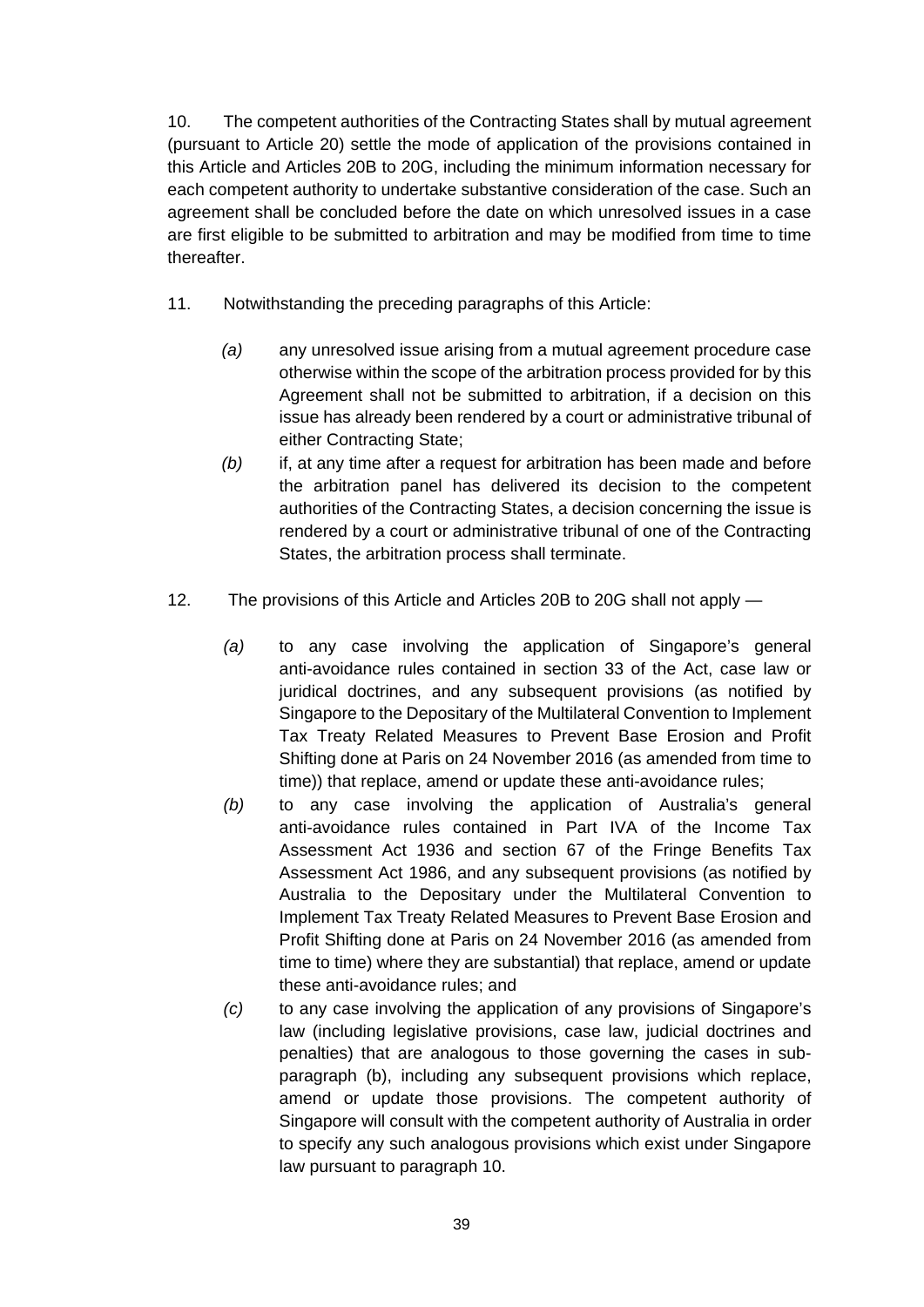- 13. This Article and Articles 20B to 20G
	- *(a)* shall have effect with respect to cases presented to the competent authority of a Contracting State under Article 20 on or after 1 April 2019; and
	- *(b)* shall apply to a case presented to the competent authority of a Contracting State under Article 20 prior to 1 April 2019 only to the extent that the competent authorities of both Contracting States agree that it will apply to that specific case.

## **ARTICLE 20B**

1. Except to the extent that the competent authorities of the Contracting States mutually agree on different rules, paragraphs 2 through 4 shall apply for the purposes of Articles 20A to 20G.

2. The following rules shall govern the appointment of the members of an arbitration panel:

- *(a)* The arbitration panel shall consist of three individual members with expertise or experience in international tax matters.
- *(b)* Each competent authority shall appoint one panel member within 60 days of the date of the request for arbitration under paragraph 1 of Article 20A. The two panel members so appointed shall, within 60 days of the latter of their appointments, appoint a third member who shall serve as Chair of the arbitration panel. The Chair shall not be a national or resident of either Contracting State.
- *(c)* Each member appointed to the arbitration panel must be impartial and independent of the competent authorities, tax administrations, and ministries of finance of the Contracting States and of all persons directly affected by the case (as well as their advisors) at the time of accepting an appointment, maintain his or her impartiality and independence throughout the proceedings, and avoid any conduct for a reasonable period of time thereafter which may damage the appearance of impartiality and independence of the arbitrators with respect to the proceedings.

3. In the event that the competent authority of a Contracting State fails to appoint a member of the arbitration panel in the manner and within the time periods specified in paragraph 2 or agreed to by the competent authorities of the Contracting States, a member shall be appointed on behalf of that competent authority by the highest ranking official of the Centre for Tax Policy and Administration of the Organisation for Economic Co-operation and Development that is not a national of either Contracting State.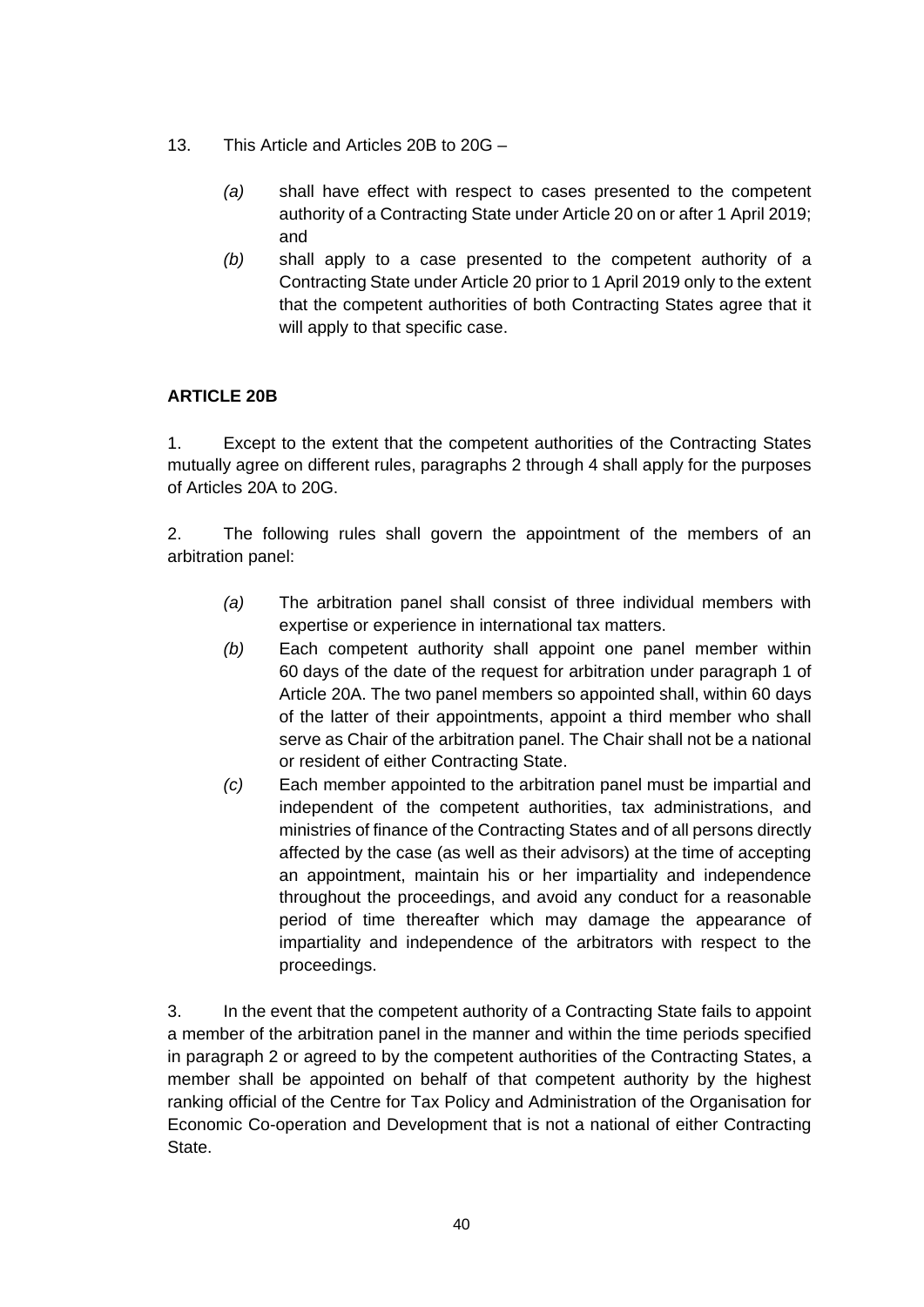4. If the two initial members of the arbitration panel fail to appoint the Chair in the manner and within the time periods specified in paragraph 2 or agreed to by the competent authorities of the Contracting States, the Chair shall be appointed by the highest ranking official of the Centre for Tax Policy and Administration of the Organisation for Economic Co-operation and Development that is not a national of either Contracting State.

#### **ARTICLE 20C**

1. Solely for the purposes of the application of Articles 19 and 20A to 20G and of the provisions of the domestic laws of the Contracting States related to the exchange of information, confidentiality, and administrative assistance, members of the arbitration panel and a maximum of three staff per member (and prospective arbitrators solely to the extent necessary to verify their ability to fulfil the requirements of arbitrators) shall be considered to be persons or authorities to whom information may be disclosed. Information received by the arbitration panel or prospective arbitrators and information that the competent authorities receive from the arbitration panel shall be considered information that is exchanged under Article 19.

2. The competent authorities of the Contracting States shall ensure that members of the arbitration panel and their staff agree in writing, prior to their acting in an arbitration proceeding, to treat any information relating to the arbitration proceeding consistently with the confidentiality and nondisclosure obligations described in Article 19 and under the applicable laws of the Contracting States.

## **ARTICLE 20D**

For the purposes of Articles 20 and 20A to 20G, the mutual agreement procedure, as well as the arbitration proceeding, with respect to a case shall terminate if, at any time after a request for arbitration has been made and before the arbitration panel has delivered its decision to the competent authorities of the Contracting States:

- *(a)* the competent authorities of the Contracting States reach a mutual agreement to resolve the case; or
- *(b)* the person who presented the case withdraws the request for arbitration or the request for a mutual agreement procedure.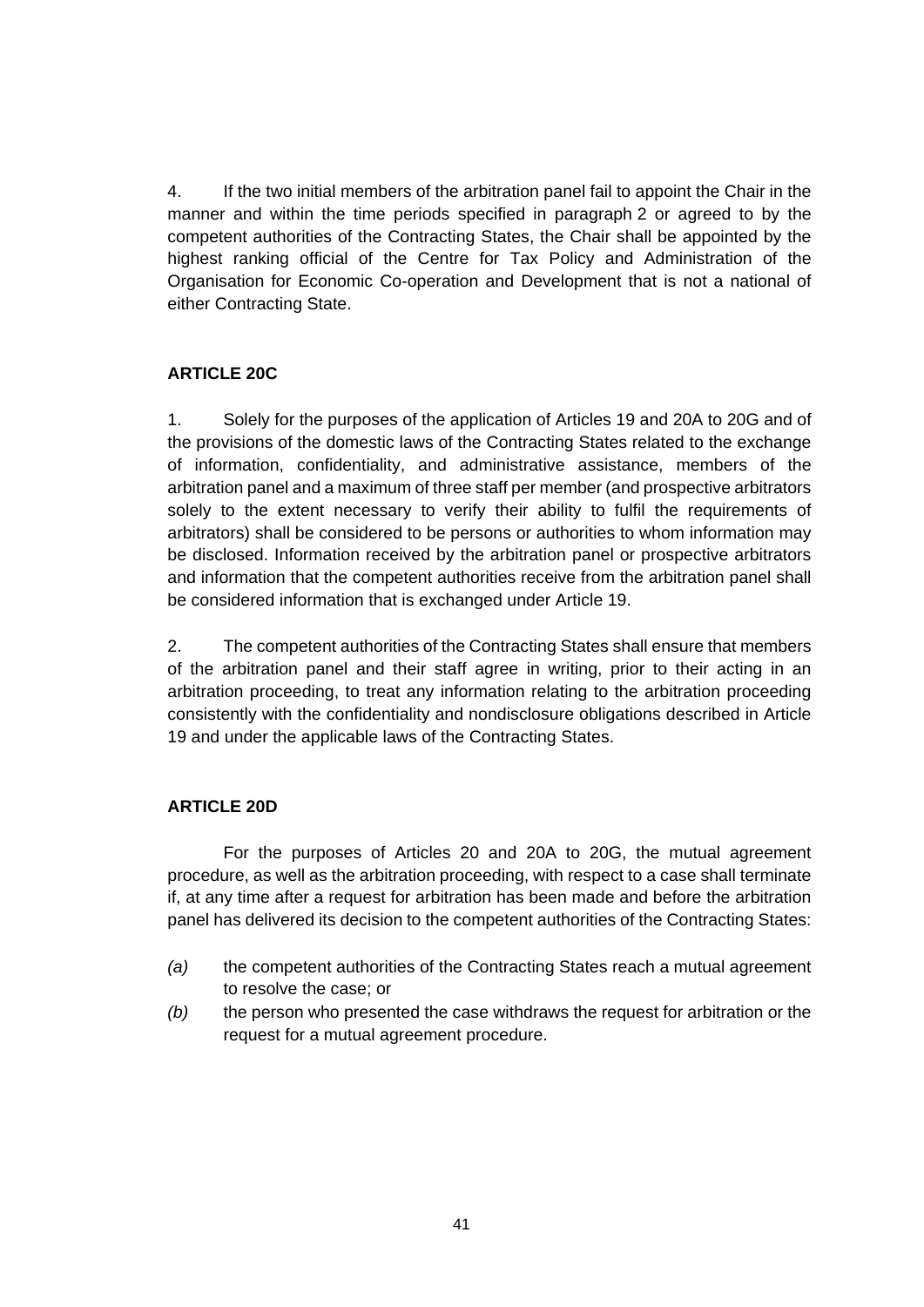#### **ARTICLE 20E**

1. Except to the extent that the competent authorities of the Contracting States mutually agree on different rules, the following rules shall apply with respect to an arbitration proceeding pursuant to Articles 20A to 20G:

- *(a)* After a case is submitted to arbitration, the competent authority of each Contracting State shall submit to the arbitration panel, by a date set by agreement, a proposed resolution which addresses all unresolved issue(s) in the case (taking into account all agreements previously reached in that case between the competent authorities of the Contracting States). The proposed resolution shall be limited to a disposition of specific monetary amounts (for example, of income or expense) or, where specified, the maximum rate of tax charged pursuant to the Agreement, for each adjustment or similar issue in the case. In a case in which the competent authorities of the Contracting States have been unable to reach agreement on an issue regarding the conditions for application of a provision of the Agreement (hereinafter referred to as a "threshold question"), such as whether an individual is a resident or whether a permanent establishment exists, the competent authorities may submit alternative proposed resolutions with respect to issues the determination of which is contingent on resolution of such threshold questions.
- *(b)* The competent authority of each Contracting State may also submit a supporting position paper for consideration by the arbitration panel. Each competent authority that submits a proposed resolution or supporting position paper shall provide a copy to the other competent authority by the date on which the proposed resolution and supporting position paper were due. Each competent authority may also submit to the arbitration panel, by a date set by agreement, a reply submission with respect to the proposed resolution and supporting position paper submitted by the other competent authority. A copy of any reply submission shall be provided to the other competent authority by the date on which the reply submission was due.
- *(c)* The arbitration panel shall select as its decision one of the proposed resolutions for the case submitted by the competent authorities with respect to each issue and any threshold questions, and shall not include a rationale or any other explanation of the decision. The arbitration decision will be adopted by a simple majority of the panel members. The arbitration panel shall deliver its decision in writing to the competent authorities of the Contracting States. The arbitration decision shall have no precedential value.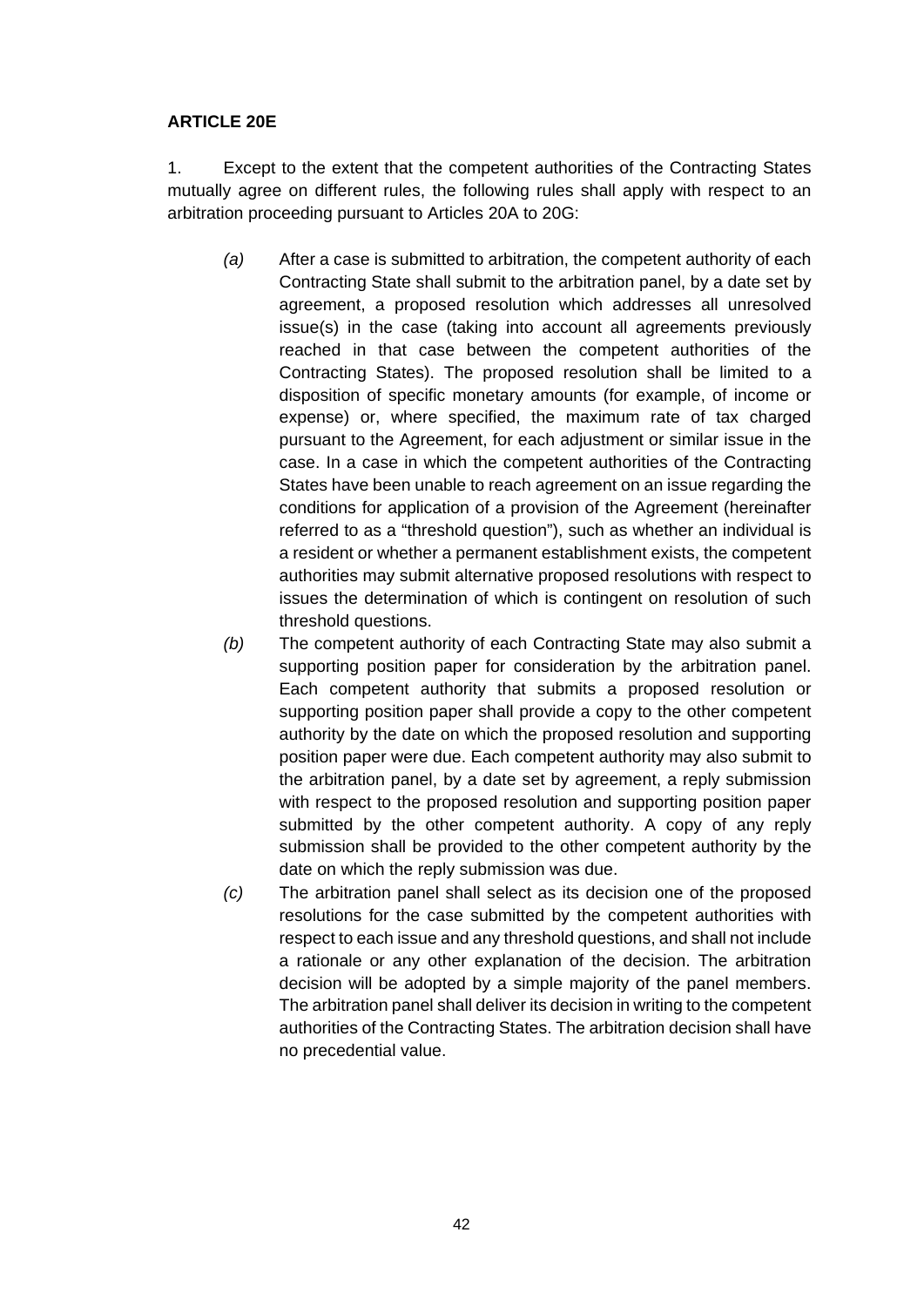2. Prior to the beginning of arbitration proceedings, the competent authorities of the Contracting States shall ensure that each person that presented the case and their advisors agree in writing not to disclose to any other person any information received during the course of the arbitration proceedings from either competent authority or the arbitration panel. The mutual agreement procedure under Article 20, as well as the arbitration proceeding under Articles 20A to 20G, with respect to the case shall terminate if, at any time after a request for arbitration has been made and before the arbitration panel has delivered its decision to the competent authorities of the Contracting States, a person that presented the case or one of that person's advisors materially breaches that agreement.

#### **ARTICLE 20F**

In an arbitration proceeding under Articles 20A to 20G, the fees and expenses of the members of the arbitration panel, as well as any costs incurred in connection with the arbitration proceedings by the Contracting States, shall be borne by the Contracting States in a manner to be settled by mutual agreement between the competent authorities of the Contracting States. In the absence of such agreement, each Contracting State shall bear its own expenses and those of its appointed panel member. The cost of the chair of the arbitration panel and other expenses associated with the conduct of the arbitration proceedings shall be borne by the Contracting States in equal shares.

## **ARTICLE 20G**

1. Any unresolved issue arising from a mutual agreement procedure case otherwise within the scope of the arbitration process provided for in this Article and Articles 20A to 20F shall not be submitted to arbitration if the issue falls within the scope of a case with respect to which an arbitration panel or similar body has previously been set up in accordance with a bilateral or multilateral convention that provides for mandatory binding arbitration of unresolved issues arising from a mutual agreement procedure case.

2. Nothing in this Article and Articles 20A to 20F shall affect the fulfilment of wider obligations with respect to the arbitration of unresolved issues arising in the context of a mutual agreement procedure resulting from other conventions to which the Contracting States are or will become parties.".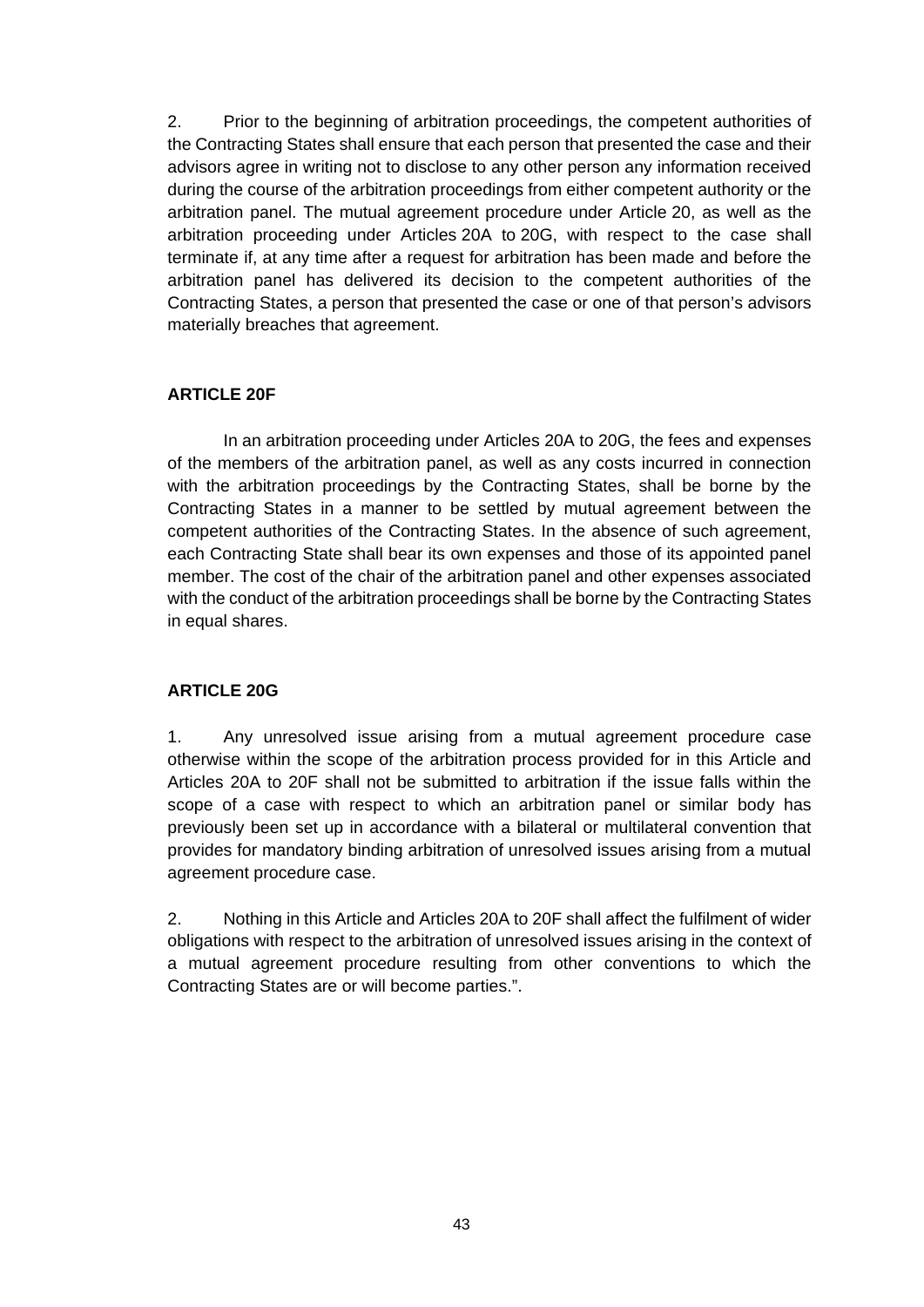### 4. New Article 20H

The following new Article 20H is inserted immediately after Article 20G:

## "**ARTICLE 20H**

1. Notwithstanding any provisions of this Agreement, a benefit under this Agreement shall not be granted in respect of an item of income or capital if it is reasonable to conclude, having regard to all relevant facts and circumstances, that obtaining that benefit was one of the principal purposes of any arrangement or transaction that resulted directly or indirectly in that benefit, unless it is established that granting that benefit in these circumstances would be in accordance with the object and purpose of the relevant provisions of this Agreement.

2. Where a benefit under this Agreement is denied to a person under provisions of this Agreement that deny all or part of the benefits that would otherwise be provided under this Agreement where the principal purpose or one of the principal purposes of any arrangement or transaction, or of any person concerned with an arrangement or transaction, was to obtain those benefits, the competent authority of the Contracting State that would otherwise have granted this benefit shall nevertheless treat that person as being entitled to this benefit, or to different benefits with respect to a specific item of income or capital, if such competent authority, upon request from that person and after consideration of the relevant facts and circumstances, determines that such benefits would have been granted to that person in the absence of the transaction or arrangement. The competent authority of the Contracting State to which a request has been made under this paragraph by a resident of the other Contracting State shall consult with the competent authority of that other Contracting State before rejecting the request.".

#### 5. Entry into effect of the MLI

The effects of the MLI on this Agreement, as laid out in this Annex, shall have effect in Singapore:

- (a) for paragraph 2 of this Annex on the amendment of Article 20, for a case presented on or after 1 April 2019, without regard to the basis period to which the case relates. However, paragraph 2 of this Annex shall not apply to a case that was not eligible to be presented immediately before 1 April 2019;
- (b) for paragraph 3 of this Annex on the arbitration provisions, with respect to any tax paid, deemed paid or liable to be paid, before, on or after 1 April 2019;
- (c) for all other paragraphs in this Annex:
	- (i) with respect to taxes withheld at source, in respect of amounts paid, deemed paid or liable to be paid (whichever is the earliest), on or after 1 January 2020; and
	- (ii) with respect to taxes other than those withheld at source, where the income is derived or received in a basis period beginning on or after 1 October 2019.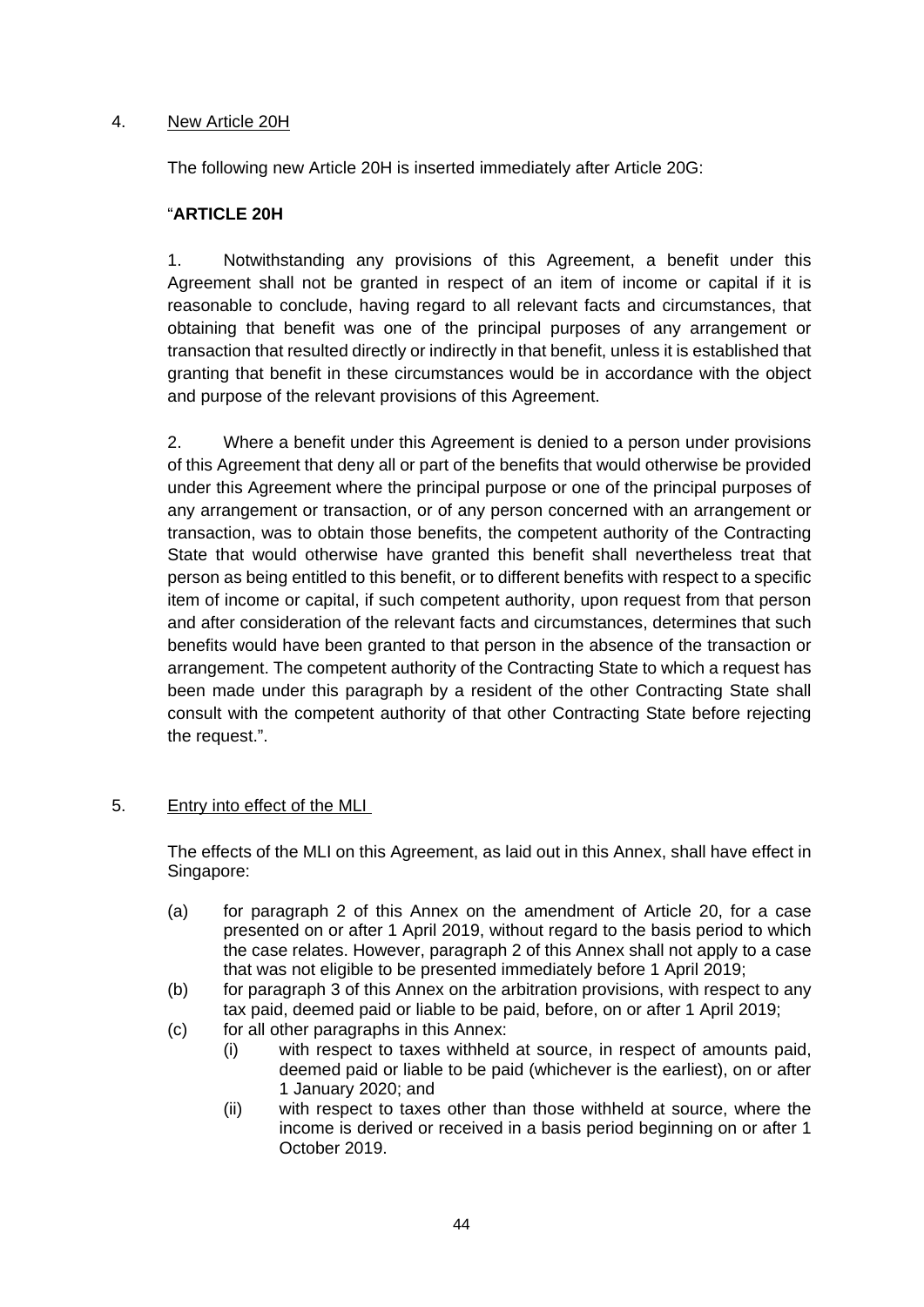## **ANNEX B**

#### **SECOND PROTOCOL AMENDING THE AGREEMENT BETWEEN THE GOVERNMENT OF THE REPUBLIC OF SINGAPORE AND THE GOVERNMENT OF THE COMMONWEALTH OF AUSTRALIA FOR THE AVOIDANCE OF DOUBLE TAXATION AND THE PREVENTION OF FISCAL EVASION WITH RESPECT TO TAXES ON INCOME AS AMENDED BY THE PROTOCOL OF 16 OCTOBER 1989**

The Government of the Republic of Singapore and the Government of Australia

Desiring to amend the Agreement between the Government of the Republic of Singapore and the Government of the Commonwealth of Australia for the avoidance of double taxation and the prevention of fiscal evasion with respect to taxes on income signed at Canberra on 11 February 1969 as amended by the Protocol signed at Canberra on 16 October 1989 (hereinafter referred to as "the Agreement")

Have agreed as follows:

## **ARTICLE I**

Article 19 of the Agreement is omitted and the following Article is substituted:

#### "ARTICLE 19

1. The competent authorities of the Contracting States shall exchange such information as is foreseeably relevant for carrying out the provisions of this Agreement or to the administration or enforcement of the domestic laws concerning taxes of every kind and description imposed on behalf of the Contracting States, insofar as the taxation thereunder is not contrary to the Agreement. The exchange of information is not restricted by Articles 1A and 1.

2. Any information received under paragraph 1 by a Contracting State shall be treated as secret in the same manner as information obtained under the domestic laws of that State and shall be disclosed only to persons or authorities (including courts and administrative bodies) concerned with the assessment or collection of, the enforcement or prosecution in respect of, the determination of appeals in relation to the taxes referred to in paragraph 1, or the oversight of the above. Such persons or authorities shall use the information only for such purposes. They may disclose the information in public court proceedings or in judicial decisions.

3. In no case shall the provisions of paragraphs 1 and 2 be construed so as to impose on a Contracting State the obligation:

a) to carry out administrative measures at variance with the laws and administrative practice of that or of the other Contracting State;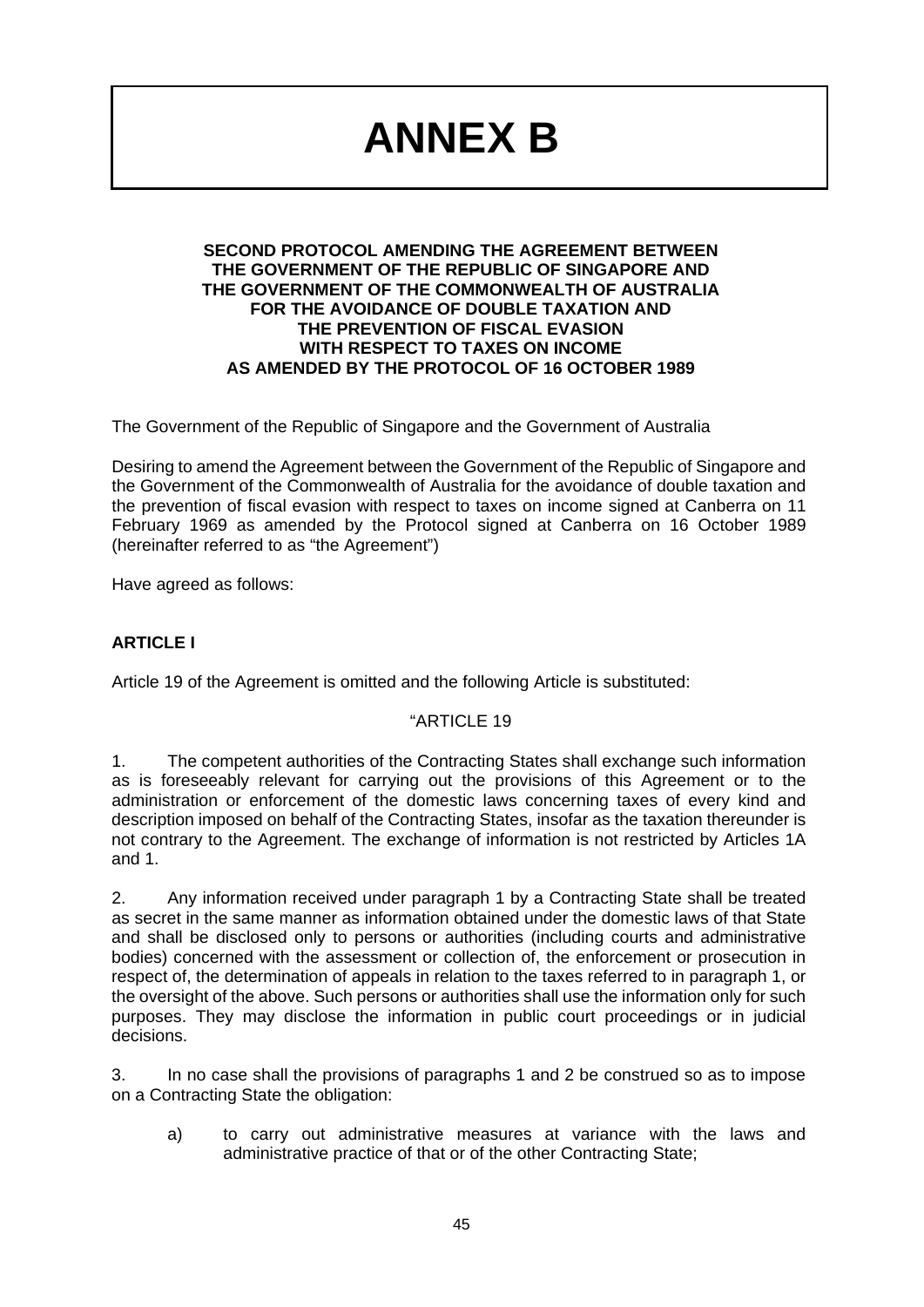- b) to supply information which is not obtainable under the laws or in the normal course of the administration of that or of the other Contracting State;
- c) to supply information which would disclose any trade, business, industrial, commercial or professional secret or trade process, or information, the disclosure of which would be contrary to public policy (ordre public).

4. If information is requested by a Contracting State in accordance with this Article, the other Contracting State shall use its information gathering measures to obtain the requested information, even though that other State may not need such information for its own tax purposes. The obligation contained in the preceding sentence is subject to the limitations of paragraph 3 but in no case shall such limitations be construed to permit a Contracting State to decline to supply information solely because it has no domestic interest in such information.

5. In no case shall the provisions of paragraph 3 be construed to permit a Contracting State to decline to supply information solely because the information is held by a bank, other financial institution, nominee or person acting in an agency or a fiduciary capacity or because it relates to ownership interests in a person."

#### **ARTICLE II**

The Government of Australia and the Government of the Republic of Singapore shall notify each other through the diplomatic channel of the completion of their respective internal procedures required for the bringing into force of this Protocol which shall form an integral part of the Agreement. The Protocol shall enter into force on the thirtieth day after the date of the last notification, and thereupon the Protocol shall have effect.

#### **ARTICLE III**

This Protocol, which shall form an integral part of the Agreement, shall remain in force as long as the Agreement remains in force and shall apply as long as the Agreement itself is applicable.

IN WITNESS WHEREOF, the undersigned, duly authorised thereto, have signed this Protocol.

DONE in duplicate at Canberra, on this 8th day of September 2009, in the English language.

FOR THE GOVERNMENT OF THE REPUBLIC OF SINGAPORE

MR ALBERT CHUA HIGH COMMISSIONER OF THE REPUBLIC OF SINGAPORE TO THE COMMONWEALTH OF AUSTRALIA

FOR THE GOVERNMENT OF AUSTRALIA

SENATOR THE HON NICHOLAS SHERRY ASSISTANT TREASURER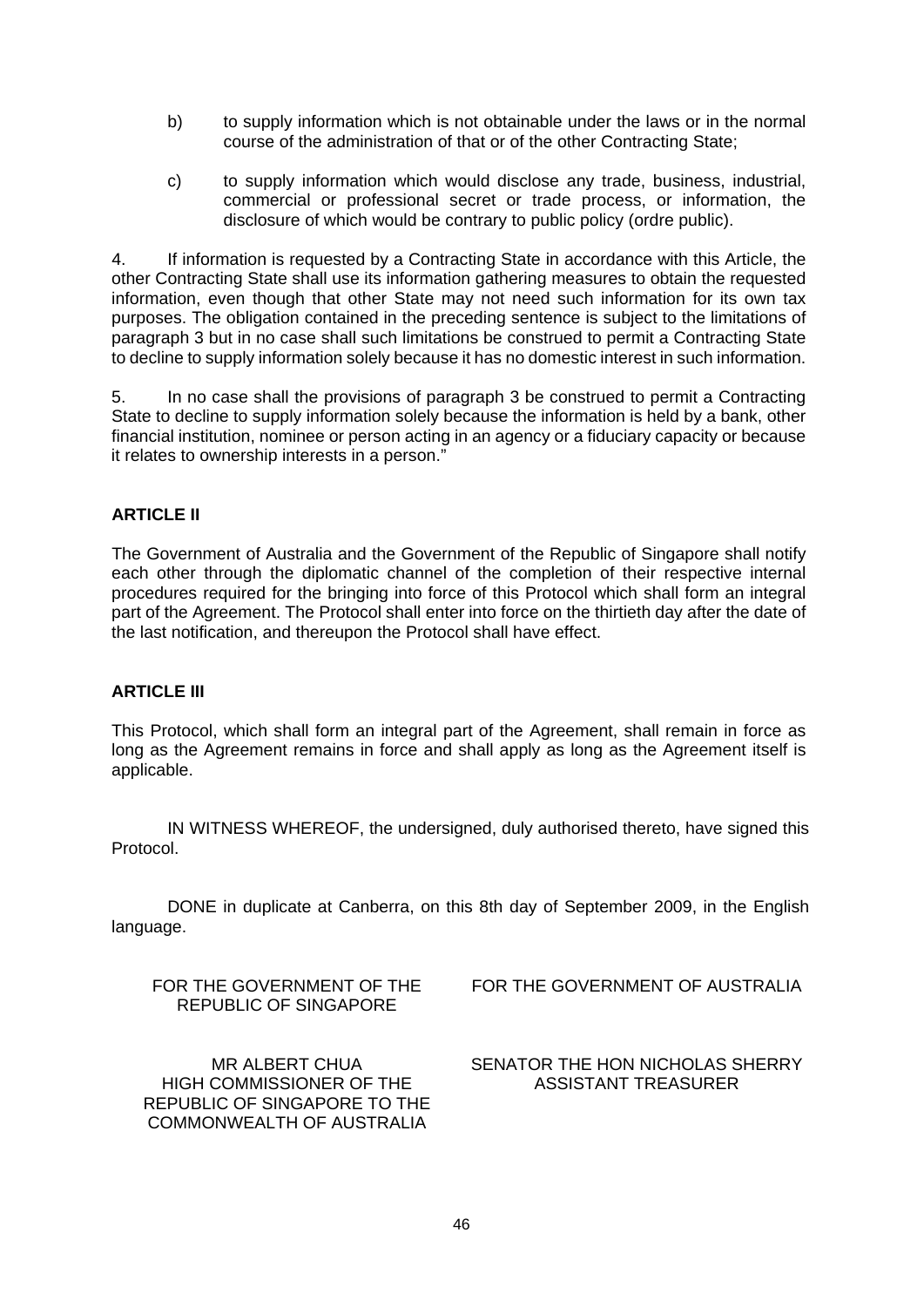# **ANNEX C**

## **ARTICLE 1**

#### 1(a) in Australia:

the Commonwealth income tax, including the additional tax upon the undistributed amount of the distributable income of the private company;

#### **ARTICLE 2**

4. Unless the context otherwise requires, any term of this Agreement not otherwise defined shall have, in a Contracting State, the meaning which it has under the laws in that Contracting State relating to the taxes to which this Agreement applies.

#### **ARTICLE 4**

1. For the purposes of this Agreement the term "permanent establishment" in relation to an enterprise means a fixed place of trade or business in which the trade or business of the enterprise is wholly or partly carried on.

- 2. The term "permanent establishment" includes
	- (a) a management;
	- (b) a branch;
	- (c) an office;
	- (d) a factory;
	- (e) a workshop;
	- (f) a mine, quarry or other place of extraction of natural resources;
	- (g) an agricultural, pastoral, forestry or plantation property;
	- (h) a building site or a construction, installation or assembly project which exists for more than six months.
- 3. The term "permanent establishment" shall not be deemed to include
	- (a) the use of facilities solely for the purpose of storage, display or delivery of goods or merchandise belonging to the enterprise;
	- (b) the maintenance of a stock of goods or merchandise belonging to the enterprise solely for the purpose of storage, display or delivery;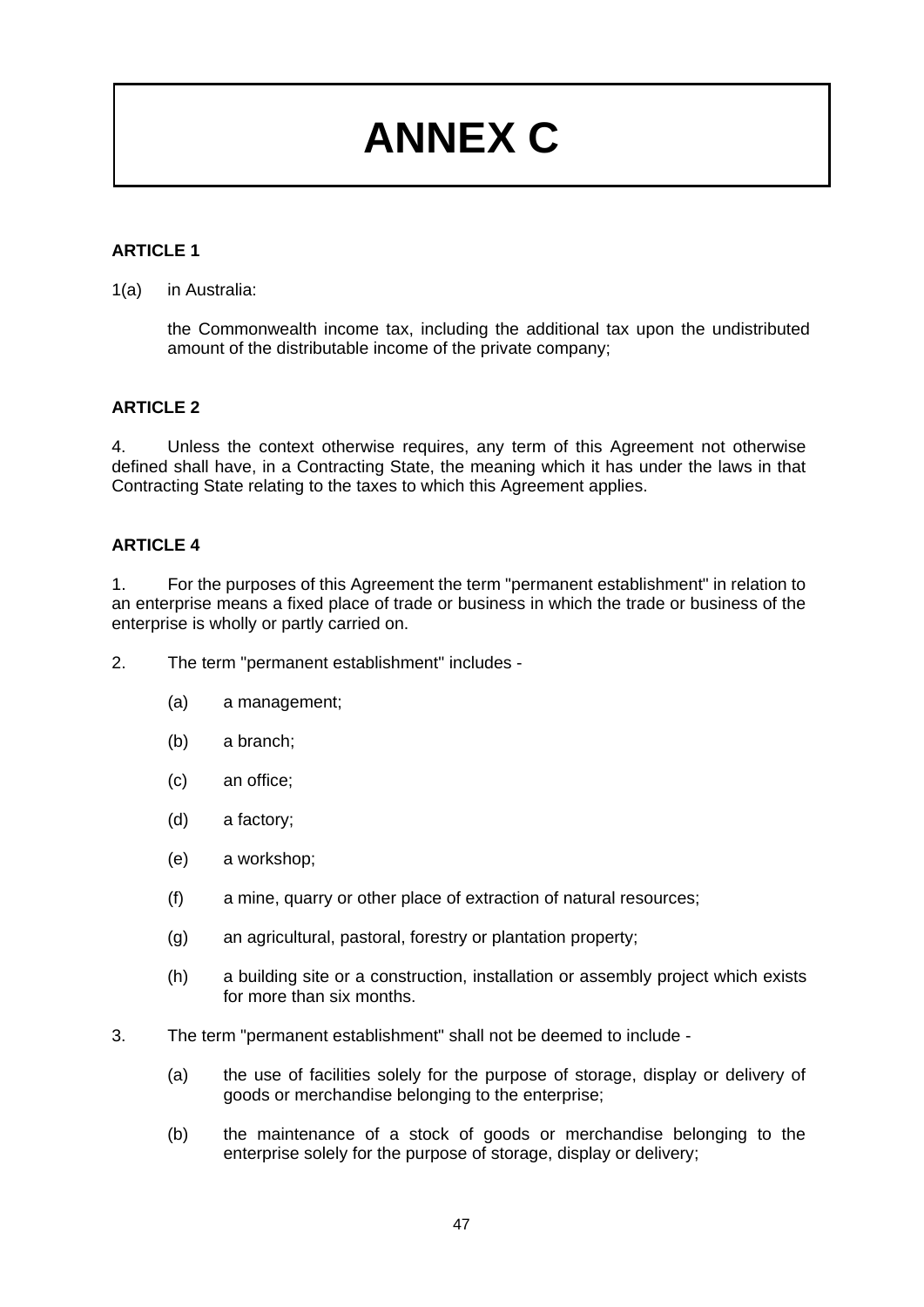- (c) the maintenance of a stock of goods or merchandise belonging to the enterprise solely for the purpose of processing by another enterprise;
- (d) the maintenance of a fixed place of trade or business solely for the purpose of purchasing goods or merchandise, or for collecting information, for the enterprise; or
- (e) the maintenance of a fixed place of trade or business solely for the purpose of activities which have a preparatory or auxiliary character for the enterprise, such as advertising or scientific research.

4. An enterprise of one of the Contracting States shall be deemed to have a permanent establishment in the other Contracting State and to carry on trade or business through that permanent establishment if -

- (a) it carries on supervisory activities in that other Contracting State for more than six months in connection with a building site, or a construction, installation or assembly project which is being undertaken, in that other Contracting State; or
- (b) substantial equipment is in that other Contracting State being used or installed by, for or under contract with the enterprise.

5. A person acting in one of the Contracting States on behalf of an enterprise of the other Contracting State (other than an agent of independent status to whom paragraph 6 of this Article applies) shall be deemed to be a permanent establishment of that enterprise in the first-mentioned Contracting State -

- (a) if he has, and habitually exercises in that first-mentioned Contracting State, an authority to conclude contracts on behalf of the enterprise and his activities are not limited solely to the purchase of goods or merchandise for the enterprise;
- (b) if there is maintained in that first-mentioned Contracting State a stock of goods or merchandise belonging to the enterprise from which he habitually fills orders on behalf of the enterprise; or
- (c) if in so acting he manufactures or processes in that first-mentioned Contracting State any goods for the enterprise.

6. An enterprise of one of the Contracting States shall not be deemed to have a permanent establishment in the other Contracting State merely because it carries on trade or business in other Contracting State through a broker, a general commission agent or any other agent of independent status, where such a person is acting in the ordinary course of his business as a broker, a general commission agent or other agent of independent status.

7. The fact that a company which is a resident of one of the Contracting States controls or is controlled by a company which is a resident of the other Contracting State, or which carries on trade or business in that other Contracting State (whether through a permanent establishment or otherwise), shall not of itself constitute either company a permanent establishment of the other.

8. Where an enterprise of one of the Contracting States sells goods manufactured, assembled, processed, packed or distributed in the other Contracting State by an industrial or commercial enterprise for, or at, or to the order of, that first-mentioned enterprise and –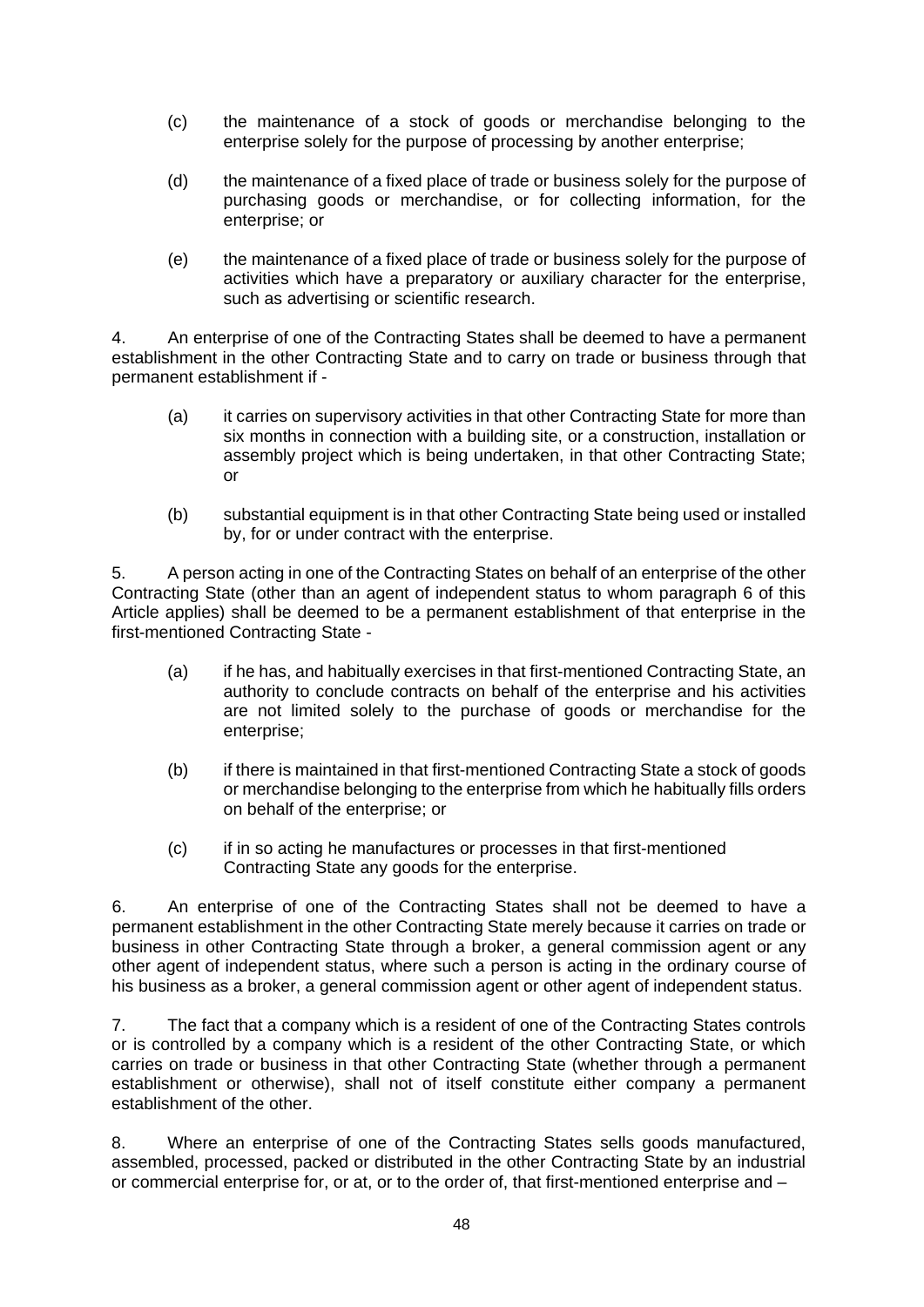- (a) either enterprise participates directly or indirectly in the management, control or capital of the other enterprise; or
- (b) the same persons participate directly or indirectly in the management, control or capital of both enterprises,

then, for the purposes of this Agreement that first-mentioned enterprise shall be deemed to have a permanent establishment in the other Contracting State and to carry on trade or business in the other Contracting State through that permanent establishment.

## **ARTICLE 5**

1. Profits of an Australian enterprise shall not be subject to Singapore tax unless the enterprise carries on trade or business in Singapore through a permanent establishment in Singapore. If it carries on trade or business as aforesaid, Singapore tax may be imposed on those profits but only on so much of them as is attributable to that permanent establishment.

2. Profits of a Singapore enterprise shall not be subject to Australian tax unless the enterprise carries on trade or business in Australia through a permanent establishment in Australia. If it carries on trade or business as aforesaid, Australian tax may be imposed on those profits but only on so much of them as is attributable to that permanent establishment.

3. Where an enterprise of one of the Contracting States carries on trade or business in the other Contracting State through a permanent establishment situated therein, there shall be attributed to that permanent establishment the profits which it might be expected to make in that other Contracting State if it were a distinct and separate enterprise engaged in the same or similar activities and dealing wholly independently with the enterprise of which it is a permanent establishment or with an independent enterprise; and the profits so attributed shall be deemed to be income derived from sources in that other Contracting State and shall be taxed accordingly.

4. In determining the profits attributable to a permanent establishment in one of the Contracting States, there shall be allowed as deductions all expenses of the enterprise, including executive and general administrative expenses, which would be deductible if the permanent establishment were an independent enterprise and which are reasonably allocable to the permanent establishment, whether incurred in the Contracting State in which the permanent establishment is situated or elsewhere, but where goods manufactured out of that Contracting State by the enterprise are imported into that Contracting State, and the goods are, either before or after importation, sold in that Contracting State by the enterprise, the profits of the enterprise taxable in that Contracting State may be determined by deducting from the sale price of the goods the amount for which, at the date the goods were shipped to that Contracting State, goods of the same nature and quality could be purchased by a wholesale buyer in the country of manufacture, and the expenses incurred in transporting them to and selling them in that Contracting State.

5. If the information available to the competent authority of the Contracting State concerned is inadequate to determine the profits to be attributed to the permanent establishment, nothing in this Article shall affect the application of any law of that Contracting State in relation to the liability of the enterprise to pay tax, in respect of the permanent establishment, on an amount determined by the exercise of a discretion or the making of an estimate by the competent authority of that Contracting State. Provided that the discretion shall be exercised or the estimate shall be made, so far as the information available to the competent authority permits, in accordance with the principles stated in this Article.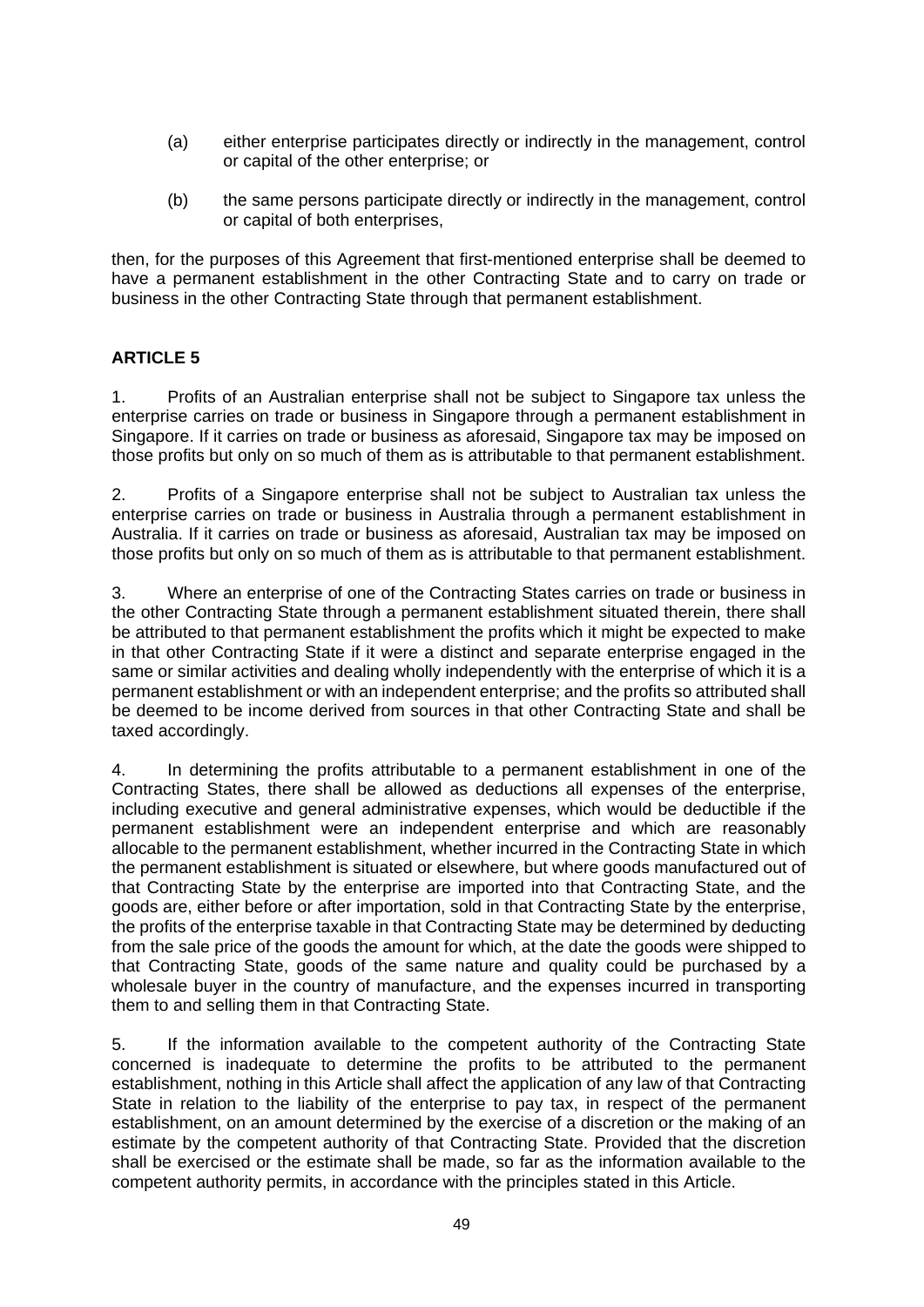6. Profits shall not be attributed to a permanent establishment by reason of the mere purchase or mere purchase and transportation by that permanent establishment of goods or merchandise for the enterprise.

7. Nothing in this Article shall apply to either Contracting State to prevent the operation in the Contracting State of any provisions of its law relating specifically to the taxation of any person who carries on a business of any form of insurance or to the taxation of a non- resident who derives income under any contract or agreement with any person in relation to the carrying on in the Contracting State by that person of any form of film business controlled abroad. Provided that if the law in force in either Contracting State at the date of signature of this Agreement relating to the taxation of such persons is varied (otherwise than in minor respects so as not to affect its general character), the Contracting Governments shall consult with each other with a view to agreeing to such amendment of this paragraph as may be necessary.

#### **ARTICLE 6**

- 1. Where
	- (a) an enterprise of one of the Contracting States participates directly or indirectly in the management, control or capital of an enterprise of the other Contracting State; or
	- (b) the same persons participate directly or indirectly in the management, control or capital of an enterprise of one of the Contracting States and an enterprise of the other Contracting State,

and, in either case, conditions are operative between the two enterprises in their commercial or financial relations which differ from those which might be expected to operate between distinct and separate enterprises dealing wholly independently with one another, then, if by reason of those circumstances profits which might be expected to accrue to one of the enterprises do not accrue to that enterprise, there may be included in the profits of that enterprise the profits which might have been expected so to accrue to it if it were a distinct and separate enterprise engaged in the same or similar activities and its dealings with the other enterprise were dealings wholly independently with that enterprise or an independent enterprise.

2. Profits included in the profits of an enterprise of one of the Contracting States under paragraph 1 of this Article shall be deemed to be income of that enterprise derived from sources in that Contracting State and shall be taxed accordingly.

3. If the information available to the competent authority of a Contracting State is inadequate to determine, for the purposes of paragraph 1 of this Article, the profits which might have been expected to accrue to an enterprise, nothing in this Article shall affect the application of any law of that Contracting State in relation to the liability of that enterprise to pay tax on an amount determined by the exercise of a discretion or the making of an estimate by the competent authority of that Contracting State. Provided that the discretion shall be exercised or the estimate shall be made, so far as the information available to the competent authority permits, in accordance with the principles stated in this Article.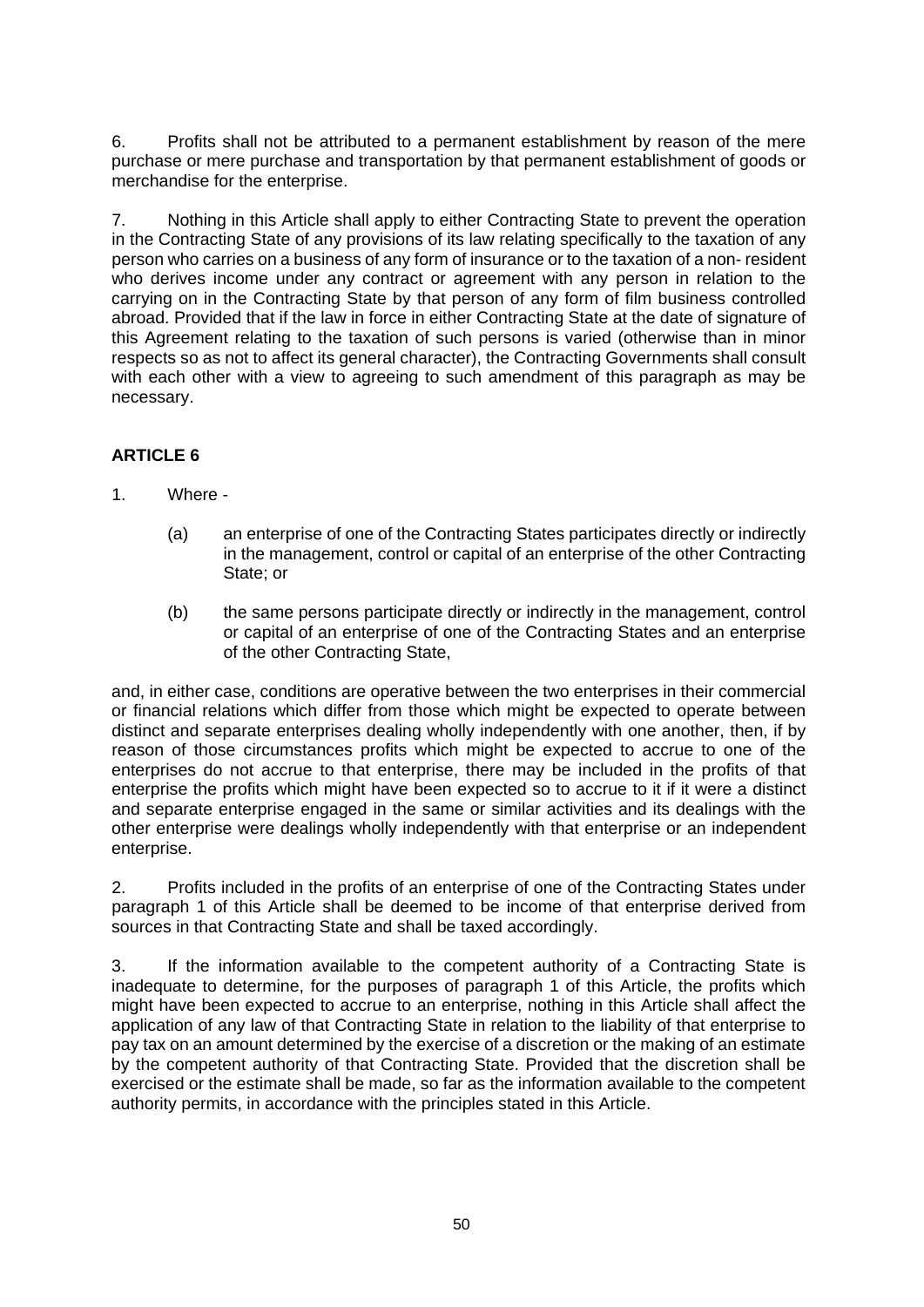1. The tax payable in a Contracting State by a resident of the other Contracting State in respect of profits from the operation of ships, other than profits from voyages or operations of ships confined solely to places in the first-mentioned Contracting State, shall not exceed half the amount which would be payable in respect of those profits but for this paragraph.

2. A resident of one of the Contracting States shall be exempt from tax in the other Contracting State on profits from the operation of aircraft, other than profits from flights of aircraft confined solely to places in the other Contracting State.

3. The relief provided in paragraphs 1 and 2 of this Article shall apply in relation to the share of the profits from the operation of ships or aircraft derived by a resident of one of the Contracting States through participation in a pool service, in a joint transport operating organisation or in an international operating agency but only to the extent to which the share of the profits is not attributable to profits from voyages, flights or operations confined solely to places in the other Contracting State.

4. For the purpose of this Article profits derived from the carriage of passengers, livestock, mails or goods shipped in one of the Contracting States for discharge at another place in that Contracting State or, in the case of Australia, at a place in the Territory of Papua or the Trust Territory of New Guinea are profits from a voyage or flight of a ship or aircraft confined solely to places in that Contracting State.

## **ARTICLE 8**

5. Paragraphs 1, 2 and 4 of this Article shall not apply if the resident of one of the Contracting States who is beneficially entitled to the dividends has in the other Contracting State a permanent establishment and the holding giving rise to the dividends is effectively connected with a trade or business carried on through that permanent establishment.

## **ARTICLE 9**

3. Paragraphs 1 and 2 of this Article shall not apply if the resident of one of the Contracting States who is beneficially entitled to the interest has in the other Contracting State a permanent establishment and the indebtedness giving rise to the interest is effectively connected with a trade or business carried on through that permanent establishment.

5. In this Article the term "interest" means interest, and amounts in the nature of interest, on bonds, securities, and debentures or on any other form of indebtedness.

## **ARTICLE 10**

3. In this Article "royalties" means payments of any kind to the extent to which they are received as consideration for -

- $(a)$  the use of, or the right to use, any -
	- (i) copyright (other than a literary, dramatic, musical or artistic copyright), patent, design or model, plan, secret formula or process, trademark, or other like property or right; or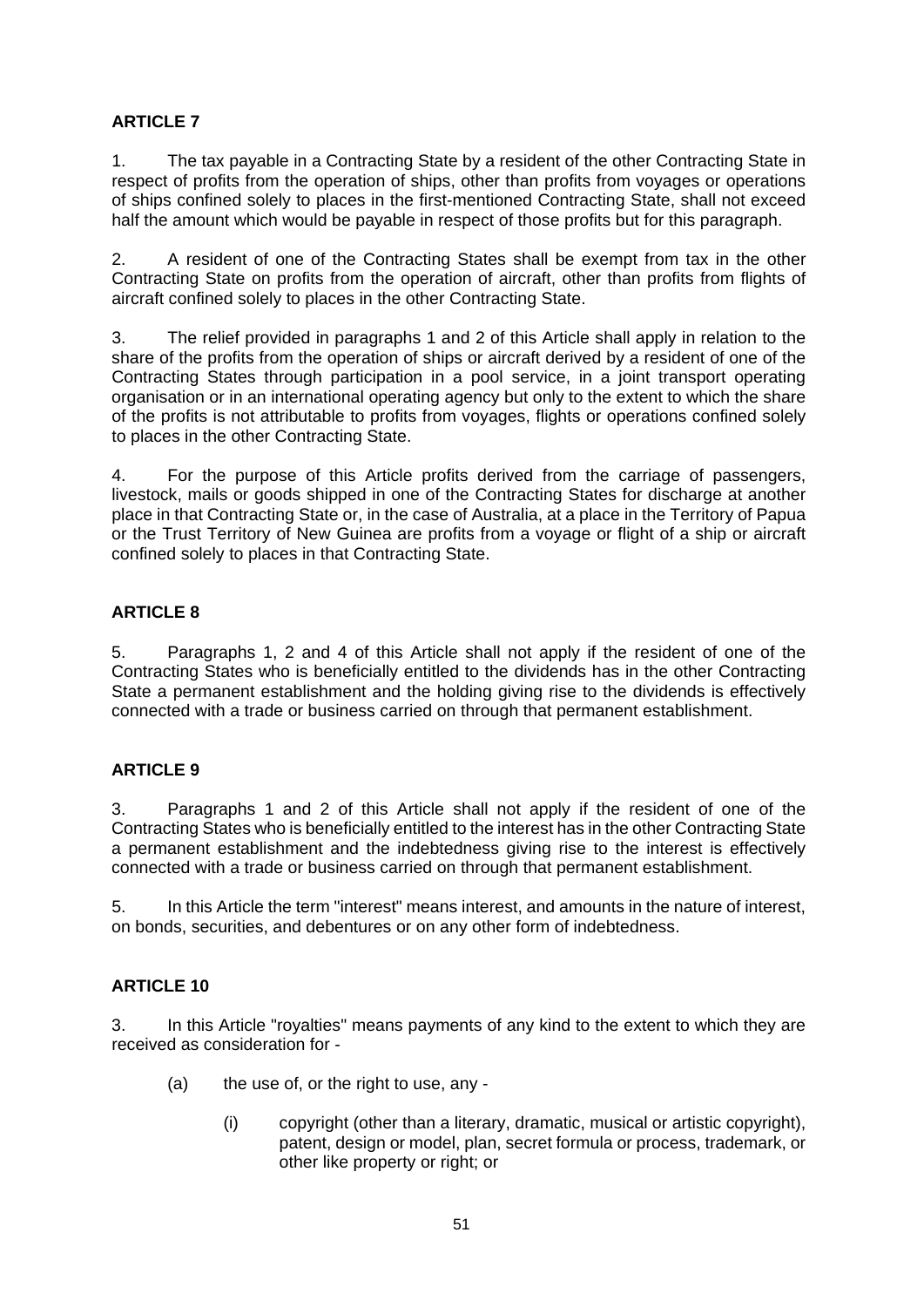- (ii) industrial, commercial or scientific equipment; or
- (b) the supply of information concerning industrial, commercial or scientific experience,

but does not include royalties or other payments in respect of the operation of mines or quarries or of the exploitation of natural resources or payments to the extent to which they are received as consideration for the use of, or the right to use, motion picture films, tapes for use in connection with radio broadcasting or films or video tapes for use in connection with television.

4. Paragraphs 1 and 2 of this Article shall not apply if the resident of one of the Contracting States who is beneficially entitled to the royalties has in the other Contracting State a permanent establishment and the information, right or property giving rise to the royalties is effectively connected with a trade or business carried on through that permanent establishment.

#### **ARTICLE 17**

- 1. For the purposes of this Agreement
	- (a)
- (i) dividends paid by a company which is a resident of Australia shall be treated in Singapore as income from sources in Australia.
	- (ii) dividends paid by a company which is resident in Singapore shall be treated in Australia as income from sources in Singapore;
- (b) dividends paid by a Malaysian company out of profits derived from sources in Singapore shall be treated in Australia as income from sources in Singapore;
- (c) profits derived by a resident of one of the Contracting States from the carriage by ships or aircraft of passengers, livestock, mails or goods shipped in the other Contracting State, or from the operations of ships or aircraft in that other Contracting State, shall be treated as having a source in that other Contracting State;
- (d) an amount which is included, for the purposes of tax in one of the Contracting States, in the taxable or chargeable income of a person who is a resident of the other Contracting State, and which is so included under any provision of the law of the first-mentioned Contracting State for the time being in force regarding taxation of income of a business of any form of insurance or of income derived under a contract or agreement with a person who carries on in the first-mentioned Contracting State any form of film business controlled abroad shall be treated as having a source in that first-mentioned Contracting State;
- (e) pensions paid by the Government of the Commonwealth or of any State of the Commonwealth, or the Government of Singapore, in respect of services rendered in the discharge of governmental functions shall be treated as having a source in Australia or Singapore respectively.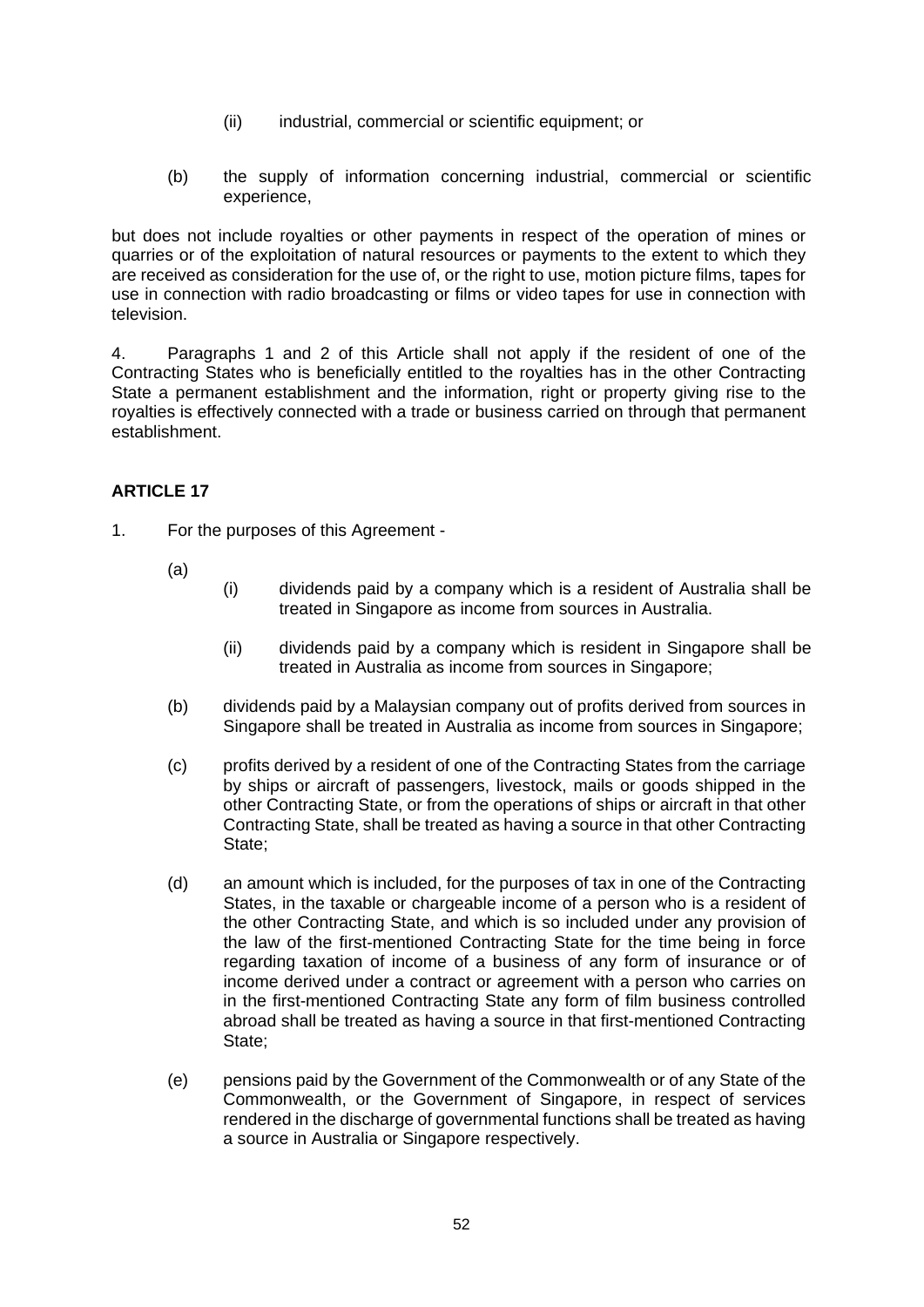2. Interest (as defined in Article 9) derived by a resident of one of the Contracting States shall be treated as having a source in the other Contracting State where the amount -

- (i) is paid by a Government of the other Contracting State or by a resident of the other Contracting State and is not incurred by the payer in carrying on a trade or business through a permanent establishment of the payer in a country outside the other Contracting State; or
- (ii) is paid by a person who is not a resident of the other Contracting State and is incurred by the payer in carrying on trade or business through a permanent establishment of the payer in the other Contracting State.

3. For the purposes of paragraph 2 of this Article "a Government of the other Contracting State" means, in relation to Singapore, the Government of Singapore or an authority of Singapore and, in relation to Australia, means the Government of the Commonwealth or of a State of the Commonwealth or an authority of the Commonwealth or of such a State.

4. Royalties (as defined in Article 10) and payments referred to in subparagraph (k)(v) and subparagraph (k)(vi) of paragraph 1 of Article 2 shall be treated as derived from sources within the Contracting State in which the knowledge, assistance, information, right or property giving rise to the royalties or payments is used.

5. Royalties in respect of the operation of mines, quarries or other places of extraction of natural resources shall be treated as derived from sources within the Contracting State in which such mines, quarries or other places of natural resources are situated.

## **ARTICLE 18**

1. Subject to any provisions of the law of the Commonwealth which may from time to time be in force and which relate to the allowance of a credit against Australian tax of tax paid in country outside Australia (which shall not affect the general principle hereof), Singapore tax paid, whether directly or by deduction, in respect of income derived by a resident of Australia from sources within Singapore (excluding in the case of a dividend, tax paid in respect of the profits out of which the dividend is paid) shall be allowed as a credit against Australian tax payable in respect of that income.

2. A company that is a resident of Australia and which beneficially owns at least 10 per centum of the paid-up share capital in a company that is resident in Singapore shall, in accordance with those provisions in the taxation law of the Commonwealth in existence at the date of signature of this Agreement, be entitled to a rebate in its assessment at the average rate of tax payable by the company in respect of dividends paid by the secondmentioned company that are included in its taxable income.

3. For the purposes of paragraph 1 of this Article and of the income tax law of the Commonwealth -

(a) a resident of Australia deriving income from sources in Singapore consisting of interest or royalties to which Article 9 or Article 10 applies, being income in respect of which an exemption from or reduction of tax has been granted under Parts V and VI of the Economic Expansion Incentives (Relief from Income Tax) Act, 1967, of Singapore or any other provisions which may subsequently be enacted granting an exemption from or reduction of tax which are agreed by the Contracting Governments in Notes exchanged for these purposes to be of a substantially similar character, shall be deemed to have paid Singapore tax